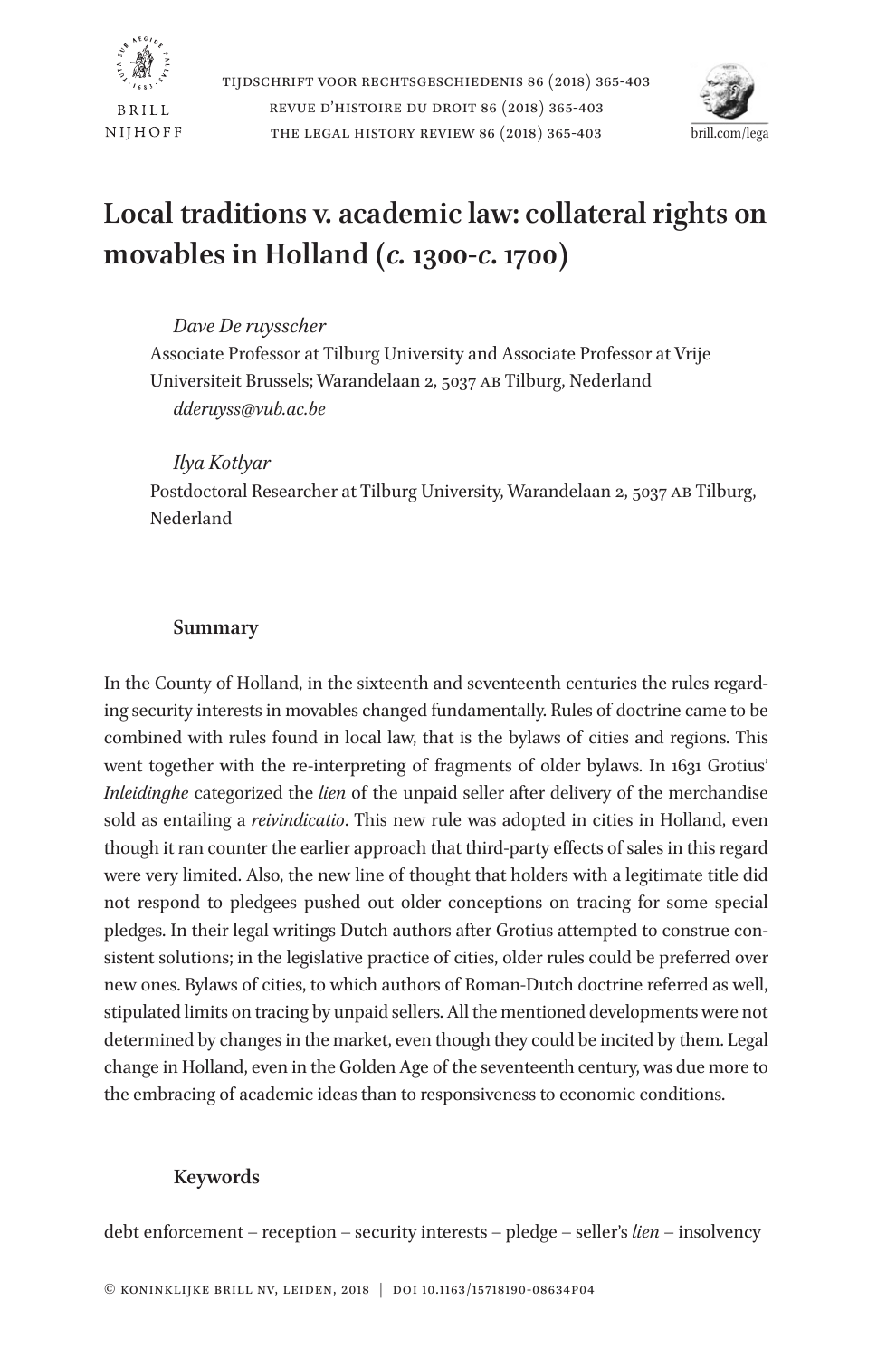This article<sup>1</sup> focuses on the creative phases of Roman-Dutch doctrine and the local ordinances of Holland with regard to non-possessory security interests in movables. Between approximately 1300 and 1700, in the province of Holland, at several levels of government (city, bailiwick) and in different sources of law (municipal and regional bylaws, princely ordinances, procedural regulations of courts, doctrine), rules ensuring the protection of secured creditors changed profoundly. These transitions were more fundamental for non-possessory securities on movables than with regard to hypothecs on land and immovable property<sup>2</sup>,<sup>3</sup>. In particular the legal positions of unpaid sellers and of creditors entitled in non-possessory pledges were fundamentally adjusted. Hereafter, it will be argued that these changes were not very much determined by shifting economic conditions, even though they were responses to developments in the market as well; instead, the adaptations of law mostly interacted with changing conceptions of lawyers.

The views of the latter were evolving as the result of three interacting factors. The first one was the reception of Roman law, from within contemporary academic doctrine, which supplemented but also changed local legal traditions. Secondly, the osmosis between both local and academic law that came after, involved the constant re-interpretation of – often ambiguous – sources from new viewpoints and on the basis of ideas stemming from both traditions; this process incited the creation of new rules. Thirdly, at times, commercial

<sup>1</sup> This article was written as part of the ERC-funded project CLLS (ERC Starting Grant 714759). Comments are welcome at d.deruysscher@uvt.nl.

<sup>2</sup> For recent appraisals of the late-medieval and early modern Holland law on hypothecs of immovable property and annuities by economic historians, emphasizing continuity, see B. van Bavel, J. Dijkman, E. Kuijpers and J. Zuijderduijn, *The organisation of markets as a key factor in the rise of Holland from the fourteenth to the sixteenth century*, *A test case for an institutional approach*, Continuity and Change, 27 (2012), p. 347-378; Ch. van Bochove, H. Deneweth and J. Zuijderduijn, *Real estate and mortgage finance in England and the Low Countries*, *1300- 1800*, Continuity and Change, 30 (2015), p. 9-38; C.J. Zuijderduijn, *Medieval capital markets*, *Markets for renten*, *state formation and private investment in Holland* (*1300-1550*), Leiden 2009.

<sup>3</sup> Throughout this article 'pledge' refers to a security interest that is established with a contract. 'Pledge' also encompasses non-possessory pledges, i.e. when the security provider (pledgor) retains possession of the pledged assets. General pledges do not detail the assets under pledge but instead provide that they are for 'all assets' of the debtor. 'Hypothec' refers to a non-possessory pledge. 'Tacit hypothec' is a security interest established by law. 'Seizure', 'attachment' and 'sequestration' are used as synonyms, applying to the locking of assets that is either based on a court order or not. 'Executory proceedings' regard the sale of pledged goods by the pledgee. 'Collateral rights' and 'security interests' are used interchangeably. '*Lien*' and 'encumbrance', also used interchangeably, refer to a security interest that is not rooted in a contract and that is not an absolute title.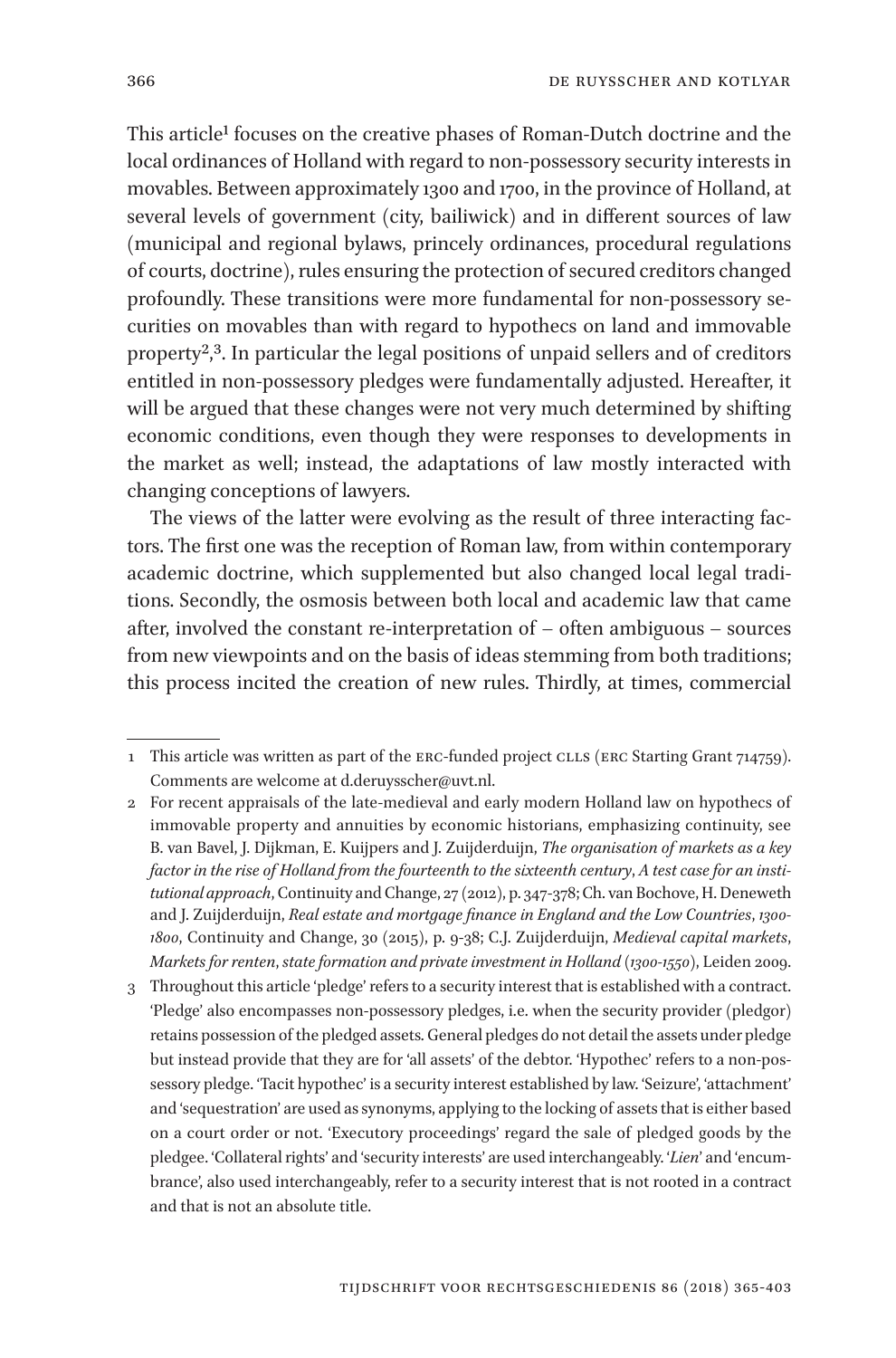practice invited for reform, not only of doctrine but also of the local, that is municipal and regional law. But, however, as was mentioned, even though practices of merchants and provisions in contracts could serve as inspiration for new bylaws, legislation or doctrinal rules they did not impose legal change or provide solutions that could easily be transposed into law4.

The thesis of this article is that the abovementioned developments brought about uncertainty and – temporary – divergences between academic and local law, the latter in particular being the municipal law of cities. In the second half of the sixteenth century and in the early seventeenth century differences of opinion existed between scholars, judges of higher courts and aldermen of cities and bailiwicks. Yet over the course of the 1600s these differences were solved for a large degree. With regard to movable securities, legal authors crafted easily manageable rules of thumb. The maxim '*les meubles n'ont pas de suite*' ('*mobilia non habent sequelam*') was their guiding line, and it almost became an effective rule of positive law, with few exceptions. Yet, also, opposition from within powerful cities, and in particular Amsterdam, meant that local rules were polished in answer to the developing views that were found within Roman-Dutch legal scholarship. Amsterdam limited the broad rights of tracing (*droit de suite*) for unpaid sellers, which were devised in doctrine. Moreover, irrespective of new laws for Holland, the Amsterdam legislators maintained a tradition of putting special and general pledges on the same level.

A first paragraph provides an overview of how legal developments in late medieval and early modern Holland regarding movable collateral are described in present-day legal-historical and economic-historical literature. The second and third parts address the interactive legal features of movable securities in late medieval and sixteenth-century Holland and their stages of development. In a fourth paragraph, it will be made evident that Grotius' approaches in the early decades of the 1600s enhanced the divide that was growing between local rules and academic doctrine. A fifth section details how the legal scholars Van Leeuwen and Groenewegen aimed at establishing a doctrinal framework that was more consistent.

<sup>4</sup> See for this argument also D. De ruysscher, *From usages of merchants to default rules*: *Practices of trade*, *ius commune and urban law in early modern Antwerp*, The Journal of Legal History, 33/1 (2012), p. 3-29. A contrary opinion is offered in O. Gelderblom, *Cities of commerce*, *The institutional foundations of international trade in the Low Countries*, *1250-1650*, Princeton 2013. For a critique on this latter view, see D. De ruysscher and J. Puttevils, *The art of compromise*, *Legislative deliberation on marine insurance institutions in Antwerp* (*c. 1550-c. 1570*), BMGN-Low Countries Historical Review, 130/3 (2015), p. 25-49.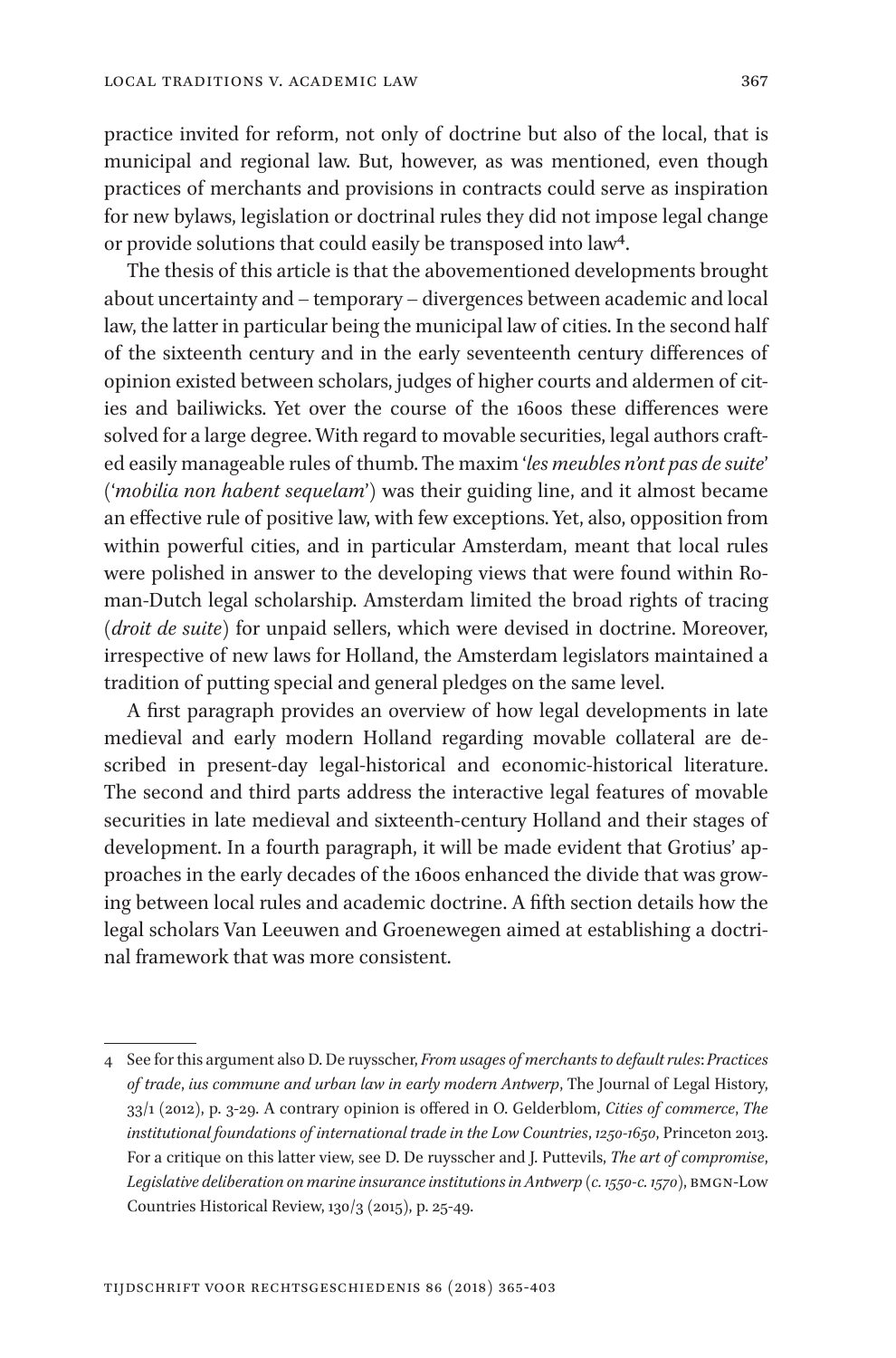# **1 Collateral rights on movables in late medieval and early modern Holland: a state of the art**

Collateral rights, or security interests, can be defined as the rights which creditors receive in the goods of their debtor and which can be materialized, in one way or another, in the event of the debtor's default. When defined as such, collateral rights comprise possessory and non-possessory pledges, as well as the right of the unpaid seller on the assets that were delivered but which remain unpaid (hereinafter: the unpaid seller's *lien*). Moreover, conventional pledges, as well as tacit hypothecs that are established by law, fall within this broad category5.

In North-West Europe, at the end of the Middle Ages and the beginning of the early modern period, the legal regimes of collateral rights with regard to movables were shifting. Much more research is needed in this regard, even though as concerning the *lien* of the unpaid seller and non-possessory pledges, literature on the rules applying in the Low Countries, and in Holland in particular, is extensive. However, the focus of this research has mostly been on substantive law, as found in princely legislation, local bylaws and in legal scholarship, and it did not analyze judicial practice or rules of procedure<sup>6</sup>. Combin-

6 On the seller's *lien*, in doctrine and local bylaws: R. Feenstra, *Reclame en revindicatie*, *Onderzoekingen omtrent de rol in de ontwikkelingsgeschiedenis van het recht van reclame gespeeld door den Romeinsrechtelijken regel omtrent eigendomsovergang en prijsbetaling bij koop* (*Inst. 2.1.41*), Haarlem 1949, and many later publications: R. Feenstra, *De pecuniaire bescherming van de koper te goeder trouw van andermans zaak in Hugo de Groots De Iure Belli ac Pacis*, in: J. Van der Westhuizen, et al. (eds), Huldigingsbundel Paul van Warmelo, Pretoria 1984, p. 70-80; R. Feenstra, *De Romeinsrechtelijke prijsbetalingsregel en het recht van reclame van artikel 7:39-44 BW*, Ars Aequi, 55 (2006), p. 876-883; R. Feenstra, *Eigendomsoverdracht bij koop en terugvorderingsrecht van de onbetaalde verkoper*, *Romeins recht en Middeleeuws handelsrecht*, Tydskrif vir Hedendaags Romeins-Hollandse Reg, 50 (1987), p. 127-138; R. Feenstra, *Revendication de meubles et* '*Lösungsrecht*' *de tiers acquéreurs* (*droit romain*, *droit wisigothique*, *droit coutumier médiéval en Espagne et dans le Midi de la France*), in: R. Feenstra, et al. (eds), Collatio iuris romani, Études dédiées à Hans Ankum à l'occasion de son 65e anniversaire, Amsterdam 1995, p. 87-104 [also in: R. Feenstra, Histoire du droit savant (13e-18e siècle),

<sup>5</sup> Lawyers still grapple with a precise definition of security interests, see M. Bridge, *The scope and limits of security interests*, in: H. Eidenmüller and E.-M. Kieninger (eds), The future of secured credit in Europe, Berlin 2008, p. 180-214, and E.-M. Kiesinger, *Commentary*, in the same volume, p. 215-222. On the necessity to study insolvency, pledge and other collateral rights in a combined fashion, see J. Armour, A. Menezes, M. Uttamchandani, and K. van Zwieten, *How do creditor rights matter for debt finance*?, *A review of empirical evidence*, in: F. Dahan (ed.), Research Handbook on Secured Financing in Commercial Transactions, Cheltenham 2015, p. 3-25, at p. 25.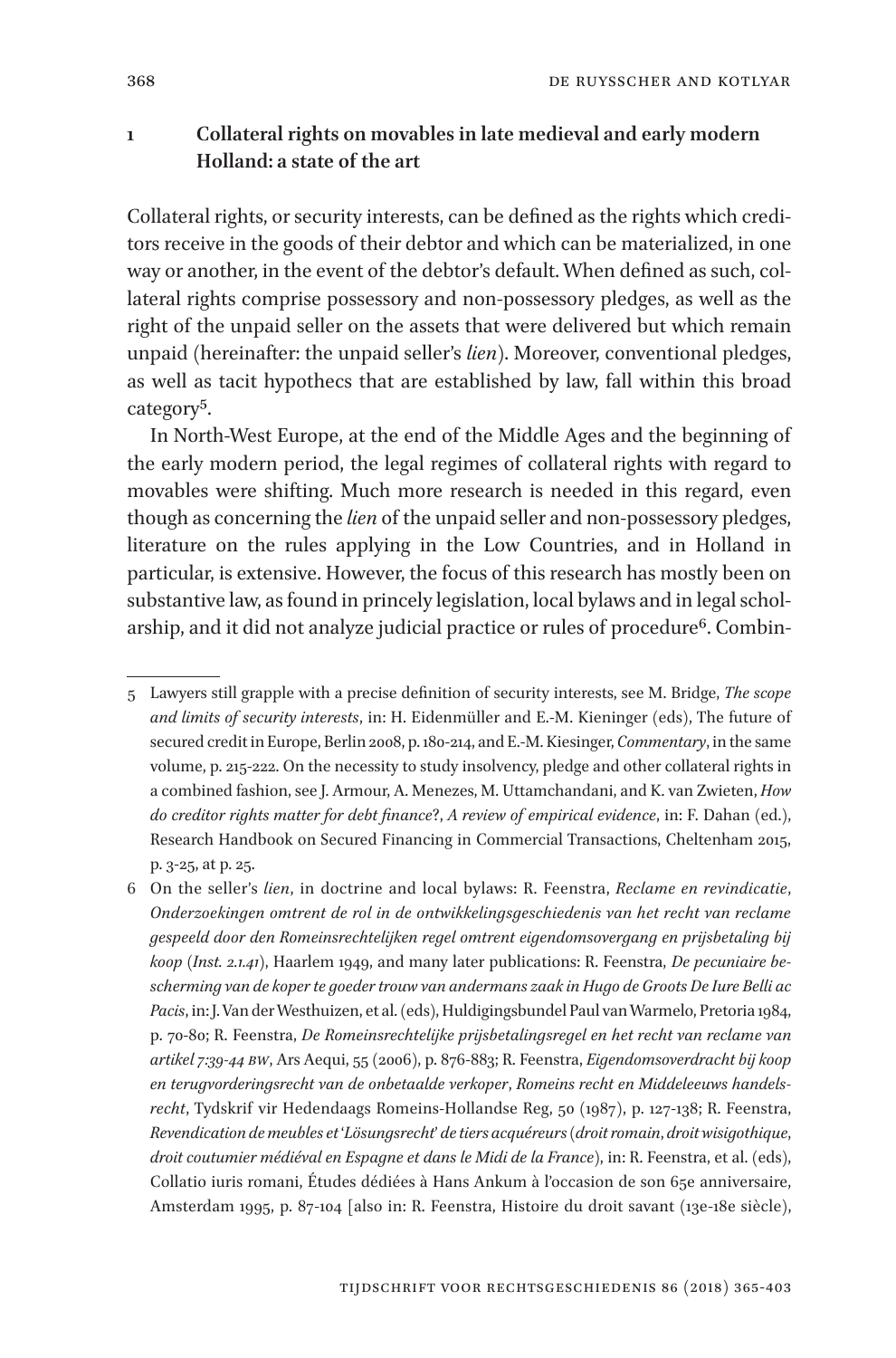ing these sources into an analysis that addresses developments as found in doctrine, bylaws and court practices, as well as in contracts, allows for a more thorough assessment of the chronology of innovations in legal thinking and legal practice.

Moreover, such a broad approach is necessary in order to bridge gaps between legal-historical and economic-historical literature on the mentioned themes. The legal-historical analysis of doctrine and legislation has yielded the conclusion that movables could be burdened with the claim of an unpaid seller and that this was a general rule in the seventeenth century, with strong antecedents in the later Middle Ages and the sixteenth century<sup>7</sup>. By contrast, as concerning non-possessory pledges of movables, tracing against third parties was excluded if the latter had received the assets on a legitimate basis, in particular if the holders had paid for them. Yet again, this has been considered a rule that applied both in the sixteenth and the seventeenth centuries<sup>8</sup>. The Roman-Dutch doctrine of the seventeenth century on the theme of collateralization of movables has mainly been understood as being a sophistication of local law. The latter was explained and made 'elegant' in Roman-Dutch legal writings.

The red thread in these conclusions is that of continuity. But however, these views can hardly be matched with economic-historical research. Economic historians have with regard to Holland emphasized the novelty of developments, not only in the Golden Age of the seventeenth century, but also for the later Middle Ages. For the 1400s, for example, they point at newly emerging

Doctrine et vulgarization par incunables, Aldershot 2005, p. 87-104]; R. Feenstra, *Zum Ursprung des Lösungsrechtes beim Kauf gestohlener Sachen auf dem Markte*, *besonders nach einigen Spanischen und südfranzösischen Quellen*, in: K.S. Bader (ed.), Festschrift Guido Kisch, Stuttgart 1955, p. 237-259 [also in: R. Feenstra, Fata iuris romani, Études d'histoire du droit, Leiden 1974, p. 73-95]. Also: D.L. Carey Miller, *Transfer of Ownership*, in: R. Feenstra and R. Zimmermann (eds), Das römisch-holländische Recht, Fortschritte des Zivilrechts im 17. und 18. Jahrhundert, Berlin 1992, p. 521-540, at p. 531-534. On pledges in Roman-Dutch doctrine and in legislation: E. Koops, *Vormen van subsidiariteit*, *Een historisch-comparatistische studie naar het subsidiariteitsbeginsel bij pand*, *hypotheek en borgtocht*, Den Haag 2013, p. 121-151; A.G. Pos, *Hypotheek op roerend goed* (*bezitloos pandrecht*), *Enkele rechtshistorische en rechtsvergelijkende beschouwingen*, Dordrecht 1970, p. 128-185; V.J.M. van Hoof, *Generale zekerheidsrechten in rechtshistorisch perspectief*, Dordrecht 2015, p. 85-140; W.J. Zwalve, *A labyrinth of creditors*, *A short introduction to the history of security interests in goods*, in: E.-M. Kieninger (ed.), Security rights in movable property in European private law, Cambridge 2004, p. 38-53; W.J. Zwalve, System des Vermögensrechts, in: R. Feenstra and R. Zimmermann (eds), *Das römisch-holländische recht*, *Fortschritte des Zivilrechts im 17. und 18. Jahrhundert*, Berlin 1992, p. 105-122.

<sup>7</sup> Feenstra, *Reclame en reivindicatie* (*supra*, n. 6), p. 159-203.

<sup>8</sup> Pos, *Hypotheek op roerend goed* (*supra*, n. 6), p. 145.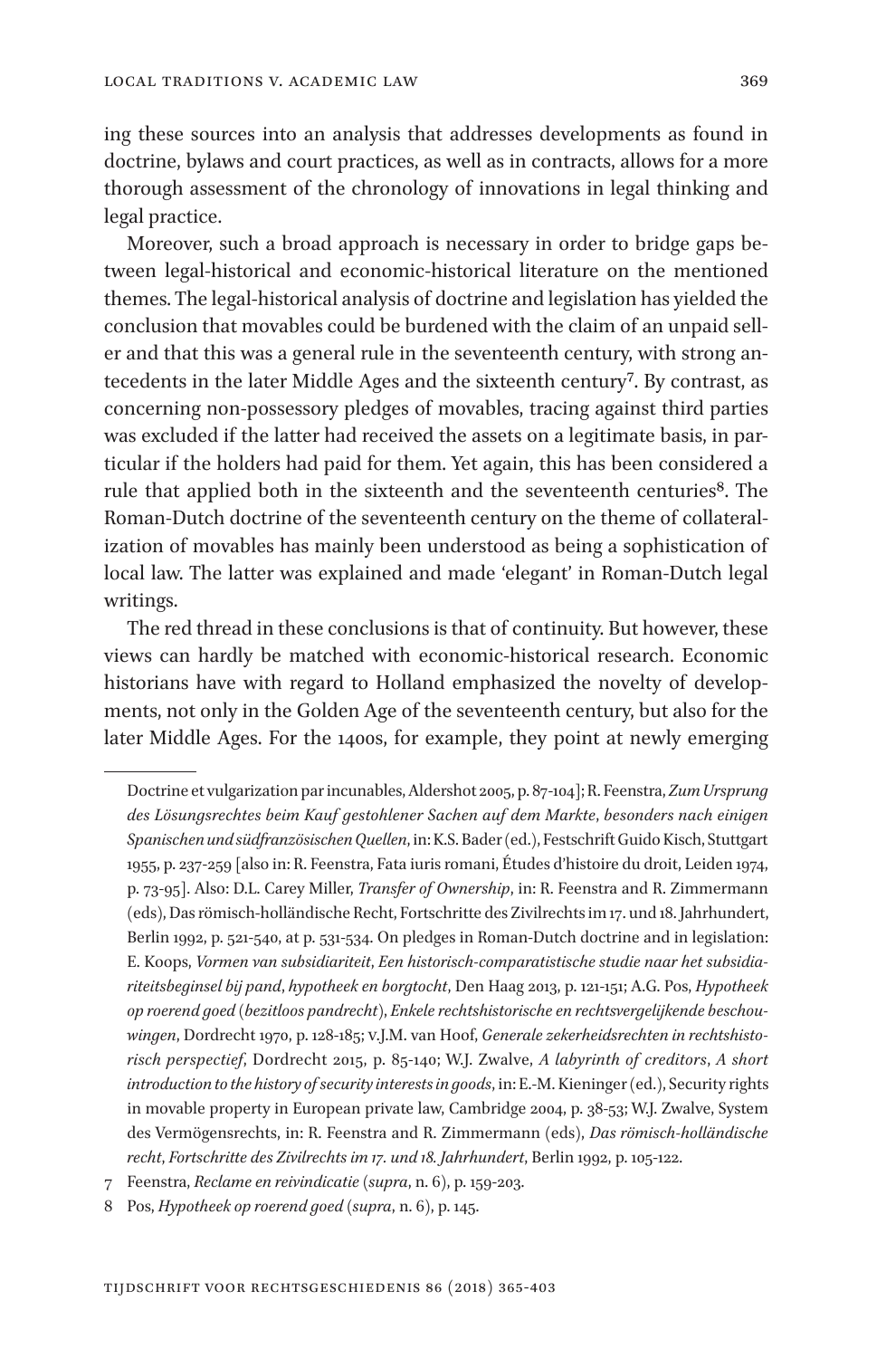secondary markets for annuities and a generalization of clauses of collateral in documents regarding public debt9. The seventeenth century was marked by extensive securitization in the Amsterdam market, where shares, futures and options were pledged easily10. Unsurprisingly, in both disciplines of legal and economic history the paradigm remains that their object of study is the most relevant. Legal historians generally consider legal authors and academically trained judges as drivers of legal development; economic historians typically put the agency in this regard with merchants and entrepreneurs<sup>11</sup>. However, when considering the realities of sixteenth- and seventeenth-century Holland, either position is too extreme. The changing municipal rules on sales and pledges could not have existed without some backing by legal practitioners and legislators; jurists were not unaware of what was happening in finance and trade.

# **2 Towards generalized debt enforcement: two stages of development (***c***. 1300-***c***. 1560)**

In the fourteenth century, academic (Roman) law had some influence on the rules that were in use in local constituencies in Holland. These included bailiwicks as well as towns and municipalities<sup>12</sup>. In the sixteenth-century county of Holland, the bailiwicks of Rijnland and Delfland were the most important. Rijnland encompassed the area in which Amsterdam, Leiden and Haarlem were located. Delfland was the region surrounding Delft and Schiedam. These bailiwicks were presided over by bailiffs and aldermen. They implemented princely legislation but also applied the *landrecht* of their bailiwick and could

<sup>9</sup> J. Tracy, *A financial revolution in the Habsburg Netherlands*, *Renten and renteniers in the County of Holland 1515-1565*, Berkeley 1985. This author claims that in Holland state bonds in the form of annuities were a crucial instrument of state formation and public finance since 1515. New research has shown that in the 1400s in cities in Holland contracts of annuities were handed out to bearer and that they changed hands regularly. See Zuijderduijn, *Medieval capital markets* (*supra*, n. 2), p. 231 and p. 242-246.

<sup>10</sup> Gelderblom, *Cities of Commerce* (*supra*, n. 4), p. 67-69; L. Petram, *The world's first stock exchange*, New York 2013, p. 175-183.

<sup>11</sup> E.g. E. Stringham, *The extralegal development of securities trading in seventeenth-century Amsterdam*, The Quarterly Review of Economics and Finance, 43 (2003), p. 321-344.

<sup>12</sup> S.J. Fockema Andreae, *De Nederlandse Staat onder de Republiek*, Amsterdam 1982, p. 47-49. On bailiwicks, see in particular J.Ph. De Monté verLoren and J.E. Spruit, *Hoofdlijnen uit de ontwikkeling der rechterlijke organisatie in de Noordelijke Nederlanden tot de Bataafse omwenteling*, Deventer 2000, p. 180, 216-224.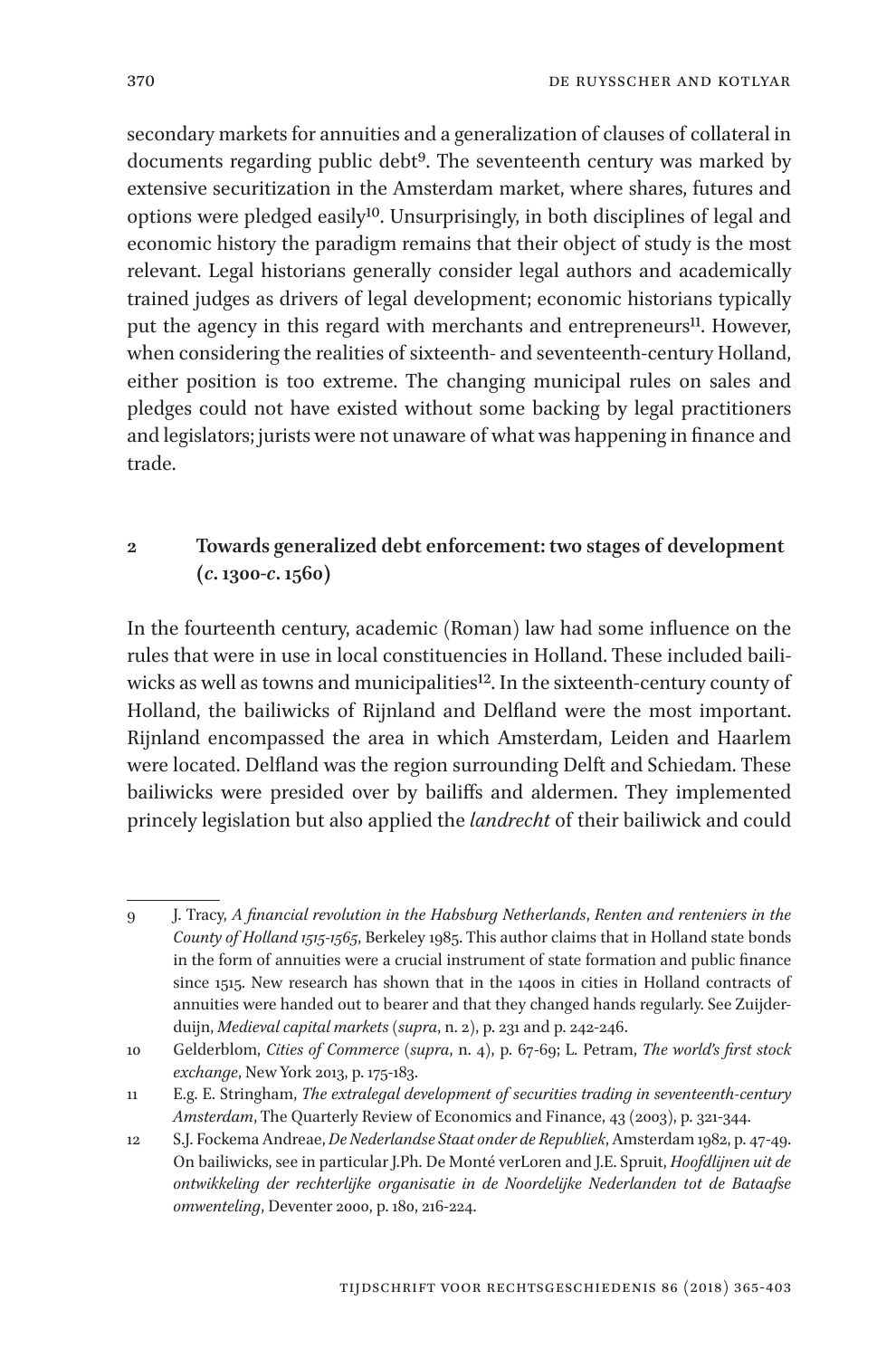issue bylaws (*keuren*)13. In the course of the sixteenth century, some bailiwicks including those of Rijnland and Delfland, put their law into writing in compilations (*costuymen*) that were sent in for princely approval (*homologatie*)14. Cities had their own jurisdiction. Their aldermen, who were both administrators and judges in the city's courts, could promulgate bylaws as well. Since the middle of the thirteenth century, they commonly offered the service of registering and ratifying debts. Parties to an agreement could have the agreement enacted in ledgers kept at the town hall and they received certificates containing an excerpt of the agreement in return<sup>15</sup>. The local law that was in force in Holland, as opposed to doctrine, thus encompassed the municipal law of cities and municipalities as well as the regional law as found in *keuren* and the *landrecht* that applied at the level of bailiwicks.

In the 1300s, throughout Holland, the rule that delivery conveyed ownership was the most common<sup>16</sup>. Yet also, in case the buyer did not pay the price before or at the moment of delivery, it was possible for the seller to enforce his debt on the movables that he had conveyed to the buyer. This rule came to be applied in Holland local law in the later Middle Ages (see below). In many respects, as will be detailed further, in Holland of the later Middle Ages, sales that had remained unpaid were comparable to non-possessory pledges of movables. A non-possessory pledge provided the creditor (the pledgee) with a security, but the assets charged were left with the debtor. This was most logical in commercial debt: the debtor needed the assets pledged to carry out his business or trade.

In the fourteenth century, the form of the agreement was highly relevant in regard of the enforcement of pledges and debts, among them those out of sale. If the sale had been passed before the aldermen of the constituency, then the seller could apply for a corroborating judgment from those aldermen and have the assets seized from the buyer. Thereupon, the assets were sold publicly. Proof of the local government's ratification of the debt or pledge and of the expiry of the debt was deemed necessary to start executory proceedings, which were called '*panding*'. Ratified debts were debts that had been acknowledged

<sup>13</sup> G.F. van der Ree-Scholtens, *Inventaris van het archief van de Baljuw en Hoge Vierschaar van Rijnland* (*1539*), *1574-1811*, Den Haag 1987, p. 7-14.

<sup>14</sup> J. Gilissen, *Les phases de la codification et de l'homologation des coutumes dans les XVII provinces des Pays-Bas*, Tijdschrift voor Rechtsgeschiedenis, 18 (1950), p. 264-265.

<sup>15</sup> Van Bochove, Deneweth and Zuijderduijn, *Real estate and mortgage finance* (*supra*, n. 2), p., 13 and p. 21.

<sup>16</sup> A.S. de Blécourt and H.F.W.D. Fischer, *Kort begrip van het oud-vaderlands burgerlijk recht*, Groningen 1967 (7th ed.), p. 151-154 (nos 95-97); S.J. Fockema Andreae, *Het Oud-Nederlandsch Burgerlijk Recht*, Haarlem 1906, I, p. 396.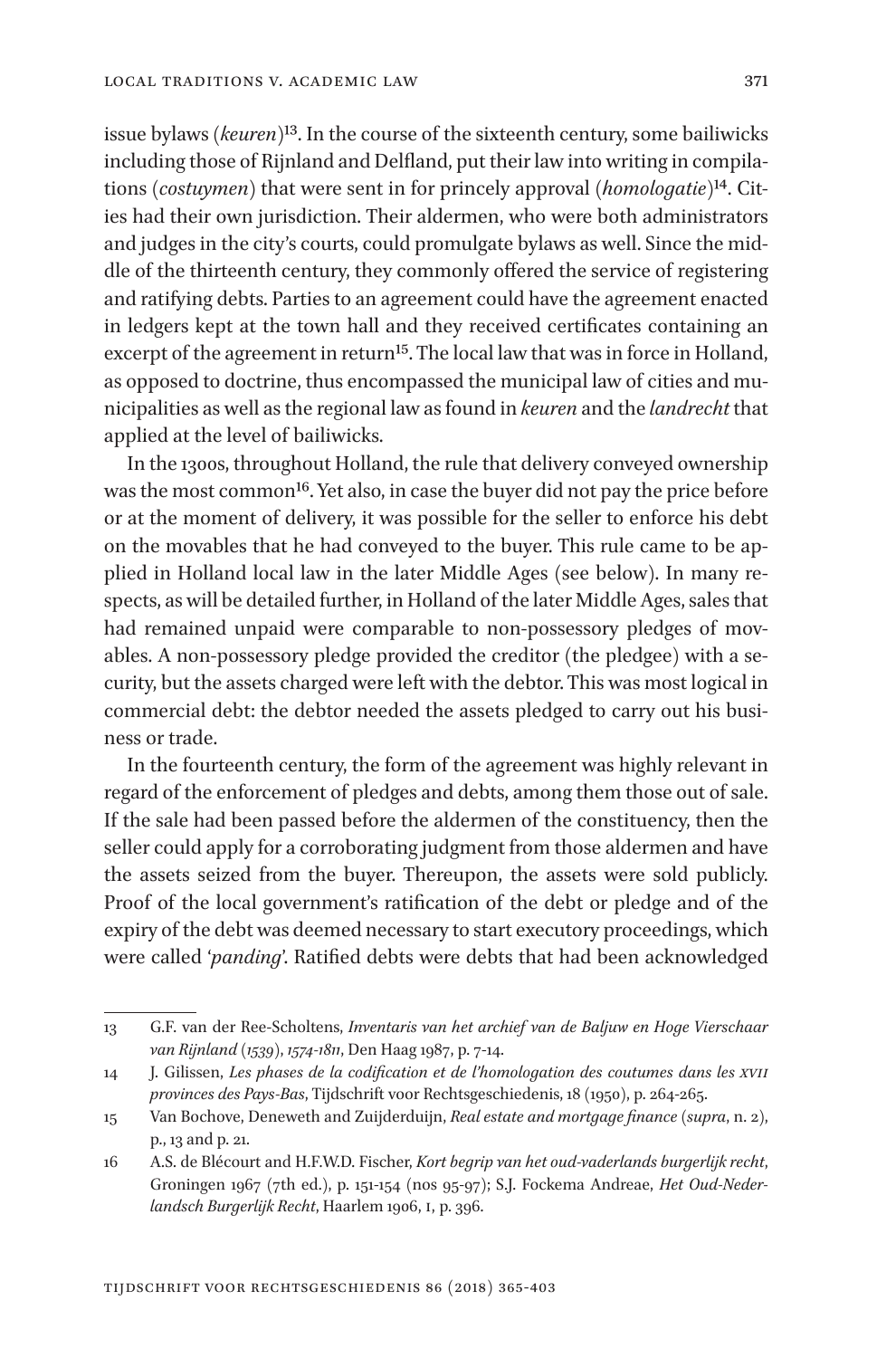by the aldermen in a judgment, or in a certificate if they had been offered for registration at their town hall. These certificates included simply debt certificates, which were registered acknowledgments of debt or contracts, as well as voluntary condemnations which had the value of a judicial sentence. Moreover, the rules regarding evidence, procedure and substantive law were largely intertwined. In many regions of the Low Countries of the 1200s and 1300s, as was the case in Holland, a debtor was considered liable with his assets only for ratified debts and pledges and for some special – even non-ratified – debts that were defined in local bylaws, such as debts out of lease or salaries<sup>17</sup>.

These rules had come after an earlier stage in which debt enforcement on assets had mostly been an *ex post* and extrajudicial affair<sup>18</sup>. In the fourteenth and fifteenth centuries, in some cities in Holland this approach persisted for non-ratified debts (it was called '*thoonpand*')19. The debtor received a notice from the creditor and was invited to choose ('*aenwysen*') an asset that was handed over or locked until the payment of his debt<sup>20</sup>. It was not required that this action had backing in the original agreement between the creditor and the debtor. No court proceedings were started, or subsequent authorization from the city's aldermen was solicited, except in case executory sale of the seques-

<sup>17</sup> On this principle, see De Blécourt and Fischer, *Kort begrip* (*supra*, n. 16), p. 263 (no 184); Fockema Andreae, *Het Oud-Nederlandsch Burgerlijk Recht* (*supra*, n. 16), II, p. 103-104. See for some examples of municipal bylaws from a later period stating that only ratified debts and special unratified debts of lease can be enforced through *panding* proceedings: P.J. Blok, *Leidsche rechtsbronnen uit de middeleeuwen*, Den Haag 1884, p. 103 (no 20) (fifteenth century, ratified debts and debts of lease), and p. 295 (fifteenth century, no *panding* for non-registered debts); J.C. Breen, *Rechtsbronnen der stad Amsterdam*, Den Haag 1902, p. 12 (ch. 14, s. 2) (*Keur* 1415) (listing the debts for which *panding* can be started); K. Heeringa, *Rechtsbronnen der stad Schiedam*, Den Haag 1904, p. 96-98 (*Keurboek* Schiedam (1556), ch. 7) (not restricting *panding* to ratified debts, but still juxtaposing special debts such as lease); J. Soutendam, *Keuren en ordonnantiën der stad Delft van den aanvang der XVIe eeuw tot het jaar 1536*, Delft 1870, p. 15-16 (s. 6, 7 and 8), and p. 26 (s. 28) (listing five debts for which *panding* is allowed without an aldermen's judgment or certificate).

<sup>18</sup> H. Planitz, Die *Vermögensvollstreckung im deutschen mittelalterlichen Recht*, Erster Band: *Die Pfändung*, Leipzig 1912, p. 1-20.

<sup>19</sup> For example, Schiedam: Heeringa, *Rechtsbronnen der stad Schiedam* (*supra*, n. 17), p. 48 (June 1497). In other cities, such as Haarlem and Dordrecht, *panding* was early on considered the only seizure and executory proceedings. See C.L. Hoogewerf, *Het Haarlemse stadsrecht* (*1245*), *Inleidende beschouwingen*, *tekst*, *vertaling en artikelsgewijs commentaar*, Amsterdam 2001, appendix 1, p. 13-14 (s. 33) (dating 23 November 1245).

<sup>20</sup> In the sixteenth century, the expression 'the debtor who does not offer an asset' ('*die geen goed (aen)wyst*'), which then referred to a debtor not having assets, was a remnant of this rule. See for example Soutendam, *Keuren en ordonnantiën* (*supra*, n. 17), p. 38 (s. 2), and p. 43 (s. 12).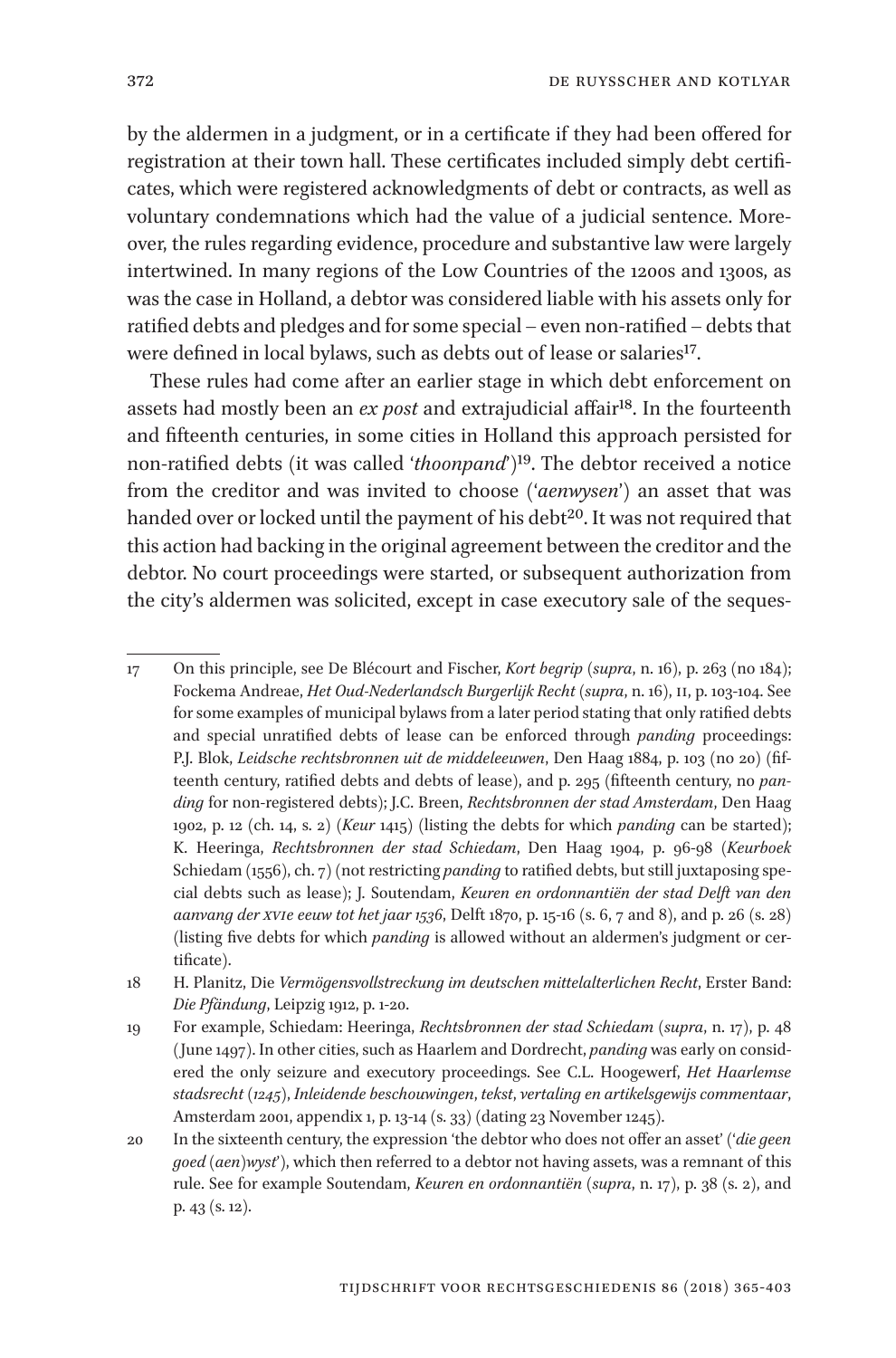trated asset was sought or if the debtor contested the creditor's action. *Thoonpand* served to avoid the slower proceeding of *panding*. *Panding* was organized only at certain moments during the year<sup>21</sup>. Imprisonment, as well, could be a feasible alternative to the lengthy *panding*. In the fourteenth century, at least in some places in Holland it was possible to have a defaulting debtor incarcerated in order to pressure him and his network, even if no *panding* or other executory proceedings had been started<sup>22</sup>. Sometimes, *panding* was possible on the assets of strangers, also when there were no certificates or judgments of the debts and even when the latter were not specified in local bylaws<sup>23</sup>. But this was an exception. Even in the event of insolvency, when the debtor ran off and left his estate in disarray, the mentioned distinction between ratified and special debts on the one hand and non-ratified debts on the other was often maintained<sup>24</sup>.

From the middle of the fifteenth century onwards, the procedures of *panding* and *thoonpand* fundamentally changed. A first development concerned an extension of the scope of the *panding* proceeding, which resulted in the merging of *panding* and *thoonpand*. Second was a new distinction between accelerated and regular proceedings of *panding*.

First, *panding* became possible for all debts, irrespective of their form and contents. In the middle of the 1400's, municipal aldermen still often considered debts in notarial deeds and private contracts as being unofficial because they had not been ratified25. In those towns where *thoonpand* remained in use, it became an enforcement proceeding devised for debts in private, non-ratified

<sup>21</sup> Blok, *Leidsche rechtsbronnen* (*supra*, n. 17), p. 323-324 (dating from the later fifteenth century); H.G. Hamaker, *De middeneeuwsche keurboeken van de stad Leiden*, Leiden 1873, p. 24-25 (dating from 1406); J. Huizinga, *Rechtsbronnen der stad Haarlem*, Den Haag 1911, p. 153-154 (23 May 1463).

<sup>22</sup> Hamaker, *De middeneeuwsche keurboeken* (*supra*, n. 21), p. 26-27 (dating from 1406). *Cessio bonorum* was most probably not known in Holland before the sixteenth century. On *cessio bonorum* in Holland, see J. Whitman, *The moral menace of Roman law and the making of commerce*, *Some Dutch evidence*, The Yale Law Journal, 105 (1995-1996), p. 1841-1889, at p. 1871-1883.

<sup>23</sup> Blok, *Leidsche rechtsbronnen* (*supra*, n. 17), p. 167 (fifteenth century).

<sup>24</sup> Blok, *Leidsche rechtsbronnen* (*supra*, n. 17), p. 273 (*c.* 1450) (seizure of all assets of an absconding debtor, but only for creditors with debt certificates).

<sup>25</sup> E.g. Blok, *Leidsche rechtsbronnen* (*supra*, n. 17), p. 126 (*c*. 1440, notarial deeds). However, in 1421 in Leiden it had been decided that *obligatiën* (private, non-ratified acknowledgments of debts) of English merchants were to be considered as having the same value as ratified debts. See Hamaker, *De middeneeuwsche keurboeken* (*supra*, n. 21), p. 202-203 (s. 37). This was made into a general rule only in 1508, when it became possible to use all kinds of 'letters' and witness reports as proof before the Leiden aldermen's court. See Hamaker, *De middeneeuwsche keurboeken* (*supra*, n. 21), p. 326 (book 5, part 1, s. 19).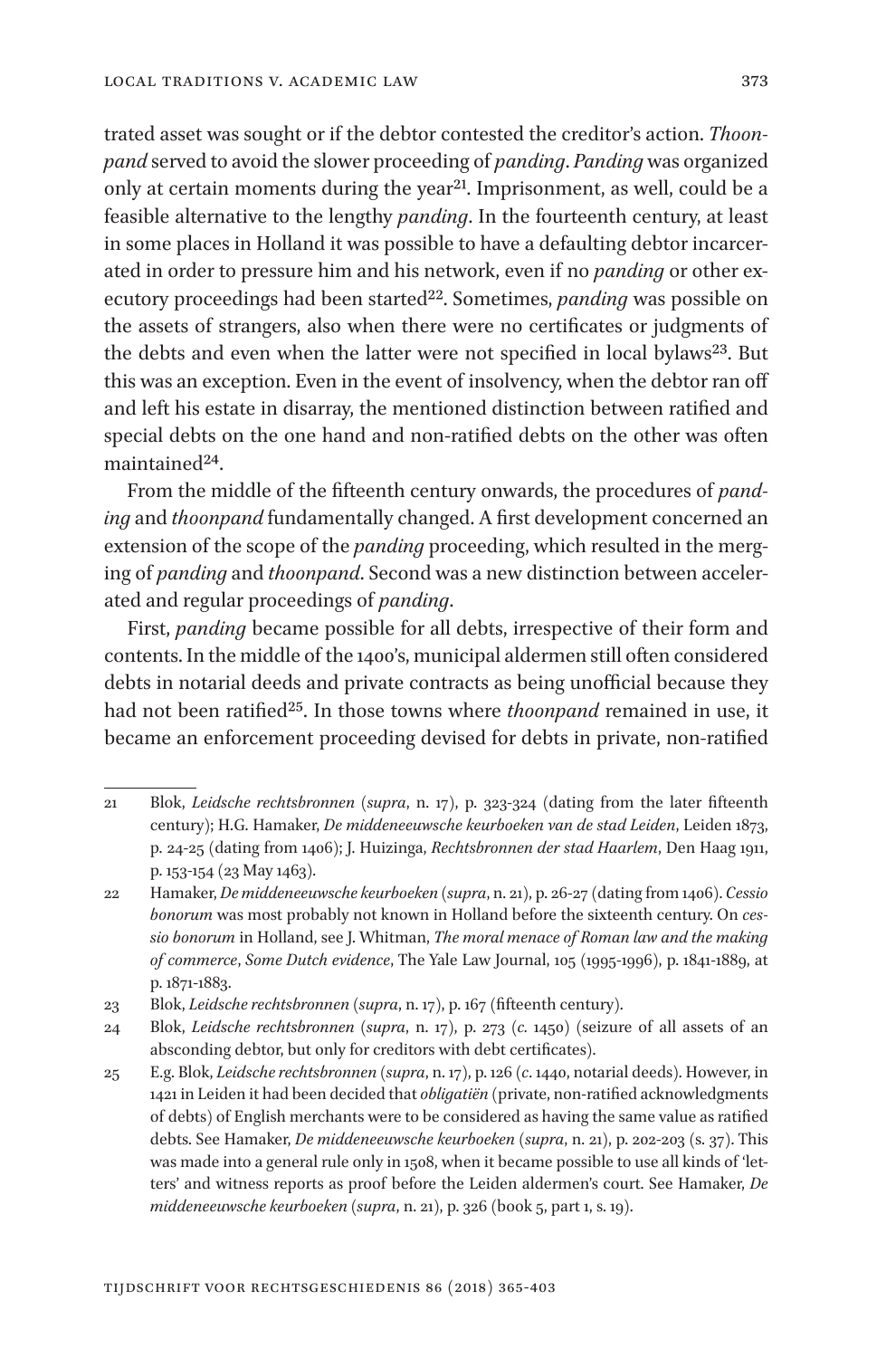documents, whereas the regular *panding* was to be applied for ratified debts. But incrementally non-ratified debts were considered as sufficient to start a proceeding of *panding*. For example, it is clear from an Amsterdam *turbe* of 1562 that any certificate of aldermen, referring to an expired debt, was given priority over informal and notarial debts. Yet also, at the same time, this *turbe*  shows that creditors with notarial deeds and private agreements could be involved in proceedings of *panding*, even though creditors having aldermen's certificates were given priority<sup>26</sup>. Over the course of the sixteenth century, the notarial deed gained popularity as debt instrument. For example, when in 1565 the city of Amsterdam imposed a *numerus clausus* on notaries, they appointed only five official notaries<sup>27</sup>. The same system of five city notaries was applied in Leiden since 157728. But in 1591 there were already twenty licensed Amsterdam notaries<sup>29</sup>.

The result of the opening up of *panding* was that defaults on any debt could result in seizure proceedings, which could lead up to the executory sale of the assets seized. *Panding* changed from executory proceedings into a seizure proceeding. No absolute title of ownership, or a ratified debt, was required for the creditor to lock the debtor's assets in case of his default. In 1656, in an Amsterdam bylaw on procedure it was stated that seizure could be laid on the basis of 'public or liquid' instruments, the latter including *obligaties* (i.e. acknowledgments of debt to bearer) and bills of exchange (*wisselbrieven*)30. Moreover, the widening of the scope of the *panding* proceeding meant that *thoonpand* became incorporated within *panding*, or when it was maintained, that both proceedings became largely similar<sup>31</sup>. Next to economic circumstances, state

<sup>26</sup> *Hand-vesten*, *Privilegien*, *Handelingen*, *Costuymen ende Willekeuren der Stadt Aemstelredam ...*, s.l. 1624 (hereinafter *Willekeuren Amsterdam* 1624), I, p. 100 (20 July 1562). A rule comparable to the 1562 Amsterdam rule can be found in the *Kenningboek* of Leiden, dating 1545 (see note 67) (ch. 4, s. 40). See also van Hoof, *Generale zekerheidsrechten* (*supra*, n. 5), p. 131, footnote 223.

<sup>27</sup> *Handt-vesten ende Privilegie van Amstelredam*, *Mitsgaders sekere Costuymen*, *Oude-ghebruycken ende Willekeuren der zelver Stede ...*, s.l. 1597 (hereafter *Willekeuren* Amsterdam 1597), p. 145-146 (9 August 1565).

<sup>28</sup> Hamaker, *De middeneeuwsche keurboeken* (*supra*, n. 21), p. 444-445 (22 November 1577).

<sup>29</sup> *Willekeuren* Amsterdam 1597 (*supra*, n. 27), p. 146.

<sup>30</sup> *Ordonnantie ende manieren van procederen voor den gerechte der stadt Amsterdam*, Amsterdam 1656, p. 42-43 (s. 4). This was repeated in a 1663 *turbe*, as well asin a new bylaw of 1779: H. Noordkerk, *Handvesten*; *ofte Privilegien ende octroyen: mitsgaders willekeuren*, *costuimen*, *ordonnantien en handelingen der stad Amstelredam* …, Amsterdam 1748, II, p. 501; *Ordonnantie op de maniere van procedeeren voor den gerechte der stad Amsterdam*, *gedresseerd in den jare 1779*, Amsterdam 1779, p. 52-53 (s. 4).

<sup>31</sup> Planitz, *Die Vermögensvollstreckung* (*supra*, n. 18), p. 262 (preliminary judicial authorization for *thoonpand*), and p. 267-268 (on *thoonpand* as introductory executory proceed-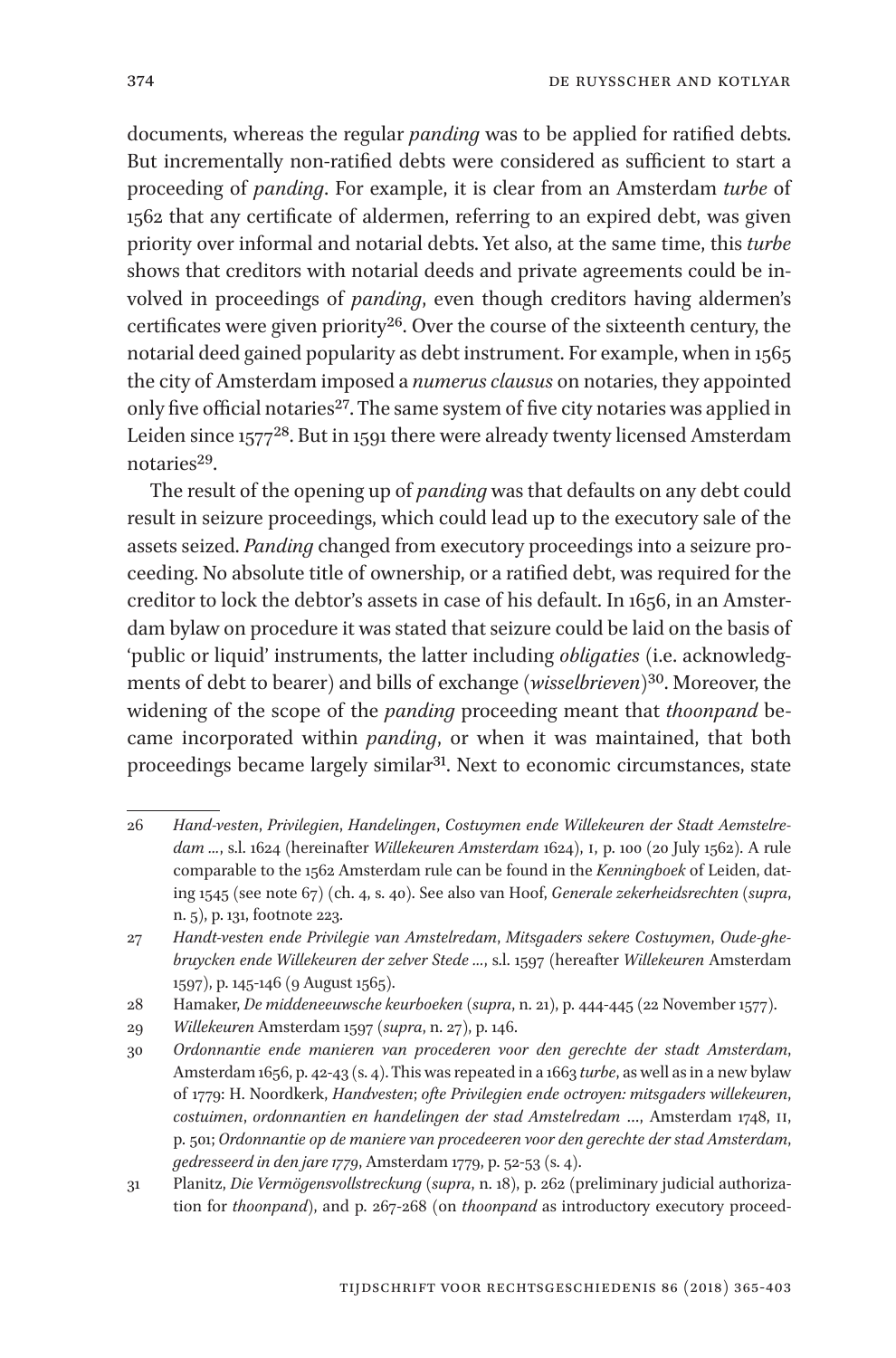formation mechanisms were at play; restricting *thoonpand* was purported to limit opportunities for violence among creditors and debtors.

The abovementioned developments influenced other proceedings and contractual practice as well. For example, imprisonment became a subsidiary remedy when there were no assets that could be sequestrated<sup>32</sup>. Moreover, the virtual disappearance of *thoonpand* enhanced the understanding of pledge as a strictly contractual arrangement. If no agreement had been made on collateral, only a verdict of the town's aldermen could authorize the seizure and public sale of assets. No absolute title of ownership or court order was required to start *panding* proceedings, only written evidence of the debt, indicating the amount and due date.

At first, it can be assumed, the claimant at a seizure proceeding also had to evidence an agreement on, or a clause of, collateral. There are indeed indications that throughout the later Middle Ages in Holland provisions of pledge became more commonly stipulated in contracts. Clauses of general collateral, 'on all assets present and future', were frequently used in the first decades of the fifteenth century, in ratified annuity contracts<sup>33</sup> and in ratified acknowledgments of debt<sup>34</sup>. It is an open question as to whether a mounting popularity of provisions of collateral caused the lowering of requirements in *panding*  proceedings, or whether it was the other way round. In any case, the chronology of existing traces from contractual practice and of local bylaws are supportive of the first conclusion.

ings). In Leiden, *thoonpand* was known in the early fifteenth century, but disappeared afterwards. See Hamaker, *De middeneeuwsche keurboeken* (*supra*, n. 21), p., 480 (1410). In Leiden, since 1508 *willige panding* is mentioned in the *Keurboeken*. This was a conventional pledge. Execution of such a pledge was allowed only with cooperation from the *schout* and it corresponded largely to the regular *panding*. See Hamaker, *De middeneeuwsche keurboeken* (*supra*, n. 21), p. 337-338 (book 5, ch. 2, s. 11), and p. 429-430 (book 4, s. 48-49). In some towns, a distinction was made between a regular *besetting* and a 'simple' *besetting*. The latter had most probably evolved out of *thoonpand*. It entailed the locking of assets but without preliminary consent from the city government. However, it differed from *thoonpand* in that subsequent authorization was required in any case. See A. Telting, *Oude rechten van 's Gravenzande*, Verslagen en Mededelingen OVR, 4 (1903), p. 377 (dating from 1448).

<sup>32</sup> *Instructie vanden Hove van Holland*, *Zeelant ende Vrieslant geordonneert by dye K.M. int jaar 1531*, s.l. 1531, s. 124. Only when a judgment of the Court of Holland concerned an obligation to do something, *gijzeling* was the normal method of enforcement of the judgment. This was not imprisonment, but rather compulsory presence at an inn during a certain period of time. See L.J. van Apeldoorn, *Uit de practijk van het Hof van Holland in de tweede helft van de zestiende eeuw*, Utrecht 1938, p. 132-133 (dating between *c*. 1550 and *c*. 1570).

<sup>33</sup> Zuijderduijn, *Medieval capital markets* (*supra*, n. 2), p. 217.

<sup>34</sup> Pos, *Hypotheek op roerend goed* (*supra*, n. 6), p. 129-130.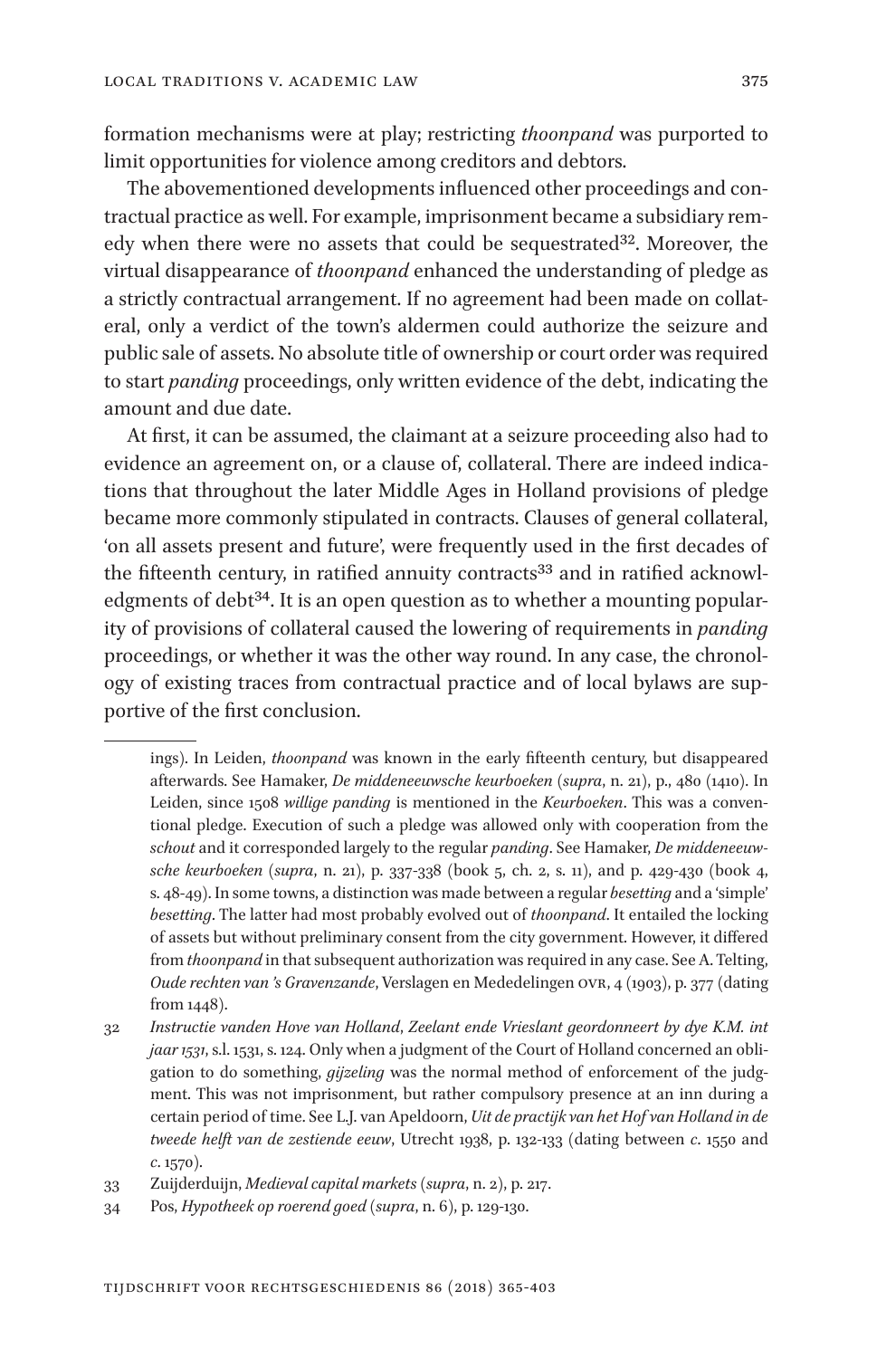In the second stage of developments, when non-ratified debts were considered eligible for *panding* proceedings, the aldermen's certificates of debt and debts that were listed in the local laws as being special took on another purpose. Ratified contracts and listed debts could henceforth be enforced by way of accelerated proceedings, resulting in the public sale of sequestrated assets35. In the sixteenth century the normal *panding* proceeding still entailed procedural adjournments of several weeks<sup>36</sup>. But in sixteenth-century Amsterdam, debts up to twelve guilders were considered eligible for enforced sequestration without a formal proceeding, even if they had not been written into an aldermen's judgment or certificate<sup>37</sup>. Sometimes also the unpaid seller had the privilege of an accelerated proceeding<sup>38</sup>. Usually fast-track proceedings were not a variety of *thoonpand*. Control *ex post* by the officials of the city was commonly imposed<sup>39</sup>.

When considered together with the source materials concerning the unpaid seller's position, the mentioned rules invite for the conclusion that, at first, in the thirteenth and fourteenth centuries, in many parts of Holland the unpaid seller's debt was regarded as a special debt, listed in legislation, which could be enforced through *panding* even without a debt certificate or judgment on the sale. Later, in a second stage, from the middle of the 1400s onwards, when *panding* became more accessible, the unpaid seller was granted access to swifter proceedings of sequestration. These accelerated proceedings were an excep-

<sup>35</sup> E.g. *Willekeuren* Amsterdam 1597 (*supra*, n. 27), p. 129 (s. 5) (1570), speaking of '*parate executie*', which refers to swift executory proceedings. This rule applied to '*schepenkennissen*', i.e. aldermen's certificates, for which a general pledge on all the debtor's assets was presumed. See also J. Wagenaar, *Amsterdam*, *in zyne opkomst*, *aanwas*, *geschiedenissen*, *voorregten*, *koophandel*, *gebouwen*, *kerkenstaat*, *schoolen*, *schutterye*, *gilden en regeeringe*, Amsterdam 1760-1767, X, p. 114.

<sup>36</sup> For example, in Gouda and Schiedam: L.M. Rollin Couquerque and Q. Meerkamp van Embden, *Rechtsbronnen der stad Gouda*, Den Haag 1917, p. 659-660 (dating from *c*. 1570); Heeringa, *Rechtsbronnen der stad Schiedam* (*supra*, n. 17), p. 96-97 (*Keurboek* Schiedam 1556, ch. 7).

<sup>37</sup> Wagenaar, *Amsterdam* (*supra*, n. 35), X, p. 104-105.

<sup>38</sup> Wagenaar, *Amsterdam* (*supra*, n. 35), X, p. 101. Most probably this was also the case in early sixteenth-century Delft: Soutendam, *Keuren en ordonnantiën* (*supra*, n. 17), p. 15 (s. 6), and p. 37 (s. 1)

<sup>39</sup> In Amsterdam, '*parate executie*' was not an extrajudicial method of debt enforcement. Also in early sixteenth-century Delft, debts below twenty *stuiver* mentioned in aldermen's certificates, and most probably also the special debts of restaurant tickets, sale, salaries and fines, were enforceable without *panding*, but with cooperation of a messenger of the city. But since *pandkeering* (i.e. opposition by the debtor under seizure) was possible, resulting in court proceedings, this was not an extrajudicial tactic. See Soutendam, *Keuren en ordonnantiën* (*supra*, n. 17), p. 37 (s. 1).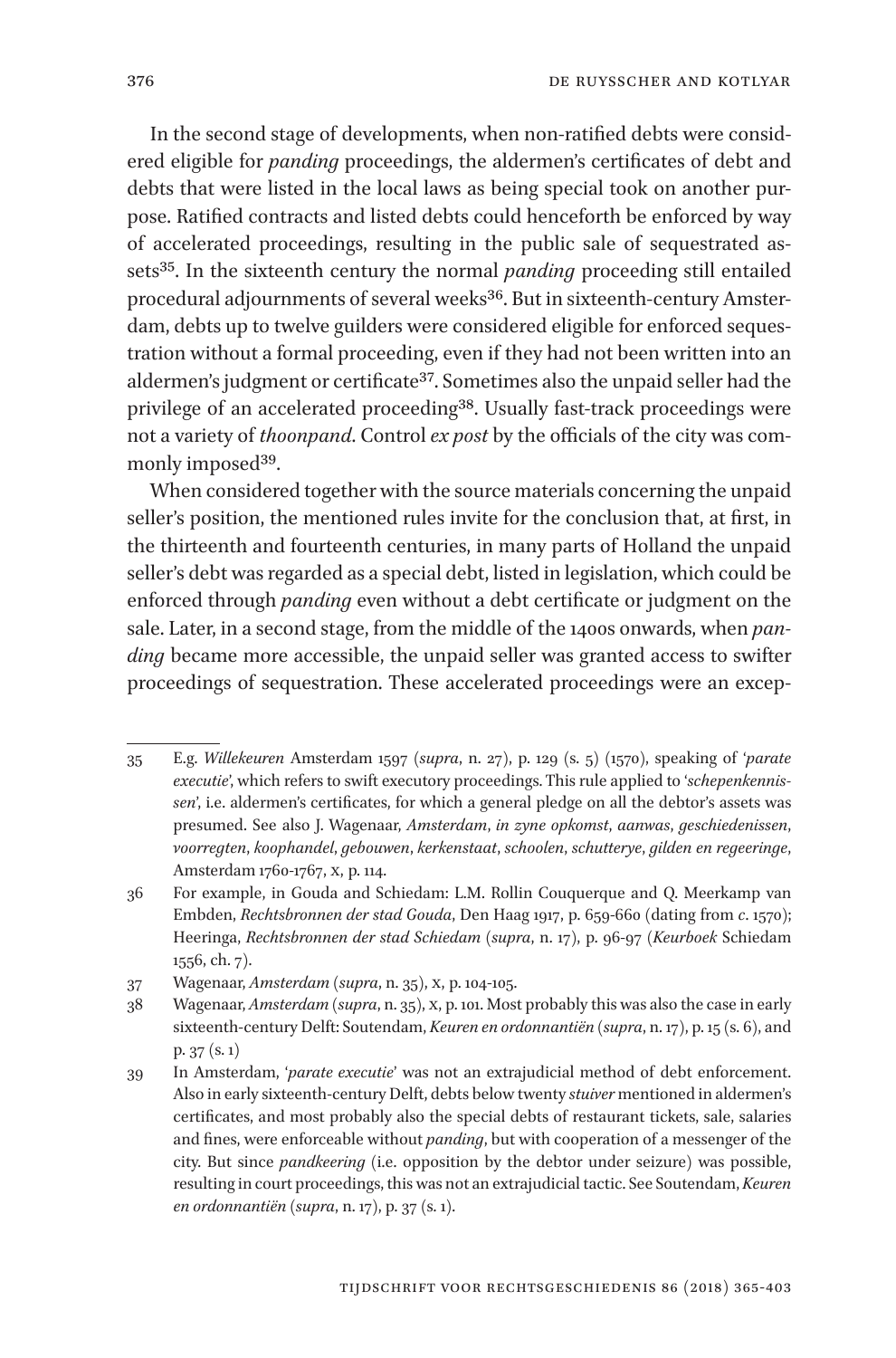tion to the general, cumbersome, procedural rules of debt enforcement through *panding*40*.*

In both mentioned stages, the earlier tradition persisted of considering rights on assets as *liens*, i.e. as prioritized claims not based on an absolute title, rather than as real rights. Even though provisions of collateral were inserted into deeds, private contracts and certificates, they were not thought of as granting rights *vis-à-vis* third parties. The pledgee of a non-possessory pledge of movables could only lock the pledged assets if they were found with the debtor<sup>41</sup>, even if the clause provided that seizure was possible 'anywhere'<sup>42</sup>. *A fortiori* this applied to the unpaid seller, who did not have an express conventional pledge on the assets delivered. One exception to the restrictions on tracing applied for stolen goods. In the 1245 Haarlem city charter for example it was provided that the owner could reclaim, even take his stolen goods from any holder<sup>43</sup>. Furthermore, a provision of collateral entitled the pledgee to a higher rank at the distribution of proceeds<sup>44</sup>. But he was nonetheless considered a competing creditor. This meant that the pledgee was not given the pledged assets themselves, but only what they yielded at a public sale<sup>45</sup>. Moreover, the pledgee shared in the costs of sequestration and executory proceedings; his action of recovering the assets under pledge was not considered a private, extrajudicial remedy. The same applied for the unpaid seller if his debt was listed in laws as a special, preferential debt<sup>46</sup>.

43 Hoogewerf, *Het Haarlemse stadsrecht* (*supra*, n. 19), appendix 1, p. 16-17 (s. 44).

<sup>40</sup> Heeringa, *Rechtsbronnen der stad Schiedam* (*supra*, n. 17), p. 98 (*Keurboek* Schiedam (1556), ch. 7, s. 8).

<sup>41</sup> De Blécourt and Fischer, *Kort begrip* (*supra*, n. 15), p. 248 (no 174 a); Pos, *Hypotheek op roerend goed* (*supra*, n. 6), p. 131, p. 145; Planitz, *Die Vermögensvollstreckung* (*supra*, n. 18), p. 274; van Hoof, *Generale zekerheidsrechten* (*supra*, n. 5), p. 89. See Van Apeldoorn, *Uit de practijk* (*supra*, n. 32), p. 246-247.

<sup>42</sup> Planitz, *Die Vermögensvollstreckung* (*supra*, n. 18), p. 282, footnote 14 (citing a 1295 Holland-Zeeland deed); Pos, *Hypotheek op roerend goed* (*supra*, n. 6), p. 129-130.

<sup>44</sup> M.D. Osinga and W.S. Gelinck, *Kenningboek der stad Leiden 1570-1580*, Den Haag 1928, I, p. 139-140 (August-November 1571, a general collateral precedes over older annuities).

<sup>45</sup> This applied for all *pandingen* of movables, see Hamaker, *De middeneeuwsche keurboeken*  (*supra*, n. 21), p. 423-424 (book 4, s. 36, dating from 1545). As for the unpaid seller: Heeringa, *Rechtsbronnen der stad Schiedam* (*supra*, n. 17), p. 98 (*Keurboek* Schiedam 1556, ch. 7, s. 8).

<sup>46</sup> This can be deduced from sections of municipal bylaws regarding *panding* of movables, which did not distinguish between pledge and other debts. See Hamaker, *De middeneeuwsche keurboeken* (*supra*, n. 21), p. 423-424 (book 4, s. 36, dating from 1545, stipulating that if the *schout* took over the pledge he had to reimburse the creditor for the debt and costs). Moreover, in sixteenth-century Amsterdam it was a rule of municipal law that unpaid sellers that had delivered a ship were considered preferential creditors with regard to that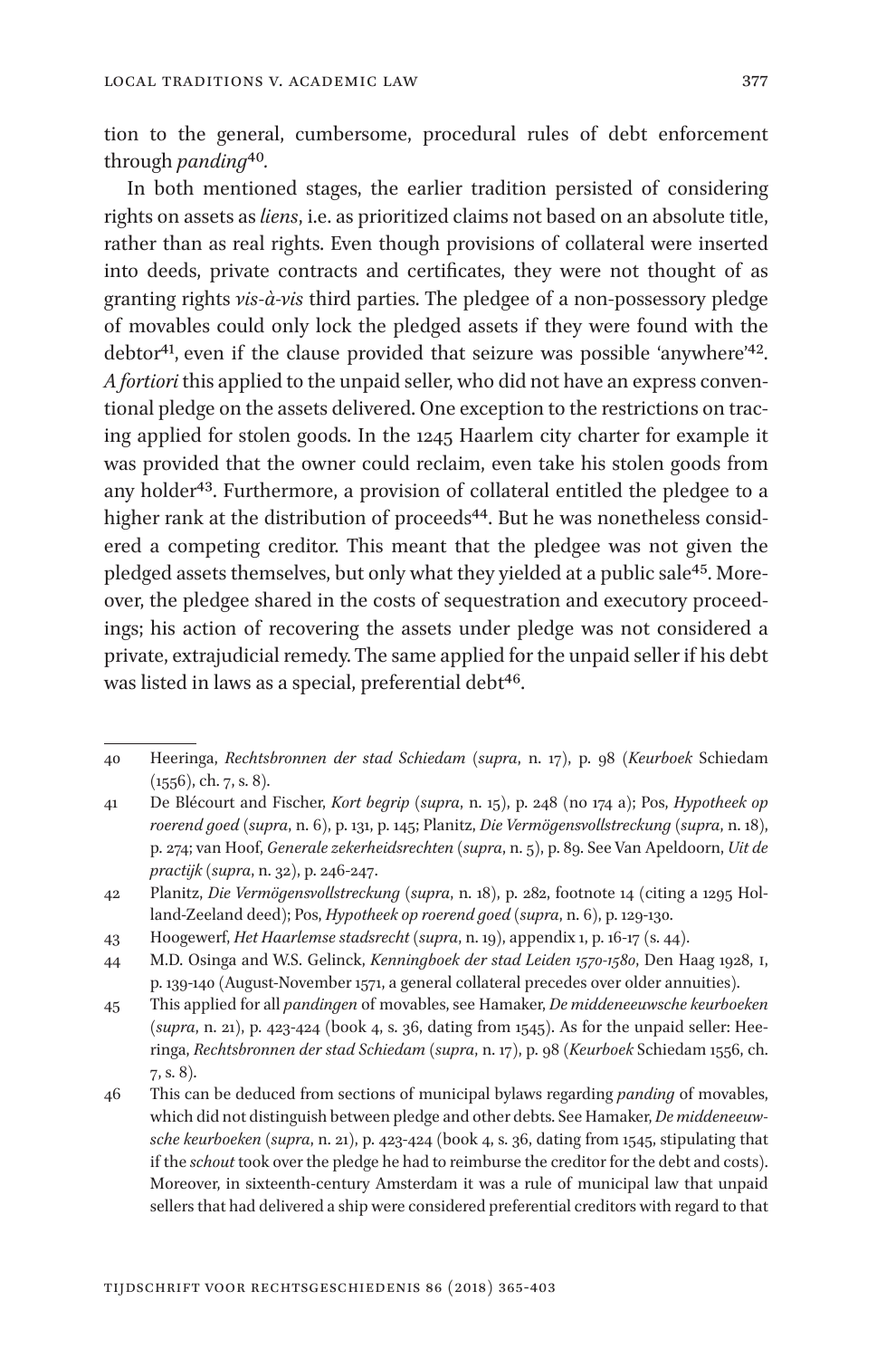Admittedly, there are some examples of rules that allowed for tracing of special non-possessory pledges, but they were defined strictly and reserved for specific assets. In sixteenth-century Amsterdam, and maybe elsewhere in Holland as well, a *waterbrief* (i.e. an acknowledgment of debt for the sale of a ship) encompassed a '*speciaal verband*' (*obligatio specialis*). The author of a summary of local rules that were applied in Holland and which dates from between *c*. 1550 and *c*. 1570 mentions this rule after a reference to the unpaid seller's debt as being preferential. It seems that the author conveyed the message that tracing against third holders of the ship was possible on the basis of a *waterbrief*47*.*

# **3 The academization of sale, insolvency, seizure proceedings and pledges (***c***. 1400-***c***. 1600)**

Since the early fifteenth century, the abovementioned rules and proceedings became more intermingled with academic concepts and ideas than had been the case before that time. First was the conception of the seller's *lien* as being rooted in the contract of sale. A second development related to the pooling of debts at insolvency proceedings. Thirdly, seizure proceedings were recalibrated to third-party seizures (*derdenbeslag*, garnishee). The first two approaches were – at least partially – copied from the academic doctrine of Roman law. The second and third developments were loosely related to commercial practice as well. Moreover, the third phenomenon ensued from interactions between princely laws, procedural regulations of higher courts and local proceedings, and it was closely linked to a new trend of substituting claims for proceeds (under 3.5).

#### 3.1 *The contractual nature of the seller's***lien**

In the course of the 1400s and 1500s, throughout the Low Countries the unpaid seller's *lien* became rooted in an agreement, or a provision in the written contract, stipulating that the seller had to be paid '*à contant*' ('*met gereeden gelde*', i.e. prompt payment). Examples are in the 1429 charter of Zierikzee<sup>48</sup> and the 1495 charter of Zeeland49. Also in the province of Holland this came to be ap-

ship. See Van Apeldoorn, *Uit de practijk* (*supra*, n. 32), p. 246 (dating from between *c*. 1550 and *c*. 1570).

<sup>47</sup> Van Apeldoorn, *Uit de practijk* (*supra*, n. 32), p. 246-248.

<sup>48</sup> W. Bezemer and A.S. de Blécourt, *Rechtsbronnen van Zierikzee*, Den Haag 1908, p. 133 (*keur*  1429, s. 48).

<sup>49</sup> R. Fruin, *De keuren van Zeeland*, Den Haag 1920, p. 219 (ch. 2, s. 34).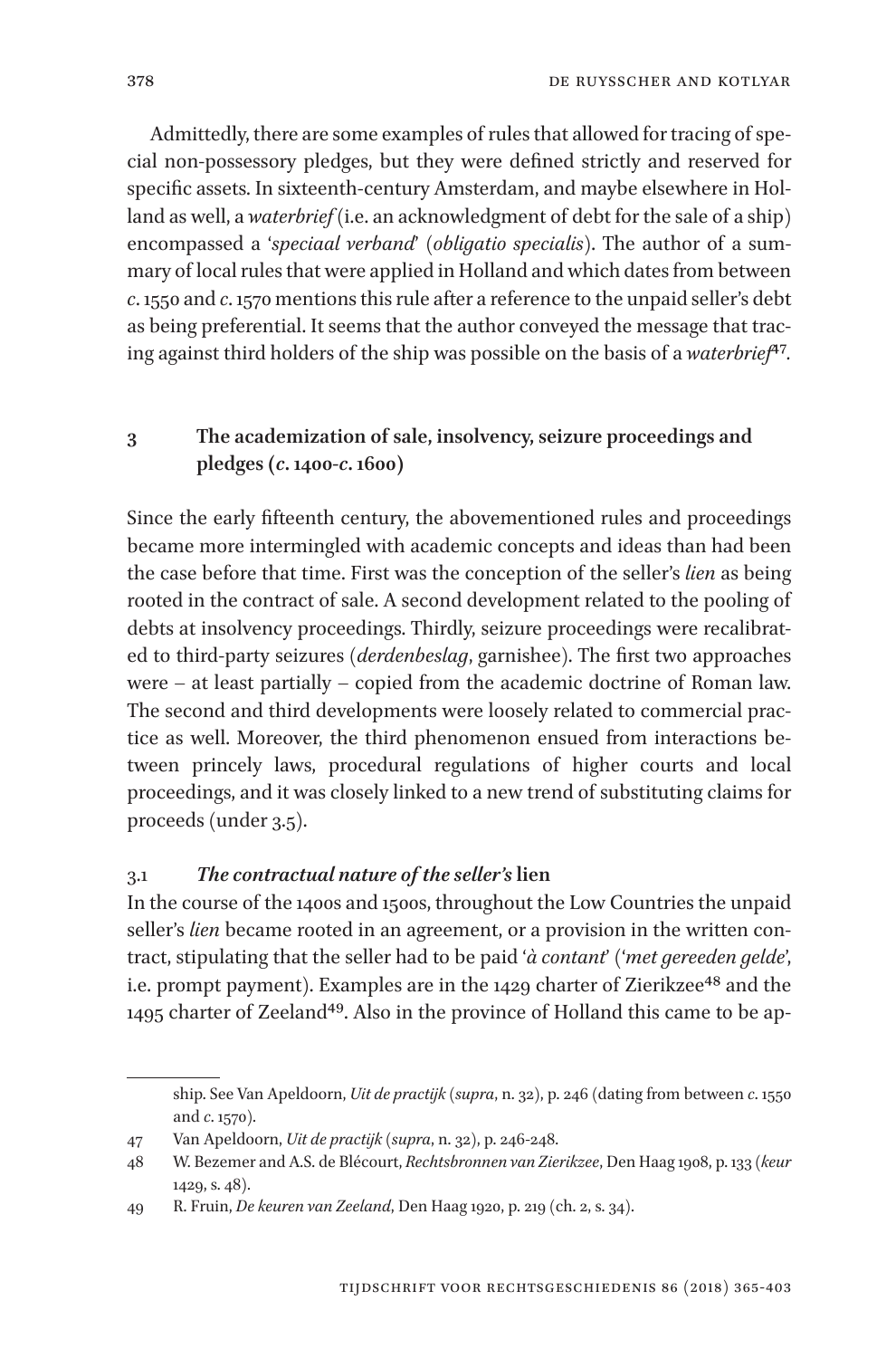plied<sup>50</sup>. This new approach corresponded with the abovementioned trend of considering collateral rights on assets as either contractual or judicial. Since extrajudicial seizure proceedings had largely been replaced with prejudicial and judicial sequestrations, parties involved in sales secured their rights by adding provisions to the contract of sale. However, at first, the administrators of cities reacted against these practices. Urban governments aimed at preventing lawsuits that could easily be avoided if sellers extended credit at their own risk. In Leiden, for example, in 1521 it was decided that no trials could be waged regarding sales on '*weekgeld*', i.e. if payment through weekly instalments was agreed upon, and delivery had taken place before complete payment<sup>51</sup>. Cash deliveries were clearly preferred.

Notwithstanding this, the provision '*à contant*' referred to legal doctrine as well and contractual practice prevailed over the actions of aldermen of cities, who slowly altered their positions. The texts of Roman law established that the assets in a sale 'passed' to the buyer only after he paid the price or otherwise satisfied the seller, but also if the seller 'had faith' ('*fidem habere*') in the buyer even without any payment (D. 18,1,19). In another fragment, the expression '*in creditum abire*' ('to extend credit') is used for the latter situation (D. 14,4,5,18). Moreover, the Institutes (Inst. 2,1,41) provided that the buyer 'acquired' delivered merchandise only at the payment of the price or the giving of a security, and that in case this did not take place the buyer 'acquired' them nonetheless if the seller 'followed the faith' of the buyer.

These texts were analyzed and interpreted by the civil lawyers of the twelfth and thirteenth centuries. In doing so, the glossators proffered different opinions over whether delivery without payment was the same as '*fidem habere*' or '*in creditum abire*'. In the *Magna Glossa* of Accursius (*c*. 1263 AD), the latter came to the conclusion that any sale in combination with delivery at which the price was not paid entailed '*fidem habere*', even without an express agreement on this issue52. Also, Accursius did not in any case consider the claim of the

<sup>50</sup> See for example, Rollin Couquerque and Meerkamp van Embden, *Rechtsbronnen der stad Gouda* (*supra*, n. 36), p. 489-490 (20 March 1492); Heeringa, *Rechtsbronnen der stad Schiedam* (*supra*, n. 17), p. 48 (June 1497).

<sup>51</sup> Hamaker, *De middeneeuwsche keurboeken* (*supra*, n. 21), p. 331 (book 5, part 2, s. 36, dating from 10 June 1521). See also Gouda, where in 1523 and 1525 it was decided that sales '*à contant*' had to be paid in full within a certain short time after delivery. See Rollin Couquerque and Meerkamp van Embden, *Rechtsbronnen der stad Gouda* (*supra*, n. 36), p. 531 (February 1523 ns), and p. 539-540 (3 March 1525 ns).

<sup>52</sup> On the debates among the glossators, see K. Luig, *Übergabe und Übereignung der verkauften Sache nach Römischem und gemeinem Recht*, in: J.A. Ankum e.a. (eds), Satura Roberto Feenstra sexagesimum quintum annum aetatis complenti ab alumnis collegis amicis oblata, Freiburg 1985, p. 445-461, at p. 448-454.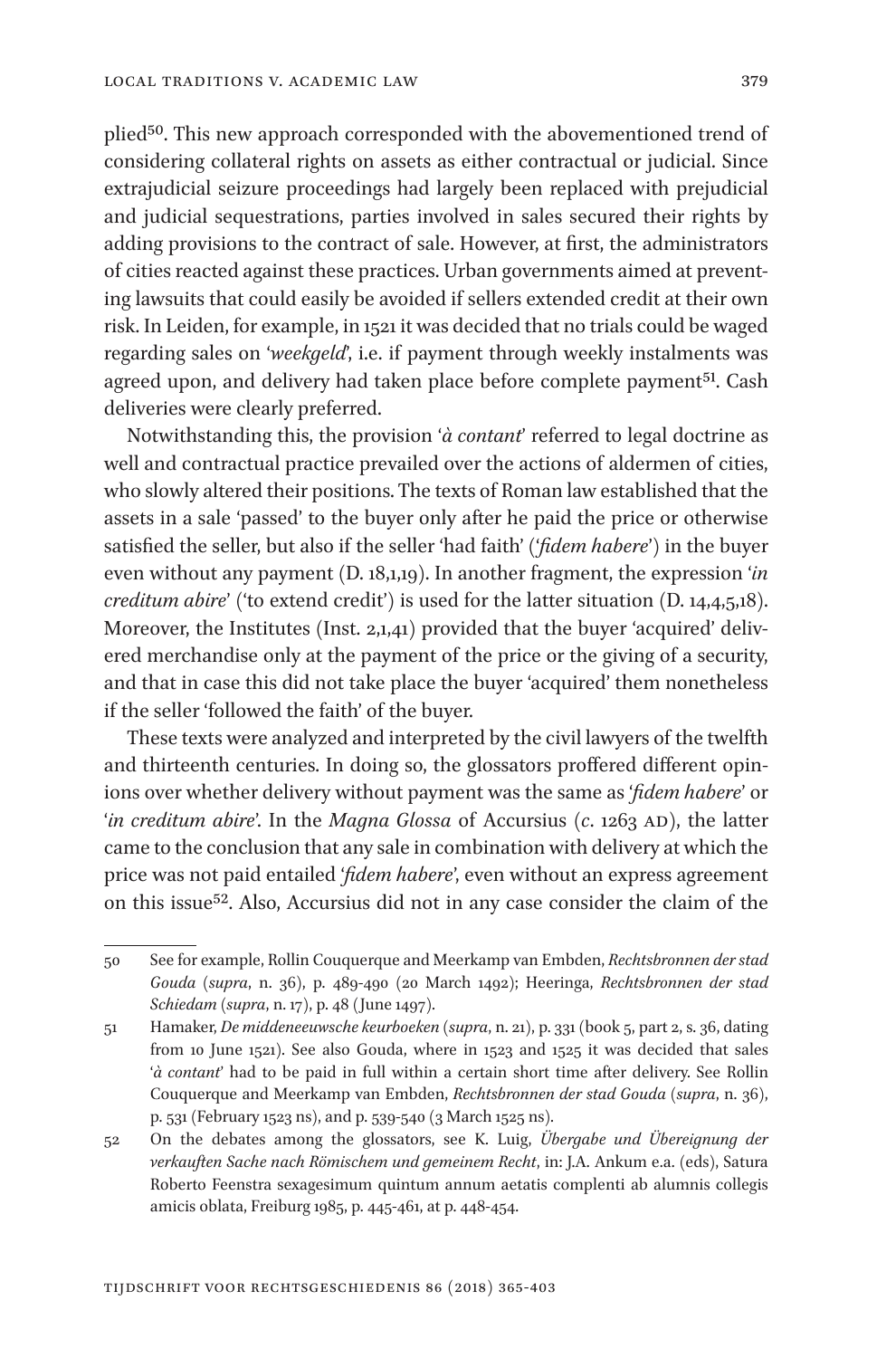unpaid seller on delivered merchandise as a real right. He sometimes categorized the unpaid seller's claim as being '*in personam*', even though he mostly explained the mentioned Roman-law fragments as dealing with ownership ('*dominium*')53. Accursius argued that the transfer of ownership at delivery could be prevented if it was agreed or provided that the sale was 'for ready money' ('*pro parata pecunia*')54.

Controversies amongst the glossators and commentators revolved around which regime – '*fidem habere*' or '*pro parata pecunia*' – was the default one, which was applicable when there had been no agreement. In contrast to Accursius, Baldus (later fourteenth century), for example, held that, by default, the unpaid sale for delivered assets was presumed to be 'for ready money', unless a term of payment was set<sup>55</sup>. Baldus stressed the unpaid seller's claim as being a real right, with the terms '*quasi pignus*' and '*dominium*'56. The mentioned controversies most probably provided an incentive for local legislators in Holland to issue bylaws on the matter. However, in spite of the influence of academic terminology in contractual practice ('*pro parata pecunia*' equals '*met gereeden gelde*') in the fifteenth century and for a large part of the sixteenth century, in local forensic practice the unpaid seller's *lien* was not based on retained ownership (see below, under 3.5).

It is telling that notwithstanding the complexity of the academic views on sale and ownership, they were incrementally – yet incompletely – embraced and applied in the forensic and legislative practice of towns. In February 1531, for example, a municipal bylaw of the city of Amsterdam provided that an unpaid seller who negotiated prompt payment was allowed to claim his delivered assets from the buyer if there was a subsequent sign of upcoming default<sup>57</sup>. The Leiden government did allow sales on credit after some time as well<sup>58</sup>.

<sup>53</sup> Luig, *Übergabe und Übereignung* (*supra*, n. 52), p. 451-454.

<sup>54</sup> See the Gloss to D. 14,4,5,18, s.v. '*Vendicare*', D. 18,1,19, s.v. '*Satisfactione*', Inst. 2,1,41, s.v. '*Fidem emptoris*'.

<sup>55</sup> Baldus de Ubaldis, *In secundam Digesti Veteris partem Commentaria*, Venetiis 1586, 85v (*ad* D. 13,7,3).

<sup>56</sup> Feenstra, *De Romeinsrechtelijke prijsbetalingsregel* (*supra*, n. 6), p. 881; Feenstra, *Eigendoms-overgang bij koop* (*supra*, n. 6), p. 136; Feenstra, *Reclame en revindicatie* (*supra*, n. 6), p. 268-273.

<sup>57</sup> *Willekeuren* Amsterdam 1624 (*supra*, n. 26), p. 108; 29, *Handvesten* (*infra*, n. 62), II, 502 (6 February 1531 (ns)). See for a discussion, Feenstra, *Reclame en revindicatie* (*supra*, n. 6), p. 162-164. The bylaw is commonly cited as dating from 1530, but there is no indication that the New Year's style in lieu of the Easter style was applied.

<sup>58</sup> A.S. de Blécourt and J.J.A. Wijs, *Kenningboek der stad Leiden 1553 / 1570*, Utrecht 1936, p. 139-140 (17 June 1566).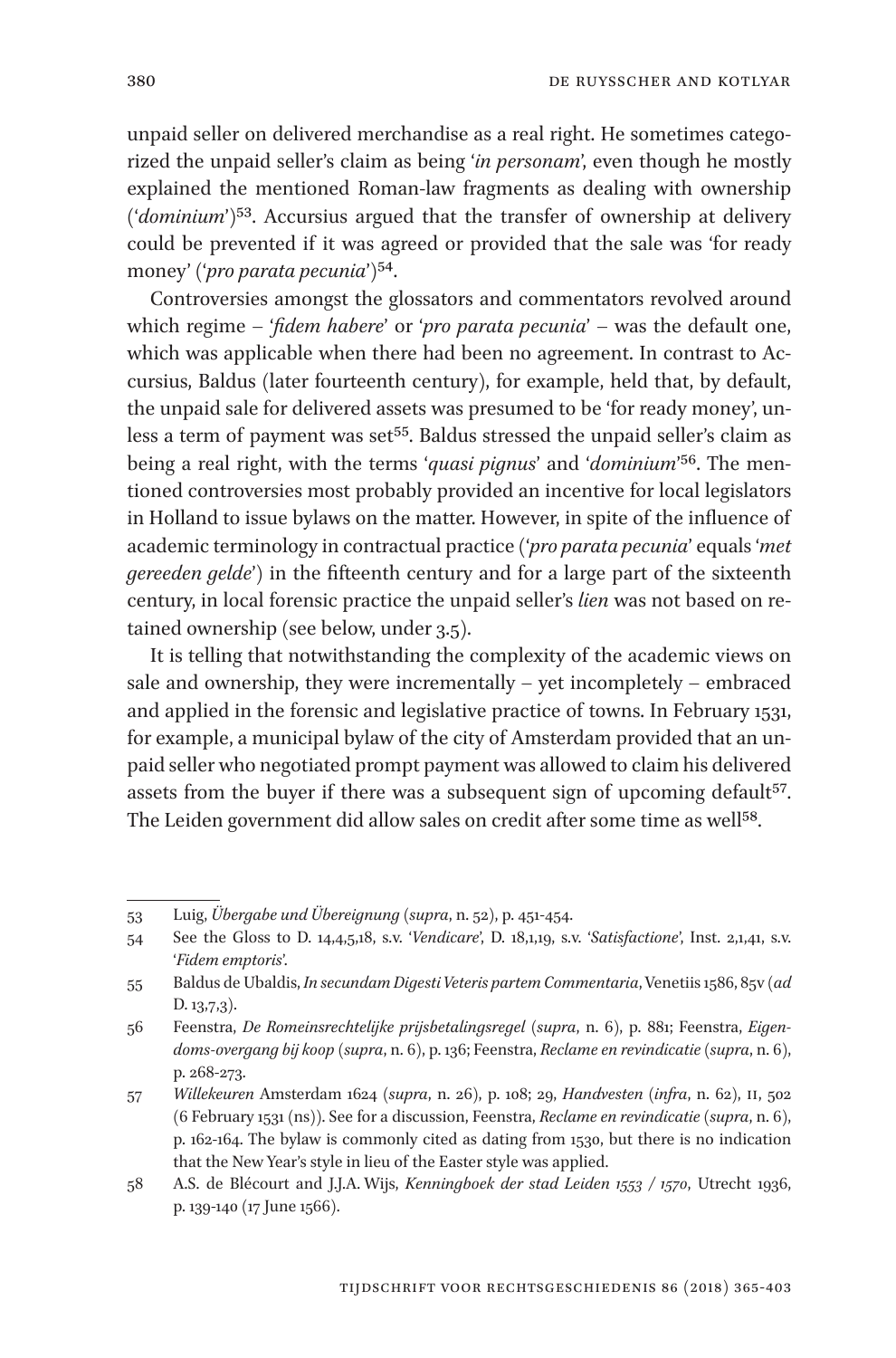In Amsterdam, the unpaid seller's *lien* was considered a special debt, which – even if it had not been ratified before the aldermen – gave access to the debtor's assets by way of swift proceedings. This is reflected in a bylaw of 1522 allowing the unpaid seller who had sold without express credit to lay arrest on the delivered assets with the buyer, in a swift proceeding. A fast-track proceeding, not the general '*panding*', was to be followed<sup>59</sup>. One can presume that after February 1531 (see above), the unpaid seller had to refer to a contractual provision '*à contant*'; otherwise, it was assumed that his rights were forfeited. There are indeed indications that around mid-century at Amsterdam the seller of a ship who had not been paid in full at delivery, and had not made arrangements in the contract, had no claim of compensation for lack of or partial payment $60$ . In the 1522 bylaw, the accelerated proceeding of enforcing unpaid sales was defined as pertaining to the '*zeevaerdigen recht*' (i.e. 'seafaring law'), which referred to provisions of a charter of the Count of Holland of 1404 that had imposed an accelerated execution of debts for a.o. 'seafaring' assets (i.e. ships and cargo), and which had imposed fast-track court proceedings for mariners and merchants<sup>61</sup>.

All in all, the mentioned framing of the seller's *lien* as a contractual and special debt enforced the older idea that seizures could only concern the debtor's belongings; they were not to be extended to third parties. The seller's rights were, now on the basis of the contract, thought of as being restricted, but nonetheless giving access to those assets that were found with his contractual party. Construing the unpaid seller's *lien* as a matter of contract meant that his position was not considered different from the non-possessory pledgee, even though there were some examples of special non-possessory pledges of movables that procured the pledgee with a right of tracing (see the example of the *waterbrief*, under 2). The unpaid seller retrieved delivered merchandise with the defaulting buyer; if the latter had sold them, they were out of the unpaid seller's reach.

<sup>59</sup> *Willekeuren* Amsterdam 1624 (*supra*, n. 26), p. 107 (13 August 1522). Another example is Heeringa, *Rechtsbronnen der stad Schiedam* (*supra*, n. 17), p98 (*Keurboek* Schiedam 1556, ch. 7, s. 8).

<sup>60</sup> Van Apeldoorn, *Uit de practijk* (*supra*, n. 32), p. 246-247 (dating between *c*. 1550 and *c*. 1570).

<sup>61</sup> *Willekeuren* Amsterdam 1597 (*supra*, n. 27), p. 38-39. In 1531, the Amsterdam aldermen also decided that the period of '*naesting*' (i.e. pre-emption by relatives), which made executory proceedings lengthy, was to be reduced to 24 hours for ships. See *Willekeuren* Amsterdam 1624 (*supra*, n. 26, 106 (10 January 1531 ns).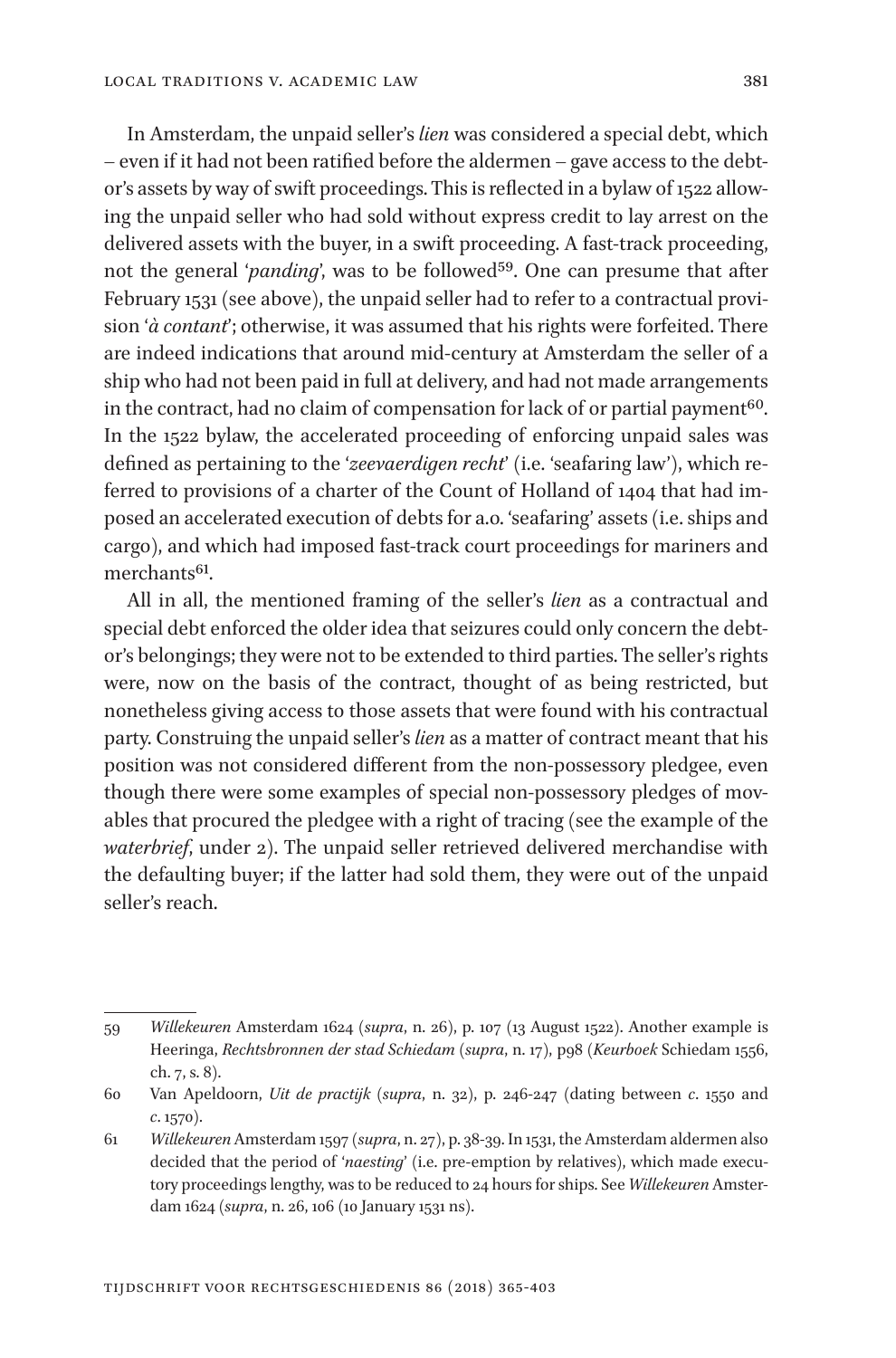| Periods                                                                    | <b>Nature</b>                                                 | <b>Effect</b>                                                     | System of<br>conveyance                                            | Requirements for<br>the lien                              |
|----------------------------------------------------------------------------|---------------------------------------------------------------|-------------------------------------------------------------------|--------------------------------------------------------------------|-----------------------------------------------------------|
| $c1300-c1400$<br>(local law)                                               | debt (in<br><i>personam</i> )                                 | exemption of<br>requirements for<br>executory<br>proceedings      | delivery                                                           | delivery,<br>incomplete<br>payment                        |
| $c$ 1400- $c$ 1560<br>(local law,<br>provincial<br>courts)                 | debt(in<br><i>personam</i> )                                  | preferential debt,<br>access to swift<br>executory<br>proceedings | delivery                                                           | delivery,<br>incomplete<br>payment,<br>clause 'à contant' |
| $c$ 1560- $c$ 1630<br>(local law,<br>provincial<br>courts, doctrine)       | debt, traces of<br>real right<br>(ownership,<br>quasi pignus) | preferential debt,<br>access to swift<br>executory<br>proceedings | delivery                                                           | delivery,<br>incomplete<br>payment,<br>clause 'à contant' |
| $c1630-c1660$<br>(doctrine: Grotius)                                       | reservation of<br>ownership<br>(in rem)                       | superpriority $(?)$ ,<br>extensive tracing                        | delivery (yet<br>actually payment<br>unless clause "on<br>credit") | delivery,<br>incomplete<br>payment                        |
| с 1630-с 1660<br>(local law)                                               | reservation of<br>ownership<br>(in rem)                       | superpriority (?),<br>extensive tracing                           | delivery                                                           | delivery,<br>incomplete<br>payment,<br>clause 'à contant' |
| $c1660-c1680$<br>(doctrine: Van<br>Leeuwen)                                | reservation of<br>ownership<br>(in rem)                       | no tracing                                                        | delivery                                                           | delivery,<br>incomplete<br>payment                        |
| $c1660-c1730$<br>(local law)                                               | reservation of<br>ownership<br>(in rem)                       | preferential debt,<br>limited tracing                             | delivery                                                           | delivery,<br>incomplete<br>payment,<br>clause 'à contant' |
| c 1680-c 1730<br>(doctrine: Voet, Van<br>der Keessel, Van<br>Bijnkershoek) | reservation of<br>ownership<br>(in rem)                       | preferential debt,<br>limited tracing                             | delivery (yet<br>actually payment<br>unless clause 'on<br>credit') | delivery,<br>incomplete<br>payment                        |

Schematic overview of the legal approaches toward the seller's lien (*c* 1300-*c* 1730)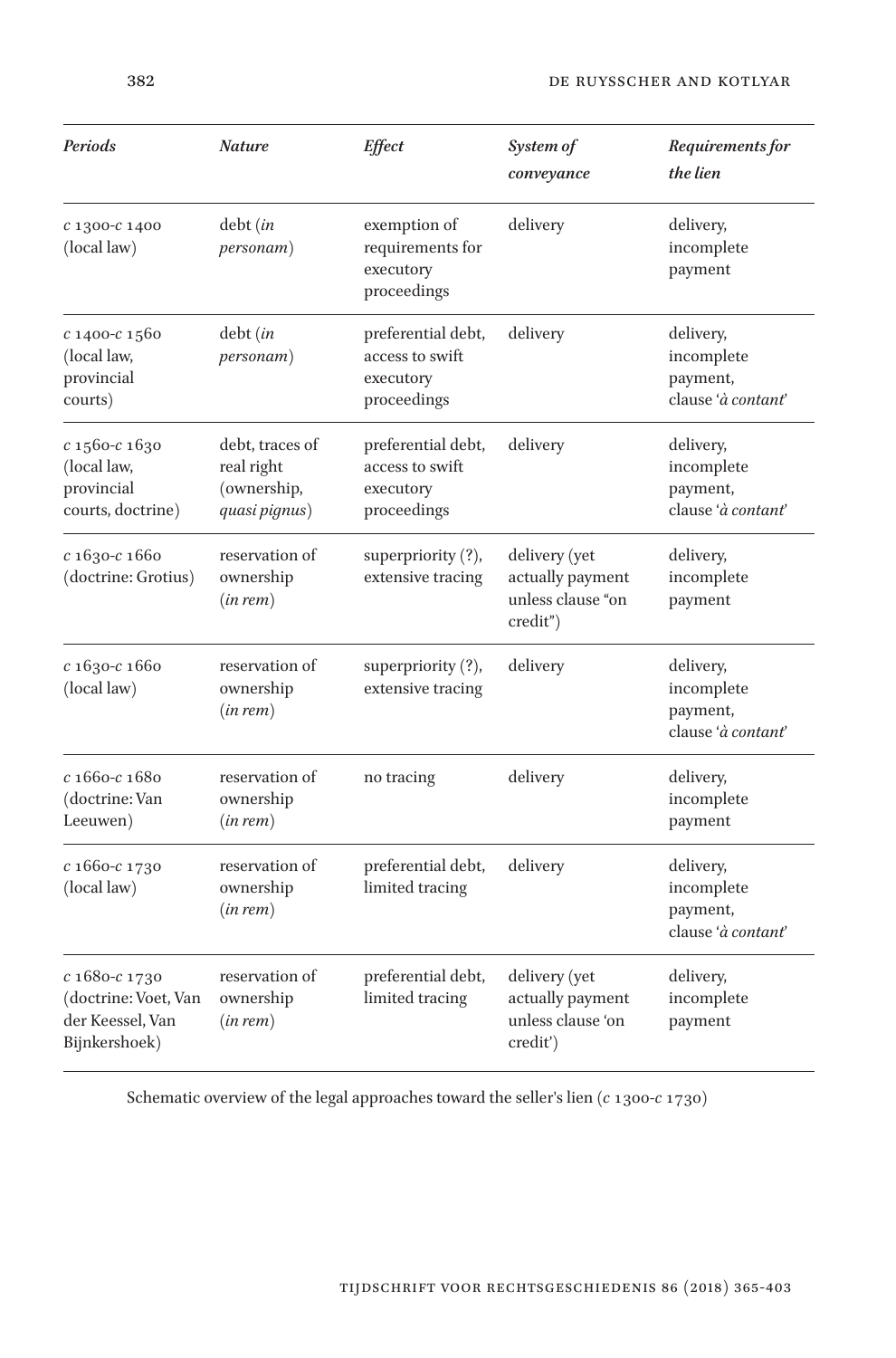| Periods                                                                                   | <b>Nature</b>                       | <i>Effect</i>                                                                    |
|-------------------------------------------------------------------------------------------|-------------------------------------|----------------------------------------------------------------------------------|
| $c$ 1300- $c$ 1400 (local law)                                                            | debt (in personam)                  | priority, no tracing                                                             |
| $c$ 1400- $c$ 1560 (local law)                                                            | debt, connotations<br>of real right | priority, no tracing for general<br>pledges, tracing for some<br>special pledges |
| $c$ 1560- $c$ 1630 (local law, provincial<br>courts, doctrine)                            | debt, connotations<br>of real right | priority, no tracing for general<br>pledges, tracing for some<br>special pledges |
| $c$ 1630- $c$ 1660 (doctrine: Grotius)                                                    | debt, connotations<br>of real right | priority, limited tracing                                                        |
| $c$ 1630- $c$ 1660 (local law)                                                            | debt, connotations<br>of real right | priority, limited tracing                                                        |
| $c$ 1660- $c$ 1730 (doctrine: Van<br>Leeuwen, Voet, Van der Keessel, Van<br>Bijnkershoek) | debt, connotations<br>of real right | priority, limited tracing                                                        |
| $c$ 1660- $c$ 1730 (local law)                                                            | debt, connotations<br>of real right | priority, limited tracing                                                        |

Schematic overview of the legal approaches toward movable non-possessory pledge (*c* 1300 *c* 1730)

#### 3.2 *Rateable distribution in insolvency proceedings*

From the middle of the fifteenth century onwards, authorities of cities in Holland started imposing a sharing of risk among creditors of an insolvent debtor. At first, this only concerned creditors with ratified debts. After some time, in the course of the later fifteenth and sixteenth centuries, the legislators considered also notarial deeds and private agreements as sufficient evidence of debts in collective insolvency proceedings. From that moment onwards, all creditors, having ratified or private debts, were summoned upon the bankruptcy of their communal debtor. The proceeds of the public sale of his assets were distributed first according to the *prior tempore* rule, for aldermen's certificates and judgments<sup>62</sup>, and then, for the other creditors, equally but with rateable deductions

<sup>62</sup> Soutendam, *Keuren en ordonnantiën* (*supra*, n. 17), p. 24-25 (s. 25), and p. 52-53 (s. 4). In early sixteenth-century Delft, the rule was that debt certificates corroborating private written agreements and instruments were given priority over debt certificates that were not based on such documents.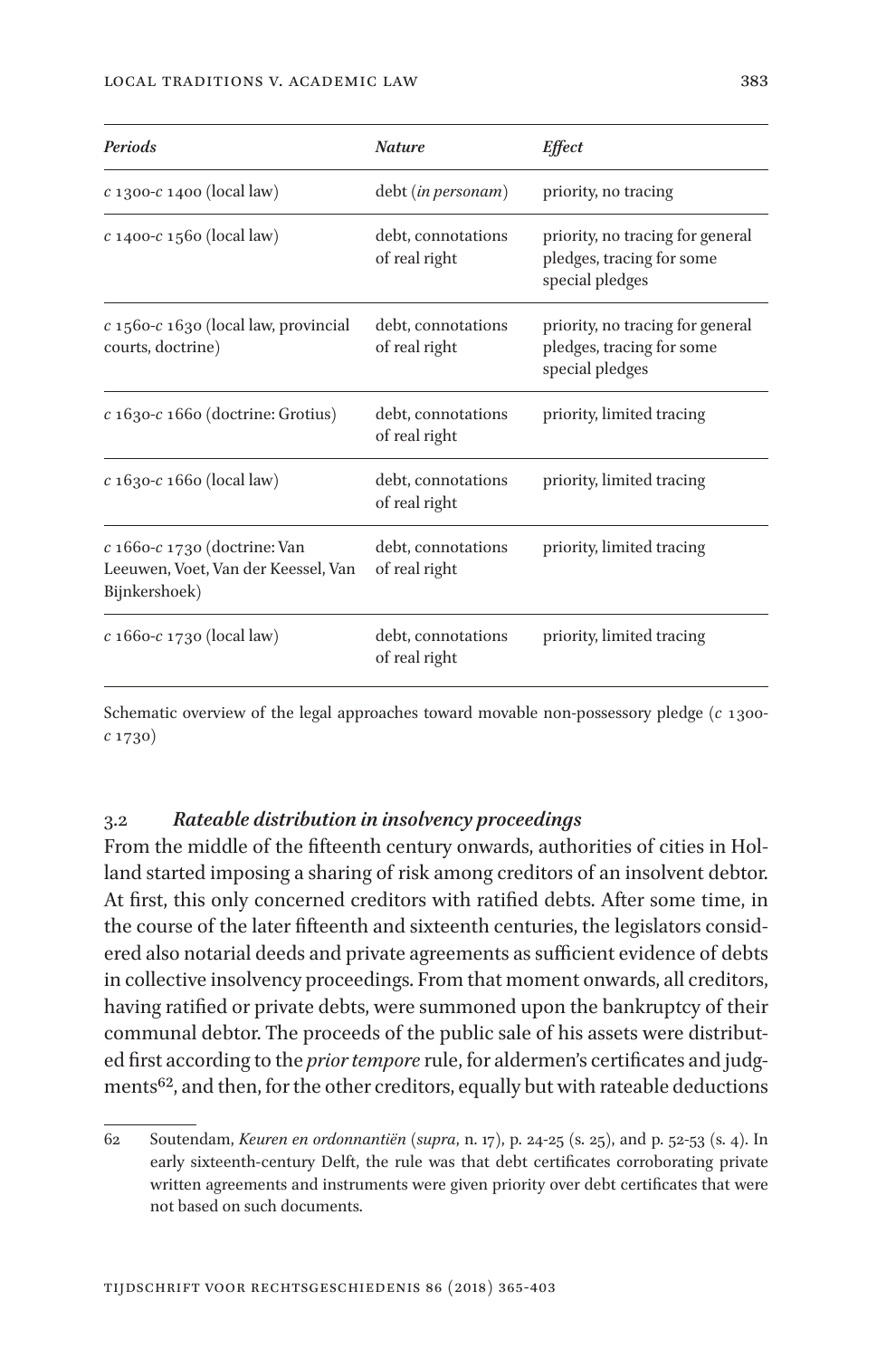on their claims63. It is evident that this pooling of debts referred to the process of generalization of debts in procedural rules on evidence, as well as to the growing popularity of private debt instruments; but also, the rules relating to rateable distributions upon insolvency were based on Romanist doctrine<sup>64</sup>. A policy consideration underlying legal reform was that the risk of insolvency had to be spread over all unsecured creditors.

The change in the conceptions of executory and seizure proceedings, as being collective in case of bankruptcy, meant that the earlier rules regarding ratified and listed debts were now applied onto questions of priority. Because the right of the seller to reclaim his delivered assets was linked to a contractual provision, he was not considered an owner, or the holder of a real right. Instead, his claim competed with those of other creditors, but was nonetheless preferential. The unpaid seller was paid out first, or before other creditors with unsecured debts. Yet at the same time, the *massa* of the insolvent estate encompassed the assets delivered by the seller, as well as all other assets that had been left behind by the fugitive debtor. Therefore, the unpaid seller was not considered as a 'separatist' super-priority creditor. For Holland, this was seldom explicitly mentioned in texts of municipal law. However, in sixteenthcentury Antwerp, where many of the abovementioned developments had taken place between approximately 1470 and 1550, in the 1520s it was stated expressly that the unpaid seller was given priority as competing creditor, not as 'separatist' creditor, if – and only if – the sale had been made '*à contant*'65.

<sup>63</sup> Hamaker, *De middeneeuwsche keurboeken* (*supra*, n. 21), p. 426 (book 4, s. 40, dating from 1545); H. Planitz, *Studien zur Geschichte des deutschen Arrestprozesses*, Zeitschrift der Savigny-Stiftung für Rechtsgeschichte. Germanistische Abteilung, 34 (1913), p. 49-140, 39 (1918), p. 223-308, and 40 (1919), p. 87-198; *Willekeuren* Amsterdam 1624 (*supra*, n. 26), p. 108 (sixteenth century); *Handtvesten*, *ofte privilegien*, *handelingen*, *costumen ende willekeuren der Stadt Aemstelredam ...*, Amsterdam 1639 (hereinafter *Willekeuren* Amsterdam 1639), p. 100 (sixteenth century).

<sup>64</sup> W. Pakter, *The origins of bankruptcy in medieval Canon and Roman law*, in: P. Linehan (ed.), Proceedings of the Seventh International Congress of Medieval Canon Law, Vatican City 1988, p. 485-506, at p. 498-499; U. Santarelli, *Per la storia del fallimento nelle legislazioni italiane dell'età intermedia*, Padua 1964, p. 238-242.

<sup>65</sup> D. De ruysscher, *De ontwikkeling van het Antwerpse privaatrecht in de aanloop naar de costuymen van 1548*, *Uitgave van het Gulden Boeck* (*ca. 1510 - ca. 1537*), (*projecten van*) *ordonnanties* (*1496 - ca.1546*), *een rechtsboek* (*ca. 1541 - ca. 1545*) *en proeven van hoofdstukken van de costuymen van 1548*, Handelingen van de Koninklijke Commissie voor de Uitgave der Oude Wetten en Verordeningen van België, 54 (2013), p. 65-324, at p. 140 (s. 83), and p. 141 (s. 87). See also G. De Longé (ed.), *Coutumes du pays et duché de Brabant*, *Quartier d'Anvers*: *Coutumes de la ville d'Anvers*, Brussels 1870-1878, I, p. 404 and p. 406.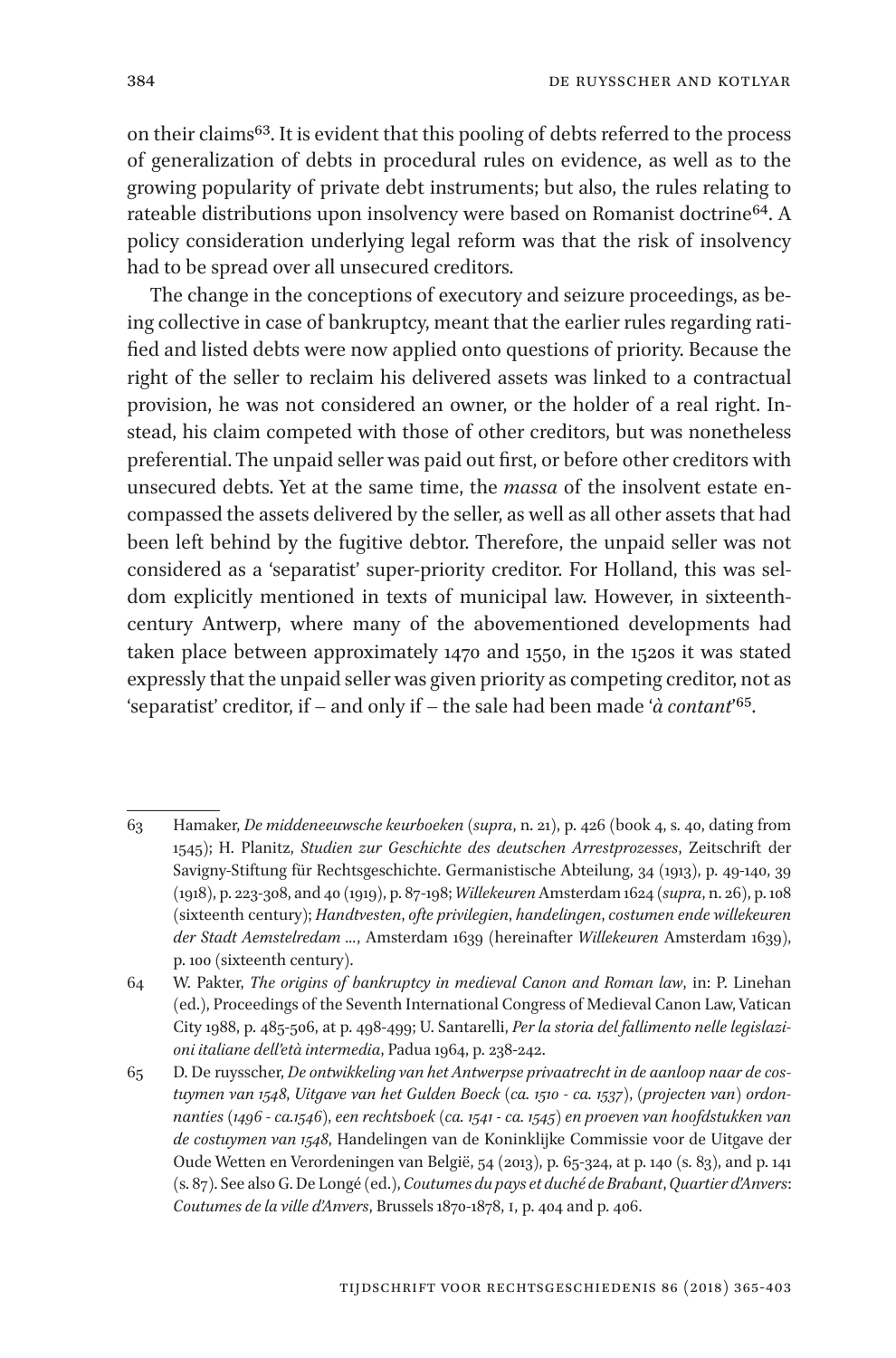#### 3.3 *Third-party seizure proceedings (derdenbeslag***,** *garnishee)*

Another important phenomenon concerned third-party seizures. They developed over the course of the fifteenth century. Early traces are found in the forensic practice found within the cities of Holland. In mid-fifteenth-century Leiden, it was possible to sequestrate assets of a debtor with one of his contractual parties. In that case the debtor was forced to have the attachment lifted because he experienced pressure from the third party with whom assets were locked. In fifteenth-century Leiden the proceedings mentioned only involved non-citizens. They could be based on non-ratified debts as well<sup>66</sup>. A century later, the quality or citizenship of the debtor or the third party under seizure was no longer considered relevant<sup>67</sup>. This development went together with the acknowledgment of certain rights for third parties that were affected. At the level of the Court of Holland, the procedural regulations of the sixteenth century left more possibilities for outsiders and persons under seizure to contest seizures. Usually, in the early sixteenth century, seizure proceedings in the Court of Holland were combined with a '*mandement van arrest*', which was a court-imposed authorization to attach the effects of a debtor<sup>68</sup>. A judgment of the court could be enforced as well, which was considered '*executie*'. As early as 1531, both *arrest* and *executie* could be opposed by third parties, under seizure or when having interests otherwise<sup>69</sup>. There are traces of third-party seizures that were confirmed by the Court of Holland in the 1580s<sup>70</sup>.

These proceedings were early on filled in with concepts of substantive Roman law as well. For example, in the early seventeenth-century Court of Holland opposition resulted in the lifting of the attachment in case the third party

<sup>66</sup> Blok, *Leidsche rechtsbronnen* (*supra*, n. 17), p. 167 (fifteenth century, third-party seizure, without mention of debt certificates), and p. 199 (fifteenth century, third-party seizure on the basis of a certificate of debt). See also A. Nortier, *Bijdrage tot de kennis van het burgerlijk proces in de 15de eeuw binnen de stad Leiden*, Leiden 1874, p. 25.

<sup>67</sup> De Blécourt and Wijs, *Kenningboek der stad Leiden 1553/1570* (*supra*, n. 58), p. 5 (September 1553, seizure of money, proceeds of a sale of immovable property), p. 49 (June 1556, seizure of money, proceeds of a sale of a mill stone), and p. 130 (July 1565, seizure of assets, revindication of share out of an inheritance). See also Hamaker, *De middeleeuwsche keurboeken* (*supra*, n. 21), p. 438 (book 4, s. 67, dating from 1545). This *keurboek* of 1545 is the first bylaw mentioning seizures of assets with holders not being debtors.

<sup>68</sup> J. Hallebeek and C.H. van Rhee, *Praxis et ordo iudiciorum curiae Hollandiae*, *De stijl van het Hof van Holland in de traditie van het ius commune*, Verslagen en mededelingen OVR, nieuwe reeks, 10 (1999), p. 95 (early seventeenth century).

<sup>69</sup> Hallebeek and van Rhee, *Praxis et ordo* (*supra*, n. 68), p. 74-75, and p. 95-96; *Instructie* 1531 (*supra*, n. 32), s. 177.

<sup>70</sup> C. Neostadius, *Utriusque Hollandiae*, *Zelandiae*, *Frisiaeque Curiae Decisiones …*, Hagae Comitis 1667, p. 116 (*decisio* 45, dating from around 1584).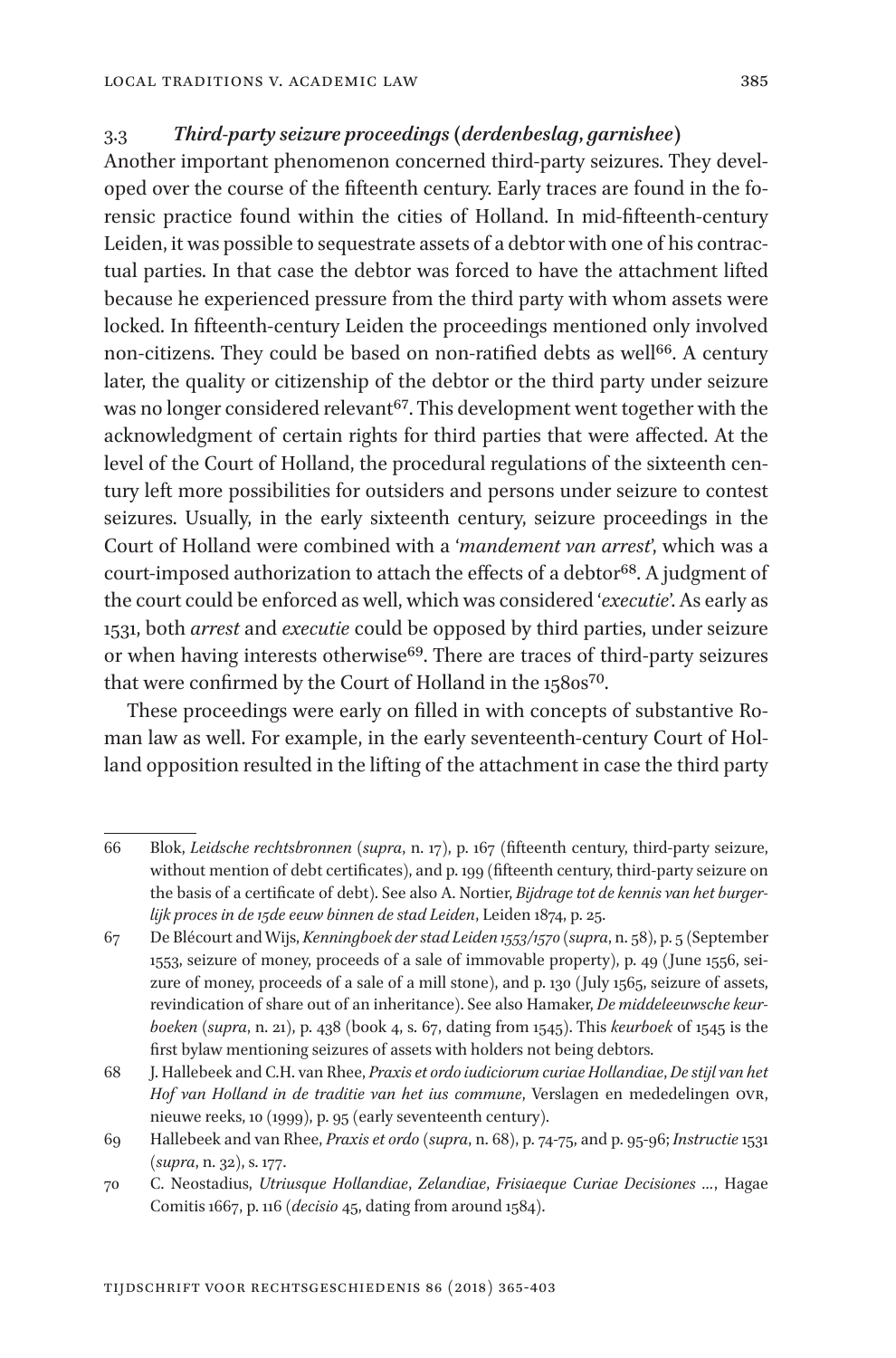under seizure, or anyone else, proved his ownership<sup>71</sup>. The result of this rule was that third-party seizures were not used if it was expected or feared that the holder of the assets could prove his ownership. Since third-party seizures then concerned parties under seizure that could only invoke contractual rights, it became normal practice that the debtor responded on their behalf<sup>72</sup>.

It is clear that this ensued from the reception of academic approaches and the blend of ownership with seizure proceedings because before the seventeenth century this had not always been the case. Leiden's forensic practice is a case in point. In the 1545 Leiden *keurboeken*, as had been the case in the earlier regulations of the Court of Holland, it was stipulated that seizure of assets with holders, not being the debtors themselves, could be contested by those possessors73. However, in practice, the person with whom the seizure was laid could choose whom to send to court. In April 1568, three merchants from The Hague laid attachment on a party of wool at the Hospital of Saint-Barbara in Leiden. This wool had been brought there by Cornelis Adriaens, a brewer, in the course of a contract of *commodatum* that had been negotiated with Vranck Willems. The latter had received the wool from Henrick Allerts, following a sale from the claimants. The defendant at the trial was Cornelis Adriaens, who was not the buyer of the wool or the party under seizure. He brought up arguments on behalf of the buyers who did not stand on trial. Adriaens stated that the wool under seizure was not the wool that had been sold by the The Hague merchants, but Scottish wool that had been bartered for their party of wool. In spite of the absence of both the debtor and the third party under seizure in court, the Leiden aldermen judged that the third-party seizure was legitimate74. Moreover, this trial demonstrates that the creditors did not so much frame their claim as a *reivindicatio* of their party of wool, but rather as a matter of debt for which the third-party seizure served as means of pressure. As for any proceeding of seizure, the ensuing public sale was only initiated if the debtor did not pay up for the debt. In the mentioned case, it is unclear what happened in this regard.

<sup>71</sup> In 1531, opposition was open to all those alleging 'ownership or claims', even 'by adventure'. See *Instructie* 1531 (*supra*, n. 32), s. 177. However, in the early seventeenth century it was only when ownership was evidenced that the seizing creditor had to lift the attachment and seek seizure of other assets. See Hallebeek and van Rhee, *Praxis et ordo* (*supra*, n. 68) , p. 95-96.

<sup>72</sup> Pieter Bort, *Tractaet handelende van arresten*, in: Pieter Bort, Alle de wercken *…*, 's Gravenhage 1688, p. 65 (part 5, no 12).

<sup>73</sup> Hamaker, *De middeneeuwsche keurboeken* (*supra*, n. 21), p. 438-439 (book 4, s. 47).

<sup>74</sup> De Blécourt and Wijs, *Kenningboek der stad Leiden 1553 / 1570* (*supra*, n. 58), p. 170-172 (26 April 1568).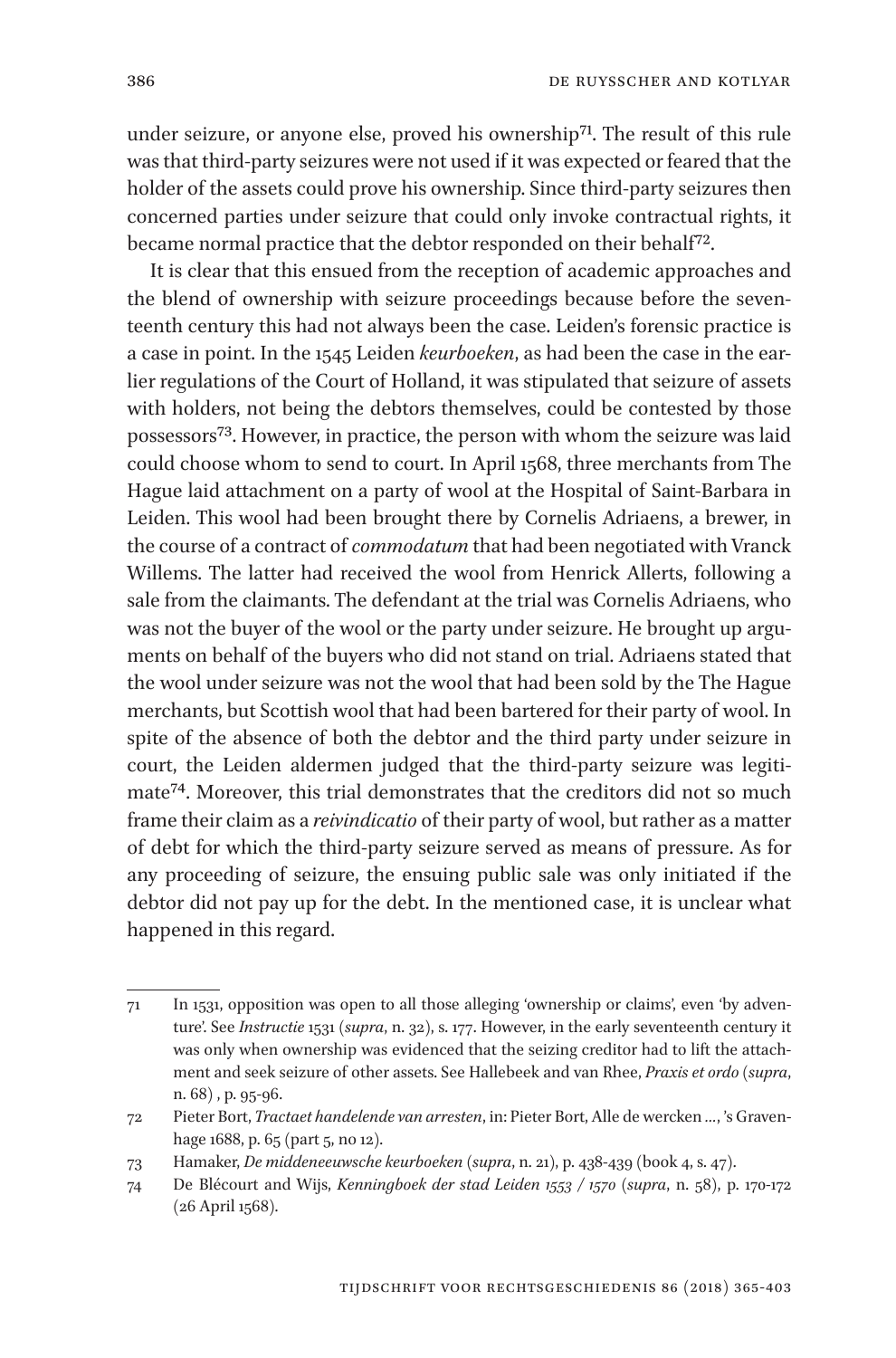It is probable that the proceeding of third-party seizure was a good fit if entangled commercial relations were at stake. Creditors could identify those merchants within their debtors' networks that were most creditworthy. The flexible characteristics of the proceeding added to its attractiveness. This was even increased when the burdens of proof were lowered, once ideas on substitution of claims and encumbered proceeds began to emerge (see under 3.5).

#### 3.4 *Amsterdam v Holland*

In early seventeenth-century Amsterdam, the city's aldermen aimed at preserving their local law against the influence from Roman-Dutch doctrine and central legislation. For instance, they had a preference for the *prior tempore*  rule in pledges. At first in Holland, as well as in Amsterdam, with regard to immovable – and possibly also movable – property the *prior tempore* rule applied, even in the relation between general and special pledges<sup>75</sup>. But in 1580 the *Politieke Ordonnantie* established it as rule that later special pledges of immovable property had priority over older general pledges<sup>76</sup>.

The implications of the central legislation were high. Already before 1580, in 1565, a princely ordinance had provided that the pledgee of a special non-possessory pledge on immovable property could seek payment from holders, even if they were not debtor<sup>77</sup>. As a result of this legislation, a new distinction arose between general pledges, as encompassing all assets movable and immovable, and special ones, which were concerned with a designated immovable. Before 1565 the notion '*speciaal verband*' – a translation of '*obligatio specialis*' – had commonly been used for the general non-possessory pledge, thus also referring to pledges on movables<sup>78</sup>. After 1565, the new rules most probably resulted in the virtual disappearance of special non-possessory pledges on movables, which before that time seem to have been unpopular as well<sup>79</sup>. There are indications that non-possessory pledges were thenceforth usually general<sup>80</sup>. The reason for this may have been the legislative restriction of the meaning of 'special pledges' to pledges of immovable property; special non-possessory pledges

<sup>75</sup> Neostadius, *Utriusque Curiae Decisiones* (*supra*, n. 70), p. 91 (*decisio* 25, dating from *c.* 1579). See also Van Apeldoorn, *Uit de practijk* (*supra*, n. 32), p. 49, and van Hoof, *Generale zekerheidsrechten* (*supra*, n. 6), p. 131.

<sup>76</sup> S. 35 *Politieke Ordonnantie* 1580, in: *Groot Placcaet-boeck*, C. Cau (ed.), 's Gravenhage 1658, I, col. 338-339 (1 April 1580).

<sup>77</sup> *Groot Placcaet-boeck* (*supra*, n. 76), I, col. 382 (21 February 1565 ns).

<sup>78</sup> G. de Cretser, *Beschryvinghe van 's-Gravenhage*, Amsterdam 1711, p. 83 (12 January 1534 ns).

<sup>79</sup> For the Southern Low Countries: Ph. Godding, *Le droit privé dans les Pays-Bas méridionaux* (*12e-18e siècle*), Brussels 1987, p. 256-257.

<sup>80</sup> M.D. Osinga and W.S. Gelinck, *Kenningboek der stad Leiden 1570 / 1580*, 's Gravenhage 1928, I, p. 61 (2 February 1572 ns), and p. 126 (22 June 1571).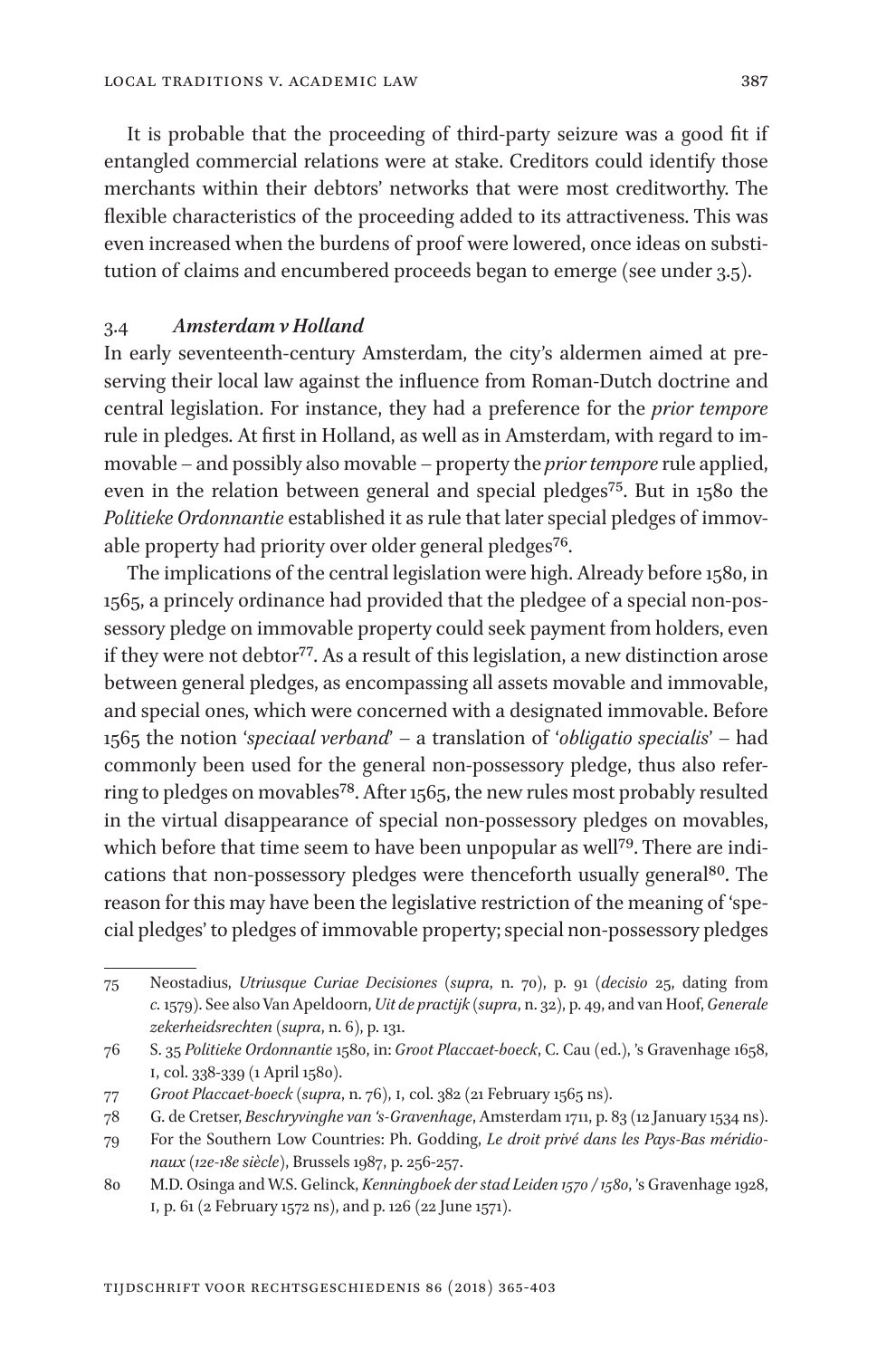of movables were not mentioned in the laws of 1565 and 1580, which meant that their effects were uncertain. Furthermore, since the legislative variety of general pledge encompassed rights on immovable property, the appeal of nonpossessory pledges that exclusively concerned movables may have been minimal. This especially considering that the dangers of fraud were higher with non-possessory pledges of movables than with non-possessory pledges of immovable property. As a result of the new legislation, rights against third party possessors were granted for the pledgee of a non-possessory special pledge on immovable property<sup>81</sup>. With regard to general pledges, the older rule was maintained that the pledgee was only allowed to seize them if they were in the debtor's hands.

However, notwithstanding the new rules, in 1594 the Amsterdam authorities received approval from the States of Holland to continue applying the *prior tempore* rule in hypothecs of immovable property; as a result, the older rule that a previous, even general pledge, preceded over a later, even special, pledge was maintained in Amsterdam<sup>82</sup>. When movables were concerned, the earlier approach applied both in Holland and Amsterdam: the oldest pledge had priority over a younger one, even if the latter was for some assets only and the former general<sup>83</sup>. But, as mentioned, after 1565 non-possessory special conventional pledges of movables became rare.

The Amsterdam policies were a reaction against the 1580 *Politieke Ordonnantie*. It seems that the Amsterdam authorities highly valued their older rules, which had been based on earlier Romanist doctrine (e.g. the *prior tempore* rule).

This also concerned the rights of the unpaid seller. Late-medieval doctrine had acknowledged a right of reclamation in the case of bankruptcy, even if credit had expressly been granted. It was probably first proposed by Baldus<sup>84</sup> that the faith of the seller was to be deemed extorted by fraud if the buyer did not intend to pay the price at the moment of the making of the contract. Such a fraudulent intention was presumed if the buyer escaped or was declared

<sup>81</sup> Neostadius, *Utriusque Curiae Decisiones* (*supra*, n. 70), p. 58-60 (*decisio* no 16, dating from between *c*. 1578 and *c*. 1583). See also Van Apeldoorn, *Uit de practijk* (*supra*, n. 32), p. 44.

<sup>82</sup> *Groot Placcaet-boeck* (*supra*, n. 76), II, col. 2211-2214 (8 March 1594). See also *Willekeuren* 1597 (*supra*, n. 27), p. 129 (s. 8) (1570), and p. 134-136 (8 March 1594). This rule was re-issued in 1661: Noordkerk, *Handvesten* (*supra*, n. 30), II, p. 510 (28 November 1661).

<sup>83</sup> *Consultatien*, *advysen en advertissementen gegeven ende geschreven bij verscheyden treffelijke rechtsgeleerden in Holland*, Rotterdam 1645-1670 (hereinafter *Hollandsche Consultatien*), II, p. 216-218 (22 November 1612), and I, p. 383-384 (26 May 1631).

<sup>84</sup> Baldus de Ubaldis, *In secundam Digesti Veteris partem Commentaria*, Venetiis 1586, fol. 85v (*ad* D. 13,7,3), and fol. 95r (*ad* D. 14,4,5,15).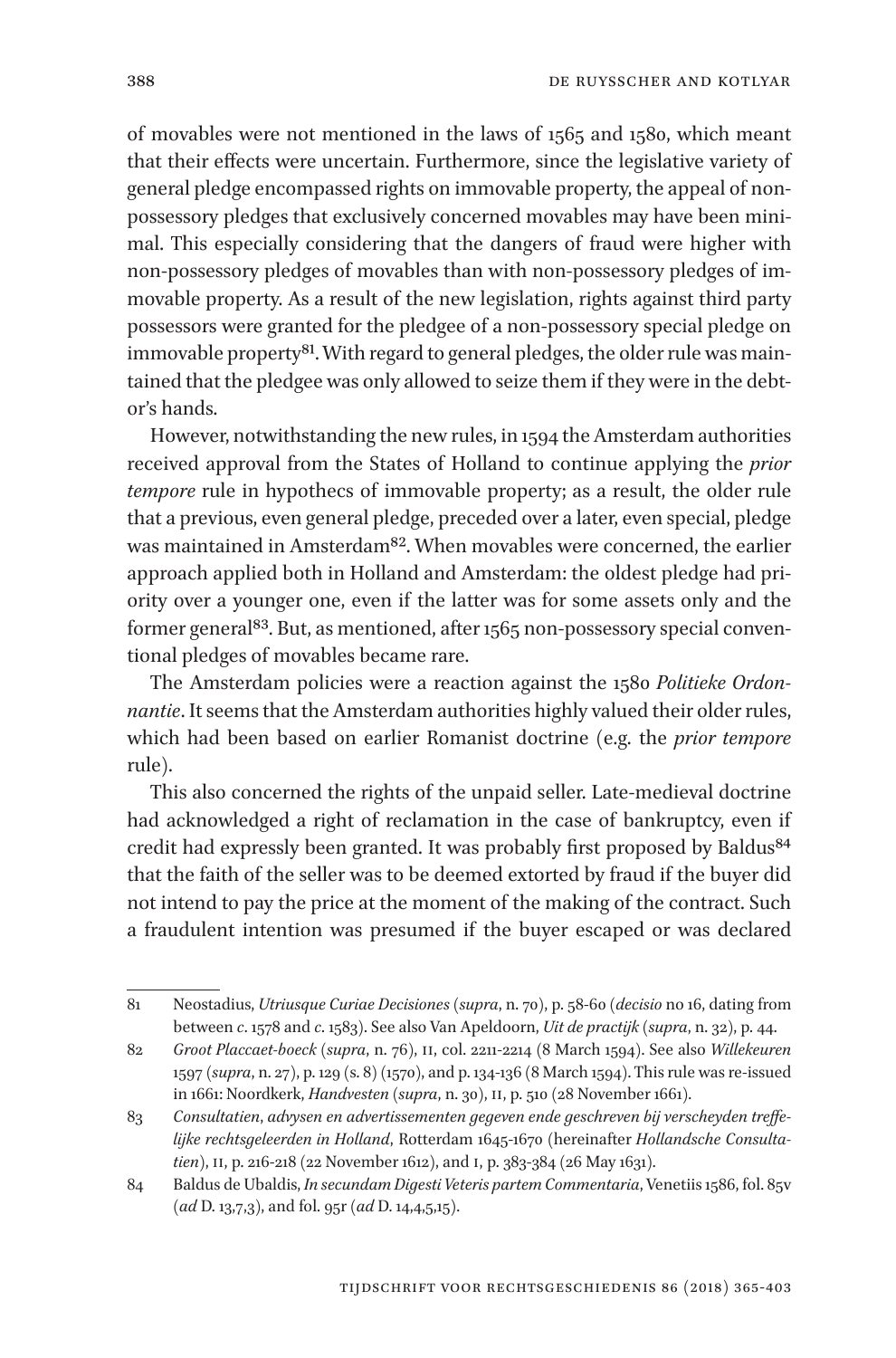bankrupt immediately or soon after receiving the sold assets<sup>85</sup>. In this case, therefore, the delivered merchandise was considered to be encumbered for the seller, even when a clause 'on credit' (also called '*à temps*') had been inserted into the contract. The unpaid seller had priority over other creditors. In Antwerp, this academic rule was mentioned for the first time in the 1582 bylaws, and it was repeated in 1608. In 1557 the same rule applied in Haarlem<sup>86</sup>. In Amsterdam, however, where the Antwerp law had some influence, in 1617 a *turbe* to the contrary was issued: the 'fraud' of the insolvent buyer was not a ground for legal preference of the seller over other creditors if the seller had extended credit<sup>87</sup>. This was clearly an older position than the one that was accepted in Haarlem and Antwerp.

#### 3.5 *Abstracted liens and encumbrances*

As a result of all of the above, in all mentioned periods, the unpaid seller's *lien*, as well as the pledgee's rights out of a non-possessory pledge of movables, were not so much considered as being real rights, but rather as rights to retrieve, seize and swiftly receive the assets of the debtor. As regards the unpaid seller, the emphasis was on the possibility to sequestrate and auction the delivered assets, not on the unpaid seller's rights *vis-à-vis* third parties<sup>88</sup>. Therefore, the unpaid seller was considered a competing creditor, not a 'separatist' superpriority creditor. He had to pay for the costs of the executory proceedings, for example. It can be assumed that even in the later sixteenth century the unpaid seller did not generally have a right of tracing on the sold assets against third parties, other than by way of third-party seizure<sup>89</sup>. This was not tracing on the

<sup>85</sup> Alexander de Imola (Tartagnus), *In primam Infortiati partem Commentaria*, Venetiis, Pinzi, 1562, p. 41 (*ad* D. 24,3,22,13).

<sup>86</sup> Huizinga, *Rechtsbronnen der stad Haarlem* (*supra*, n. 21), p. 388 (s. 314, dating from 1557).

<sup>87</sup> Noordkerk, *Handvesten* (*supra*, n. 30), II, p. 505; *Willekeuren* Amsterdam 1624 (*supra*, n. 26), I, p. 96 (15 April 1617). Groenewegen cites this document in a note to Grotius' *Inlei*dinghe (2,5,14 (ed. 1657), n. 19). The law in Holland seems to have followed the Antwerp position, which was conform to the *ius commune*. See *Hollandsche Consultatien* (*supra*, n. 83), II, p. 258-259 (4 August 1600).

<sup>88</sup> Important was that private seizure was not allowed. See, for pledges, De Blécourt and Fischer, *Kort begrip* (*supra*, n. 16), p. 260 (no 182a). *Contra*: Pos, *Hypotheek op roerend goed*  (*supra*, n. 6), p. 131, and F.F.X Cerutti, *Hoofdstukken uit de Nederlandse rechtsgeschiedenis*, Nijmegen 1972, p. 340, but the sources cited do not allow us to ascertain seizure without intervention of the authorities.

<sup>89</sup> Indicative are a *consilium* of 1635 stating that the right of the seller (not *dominium* but *instar pignoris*) does only sort effect against the buyer, not against third parties. See *Hollandsche Consultatien* (*supra*, n. 83), IV, p. 309-310 (20 February 1635). In his dis sertation, Feenstra treats this advice as *singularis*, but in publications later in his life he re-appraised the seller's *lien* as being an '*obligation spéciale*'. See Feenstra, *De*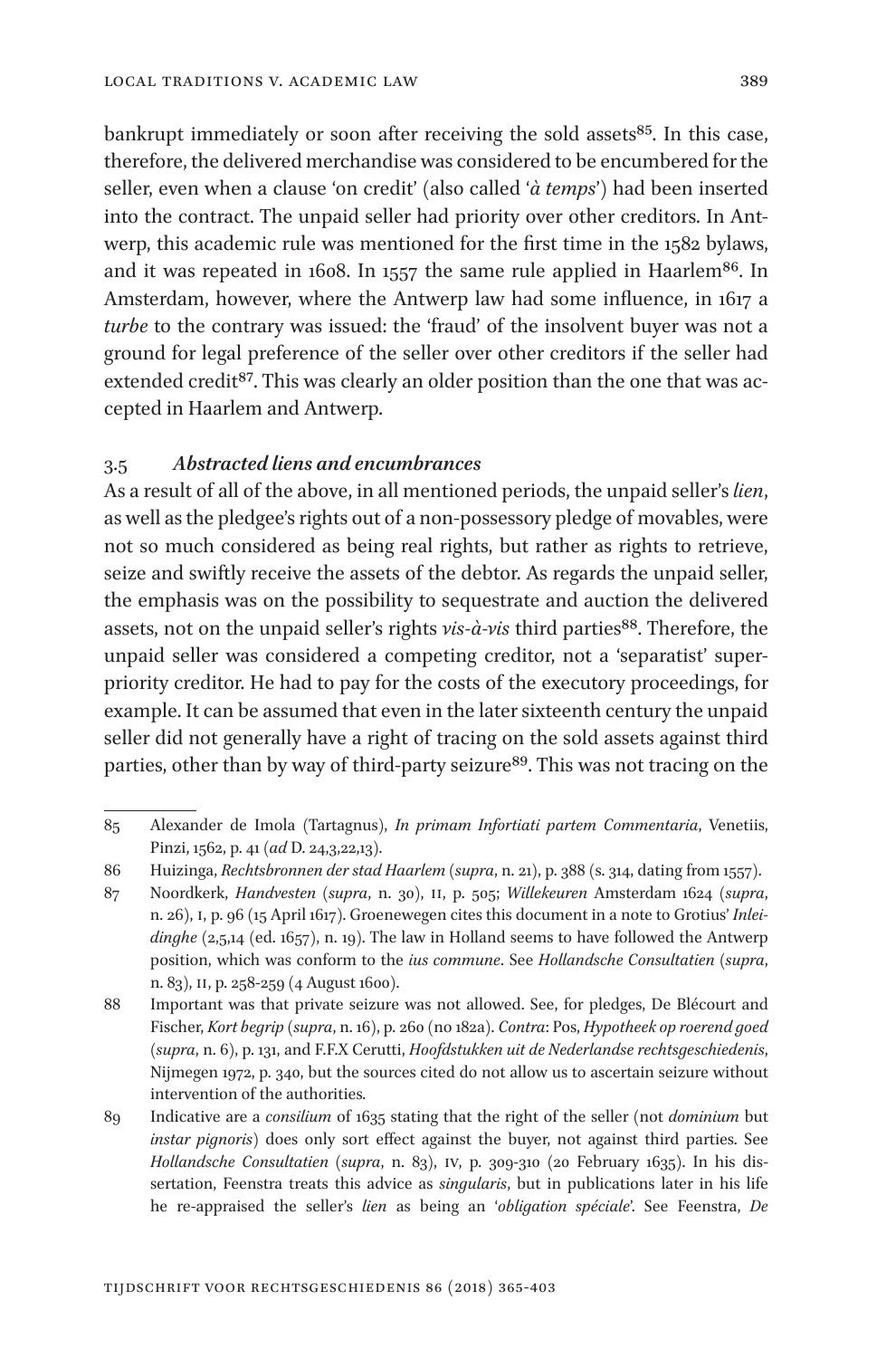basis of ownership, but rather a remedy linked to the contractual right of the seller to reclaim delivered merchandise. The addressing of a business contact or client of the debtor pressured the latter to have the attachment lifted as soon as possible.

The new conceptions of third-party seizures in the sixteenth century were also triggered by ideas on encumbered money. Seizures could be laid on 'coins' ('*penningen*') that had been paid in exchange for the assets under pledge or affected otherwise. Claims were considered as having been substituted. As a result, third-party seizure proceedings could be concerned with proceeds from transactions, as was the case in Leiden in the 1550s<sup>90</sup>. Moreover, near the end of the sixteenth century encumbrances became highly relevant at public auctions. If after the assets were sold publicly, a creditor claimed a share of them, he could lay seizure on the 'coins' that had been paid for them<sup>91</sup>.

There was some doctrinal support for these approaches. Encumbrances on proceeds may have been inspired by contemporary legal doctrine. Academic texts ruled out the executory proceedings of assets, pledged earlier, from a third-party holder in case the latter had received those assets from the debtorpledgor during the course of a trial that had been waged against the latter by the creditor-pledgee. Pursuing a *res litigiosa* by way of execution of the judgment resulting from the trial against the debtor was only considered possible for an owner, not for a pledgee. Already the Accursian Gloss reports the opinion of 'some (jurists)', who held that a lawsuit over a pledge does not make the thing *litigiosa*, similarly to a personal action<sup>92</sup>. Therefore, the opinion that a creditor-pledgee could not execute the court sentence on the debtor against a third party possessor prevailed among late-medieval Italian legal scholars,

*Romeinsrechtelijke prijsbetalingsregel* (*supra*, n. 6), p. 881; Feenstra, *Eigendomsovergang bij koop* (*supra*, n. 6), p. 135-136. Moreover, the 1556 *Keur* of Schiedam, the 1495 Zeeland *keur*, as well as the 1429 Zierikzee *keur* mention the buyer as the seller's opponent, not other parties. See also the 1570 Zierikzee procedural *costuymen*: the creditor with a pledge in an aldermen's certificate can seize assets 'of the debtor' where he finds them but it is explicitly stated that they must 'pertain' to the debtor. See Bezemer and De Blécourt, *Rechtsbronnen van Zierikzee* (*supra*, n. 48), p. 504 (s. 5). We interpret the 1519 *Keur* of Voorne, which states that the unpaid seller '*à contant*' can retrieve the assets 'at any place where he may find them', along the same lines as the 1495 and 1570 Zierikzee regulations. See *Keuren ende Privilegien des lands ende heerlijckheyts van Voorne*, Rotterdam 1717, p. 85 (s. 51). *Contra*: Feenstra, *Reclame en revindicatie* (*supra*, n. 6), p. 165-166.

<sup>90</sup> De Blécourt and Wijs, *Kenningboek der stad Leiden 1553 / 1570* (*supra*, n. 58), p. 5 (September 1553, seizure of money, proceeds of a sale of immovable property), 49 (June 1556, seizure of money, proceeds of a sale of a mill stone).

<sup>91</sup> See for Amsterdam, *Willekeuren* Amsterdam 1624 (*supra*, n. 26), p. 90 (24 December 1592).

<sup>92</sup> Gloss to C. 8,36(37). *Auth. Litigiosa Res* (= Nov.112.1), s.v. '*Dominio*'. (*Codicis Iustiniani ex repetita praelectione libri novem priores …*, Lugdunum 1560, p. 1621).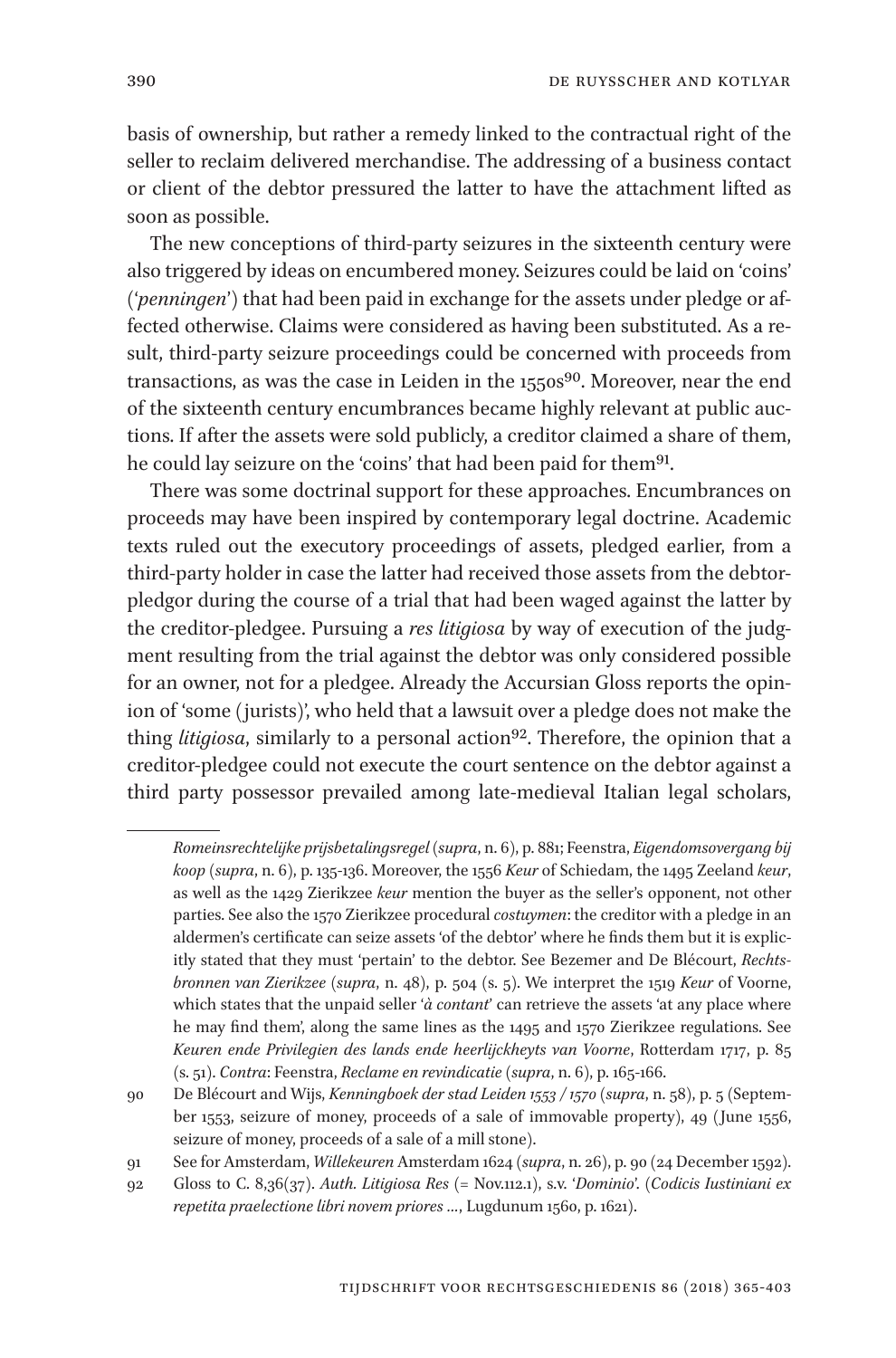such as Bartolus<sup>93</sup>, Baldus<sup>94</sup>, and Tartagnus<sup>95</sup>. In the sixteenth century, this was considered to be a commonplace: the creditor-pledgee, like any personal creditor, did not have a right to trace the assets 'under trial' but was to file a new lawsuit against the third party possessor<sup>96</sup>. In the 1580s the Court of Holland stretched this doctrine somewhat by acknowledging that if an amicable ruling was reached on assets that in the meantime had been sold, they could be traced, but only if a special pledge (thus on immovable property) could be proved; general pledges or an earlier contract of sale only entitled to claims on the sums that had come from the (last) sale<sup>97</sup>.

Furthermore, at the roots of encumbrances of money proceeds stood the consignment in court, which was imposed by princely laws starting in the later 1530s. For any claim that was based on bills of exchange, *obligaties* (bills obligatory) or marine insurance contracts, the debtor was held to consign the claimed sums in the court<sup>98</sup>. As a result, these 'coins' were considered encumbered. In the middle of the sixteenth century, in the Court of Holland this consignment ('*namptisatie*') was very much identified with claims based upon *obligaties* and other documents that often contained a '*verband*'99.

Resuming all of the above: it is highly probable that in the later sixteenth century non-possessory pledges of movables remained generally untraceable and that they only resorted effect *vis-à-vis* the debtor. Seizure could be laid on

<sup>93</sup> Bartolus de Saxoferrato, *Opera omnia*, Lugdunum 1552, VIII, fol. 117r (*repetitio* on C. 8,13,3).

<sup>94</sup> Baldus de Ubaldis, *In VII*, *VIII*, *IX*, *X & XI Codicis libros Commentaria*, Venice 1599, fol. 154v (*ad* C. 8,36,5).

<sup>95</sup> Alexander de Imola (Tartagnus), *Commentaria in I & II Digesti Novi partem*, Venice 1620, fol. 144v (*ad* D. 42,1,15,4).

<sup>96</sup> Didacus Covarruvias a Leiva, *Enucleatus et auctus practicis in quaestionibus*, Lyon 1688, p. 141 (vers. *Posterior vero authoritas*, no 40), and p. 142 (vers. *Hinc enim deducitur*, no 45); Antonius Faber, *Codex Fabrianus …*, Geneva 1674, p. 1058 (book 8, ch. 26, *def*. 8).

<sup>97</sup> Neostadius, *Utriusque Curiae Decisiones* (*supra*, n. 70), p. 58-60 (*decisio* no 16, dating from between *c*. 1578 and *c*. 1583). See also Van Apeldoorn, *Uit de practijk* (*supra*, n. 32), p. 44, and Hallebeek and van Rhee, *Praxis et ordo* (*supra*, n. 68), p. 100 (s. 7). According to the latter regulation, a judgment that confirmed an agreement between the litigants did not hamper the rights of creditors of annuities. They were allowed to trace the immovable property in which the annuities were vested.

<sup>98</sup> This had been imposed on Antwerp and the Duchy of Brabant in the 1530s. See *Recueil des Ordonnances des Pays-Bas*,Deuxième série: *1506-1700*, C. Laurent et al. (eds), Brussels 1893- 1978, IV, p. 15-16 (7 March 1537 ns), and p. 26-27 (9 May 1537). *Namptisatie* was practised along the lines of these ordinances in the Court of Holland in the sixteenth century. See P. Merula, *Synopsis praxeos civilis*, *Maniere van procederen …*, Amsterdam 1592, p. 42 (book 2, tit. 2, ch. 2, no 1).

<sup>99</sup> *Instructie* 1531 (*supra*, n. 32), s. 119; *Groot Placcaet-boek* (*supra*, n. 77), col. 1405-1408 (6 November 1564). See also Van Apeldoorn, *Uit de practijk* (*supra*, n. 32), p. 40, and p. 154- 159; Hallebeek and van Rhee, *Praxis et ordo* (*supra*, n. 68), p. 86-90.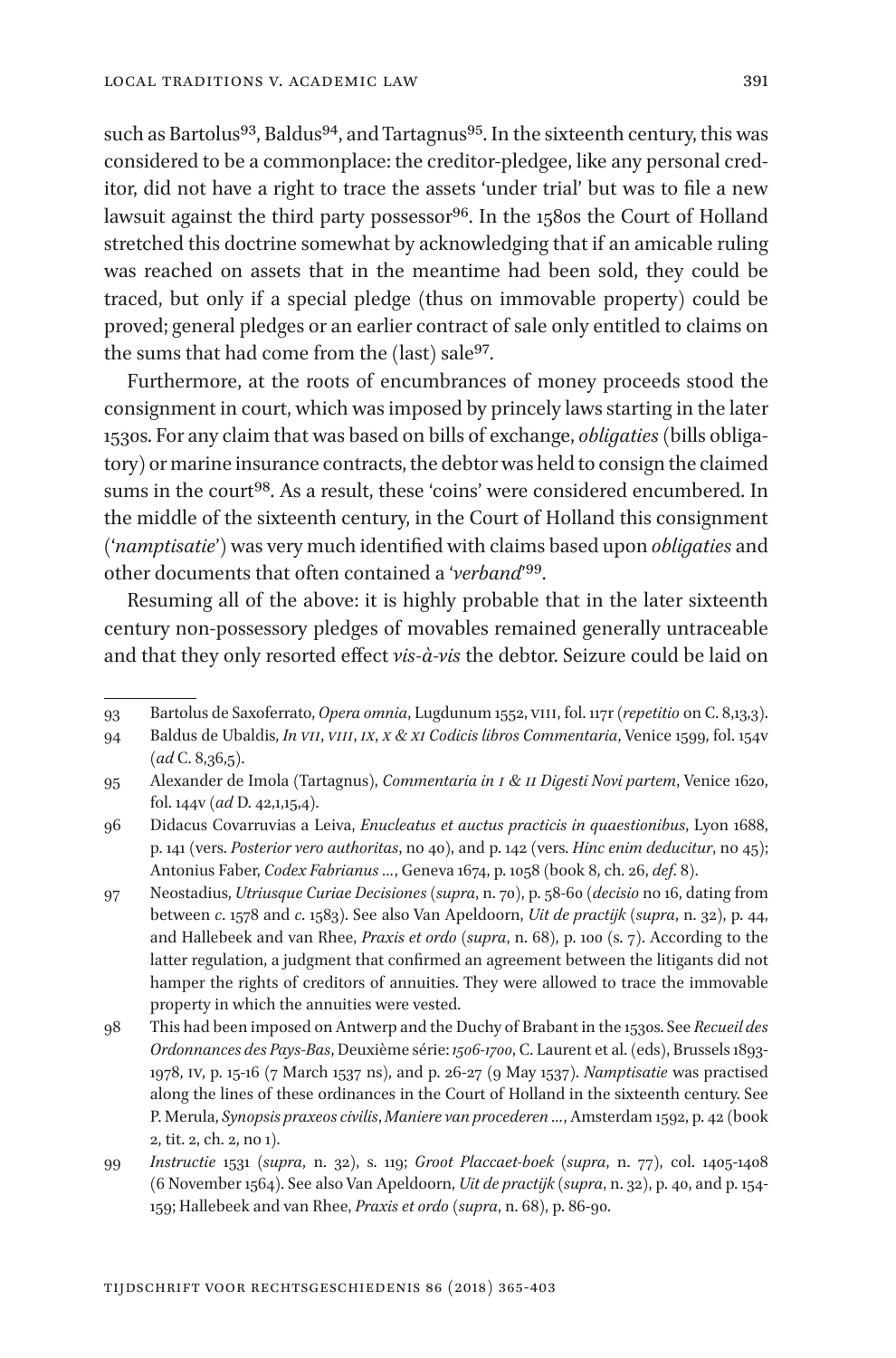coins that were in one way or another the debtor's, even if they were in the hands of a third party. But again, as was mentioned above, after 1565 special pledges on movables were usually possessory, non-possessory pledges of movables were only general and encompassed therefore both movable and immovable property. Third-party seizures on the basis of encumbrances were therefore most relevant for unpaid sellers. In case the buyer had re-sold the merchandise that he had received, seizure of the merchandise, but also of the proceeds from that sale, was possible. However, when these rules and practices became re-evaluated on the basis of doctrine, they subsequently changed again.

#### **4 Grotius: the seller's** *lien* **as ownership**

The unpaid seller's *lien* was generally not considered as entailing tracing, but only priority *vis-à-vis* other competing creditors. However, it became conceived of as an *actio in rem* since the 1630s. The first legal author to do so in a consistent way was Grotius. In his *Inleidinghe tot de Hollandsche Rechtsgeleertheyt* (1631, but written in 1619) he construed the unpaid seller's *lien* as concerning ownership  $(2,5,14; 2,15,4)$ . He seems to have been influenced by the doctrine of the Commentators, and by Roman law in general (Inst. 2,1,41, see above)100. This inspiration is clear in the fact that Grotius states that either payment, surety or pledge  $(2,5,14)$ , either expressly extended credit  $(3,15,4)$ ends the seller's ownership<sup>101</sup>. The latter refers to the '*fidem sequi*' in Inst. 2,1,41: if the seller consented with later payment at the concluding of the sale, then he lost his ownership.

Grotius distinguishes the seller's *lien*, as silent reservation of ownership, from the seller's express reservation of rights by way of pledge  $(2,48,29)^{102}$ . In the first case, when the sale was not '*à temps*', the seller could recover his assets; an agreement '*pro parata pecunia*' was thus presumed. For early seventeenthcentury Holland, this was an important shift in legal thought. In fact, the sys-

<sup>100</sup> Feenstra, *Reclame en revindicatie* (*supra*, n. 6), p. 117-119.

<sup>101</sup> See Feenstra, *Reclame en revindicatie* (*supra*, n. 6), p. 118-119. Feenstra interpretes the last phrase '*of dat hem de verkooper de selve penningen heeft geborgt*' as extension of credit by the seller. The verb '*borgen*' is only used once in the *Inleidinghe*, and that's here. Reading the mentioned fragment as distinguishing between pledge ('*den verkooper daer voor zeecker gedaen*') and surety ('*dat hem de verkooper de selve penningen heeft geborgt*') is more consistent with 3,15,4, which distinguishes the extension of credit from the giving of a security ('*verzekeren*'), which is either a surety or a pledge.

<sup>102</sup> Feenstra, *Reclame en revindicatie* (*supra*, n. 6), p. 137-138; Koops, *Vormen van subsidiariteit*  (*supra*, n. 6), p. 135.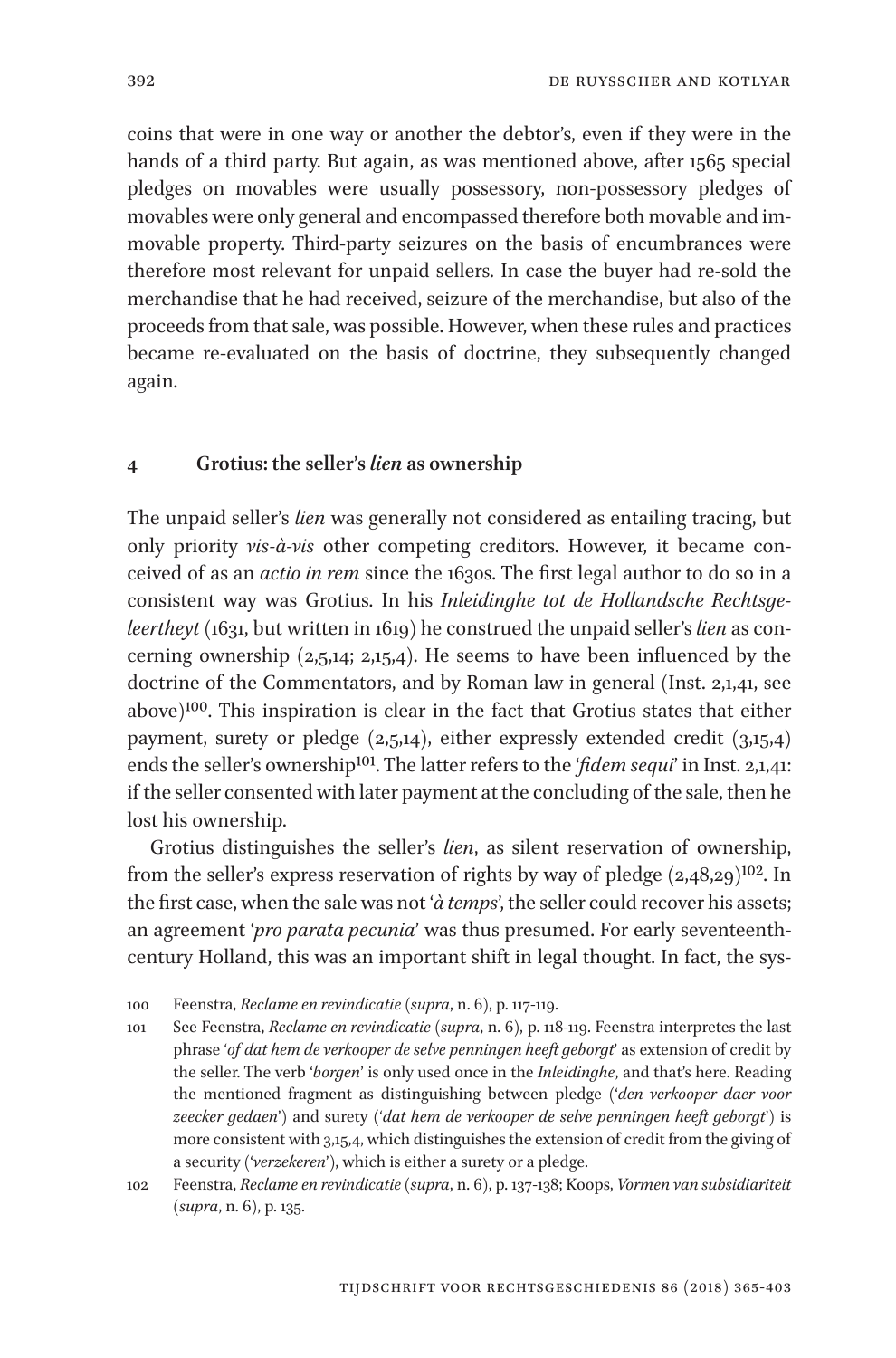tem of conveyance of ownership after sale changed because of this change of position. Since the seller's *lien* was now considered as involving real rights and ownership at sale only passed upon payment, this meant that the earlier 'traditionalist' approach was to a large extent modified. 'Delivery conveys ownership' became 'payment conveys ownership'.

The logical consequence of construing the seller's *lien* as ownership was that a *reivindicatio* was possible against third acquirers as well, irrespective of the latter's good faith or their payment of a purchasing price  $(2,3,4,5)$ . However, Grotius does not envisage this right of tracing in case the seller's *lien* is based on a contractual provision of pledge, when the holder has received the assets on a legitimate basis (2,48,29). But Grotius mentions an exception. He states that in the bailiwick of Rijnland the rule applies that the unpaid seller-pledgee can pursue a third party for the assets under pledge, even if the acquirer had received them on the basis of a lawful title  $(2,48,29)^{103}$ .

The reference to the Rijnland rule is curious. The bailiwick of Rijnland constituted the Northern part of Holland, with Leiden as capital and to which Amsterdam belonged. However, at the beginning of the seventeenth century neither of these cities applied the *landrecht* of Rijnland in matters of pledge and executory proceedings. Their municipal law was a *lex specialis*104*.* Moreover, Grotius over-interpreted the bylaws of the bailiwick, which date from 1570. They stipulate the late-medieval rule that the pledgee of a '*speciaal verband*' on assets sold and delivered, provided in an acknowledgment of debt

<sup>103</sup> This passage is difficult to understand. It has been interpreted in two ways. One interpretation presumes that the Rijnland exception concerns the form of the pledge: according to Van der Keesel it means that in Rijnland informal pledges for the seller (i.e. the delivery in combination with a reservation of title as pledge, neither of which were ratified) were sufficient to trace the assets with third parties. *A contrario* this meant – according to Van der Keessel – that outside of Rijnland, in Holland, informal pledges were not to be opposed to third party-acquirers with a legitimate title. See D.G. van der Keessel, *Theses selectae juris Hollandici et Zelandici*, Leiden 1800, *ad* Inl. 2,48,29; W. Hinz, *Die Entwicklung des gutgläubigen Fahrniserwerbs in der Epoche des usus modernus und des Naturrechts*, Berlin 1991, p. 106. A second interpretation is possible, however. The pledging for the unpaid seller is then considered as that what happens in Rijnland only. The Holland rule is then that pledges are not traceable against third parties with a legitimate title. Only in Rijnland this is allowed. See Pos, *Hypotheek op roerend goed* (*supra*, n. 6), p. 184-185, and also Feenstra, *Reclame en revindicatie* (*supra*, n. 6), p. 137-138. The second interpretation is more consistent with Grotius' *consilia*. In 1632 he argued that alienation of a non-possessory pledge brought about the forfeiture of the pledgee's rights. See *Hollandsche Consultatien* (*supra*, n. 83), IV, p. 466-474 (22 February 1632). Moreover, this interpretation makes the passage fit with 2,5,14 and 3,15,4. Since in Grotius' theories the unpaid seller retained ownership by law, pledging was not necessary. It then seems that in Rijnland the seller did not retain ownership by law, but only following an express agreement with the buyer. 104 van der Ree-Scholtens, *Inventaris* (*supra*, n. 13), p. 11.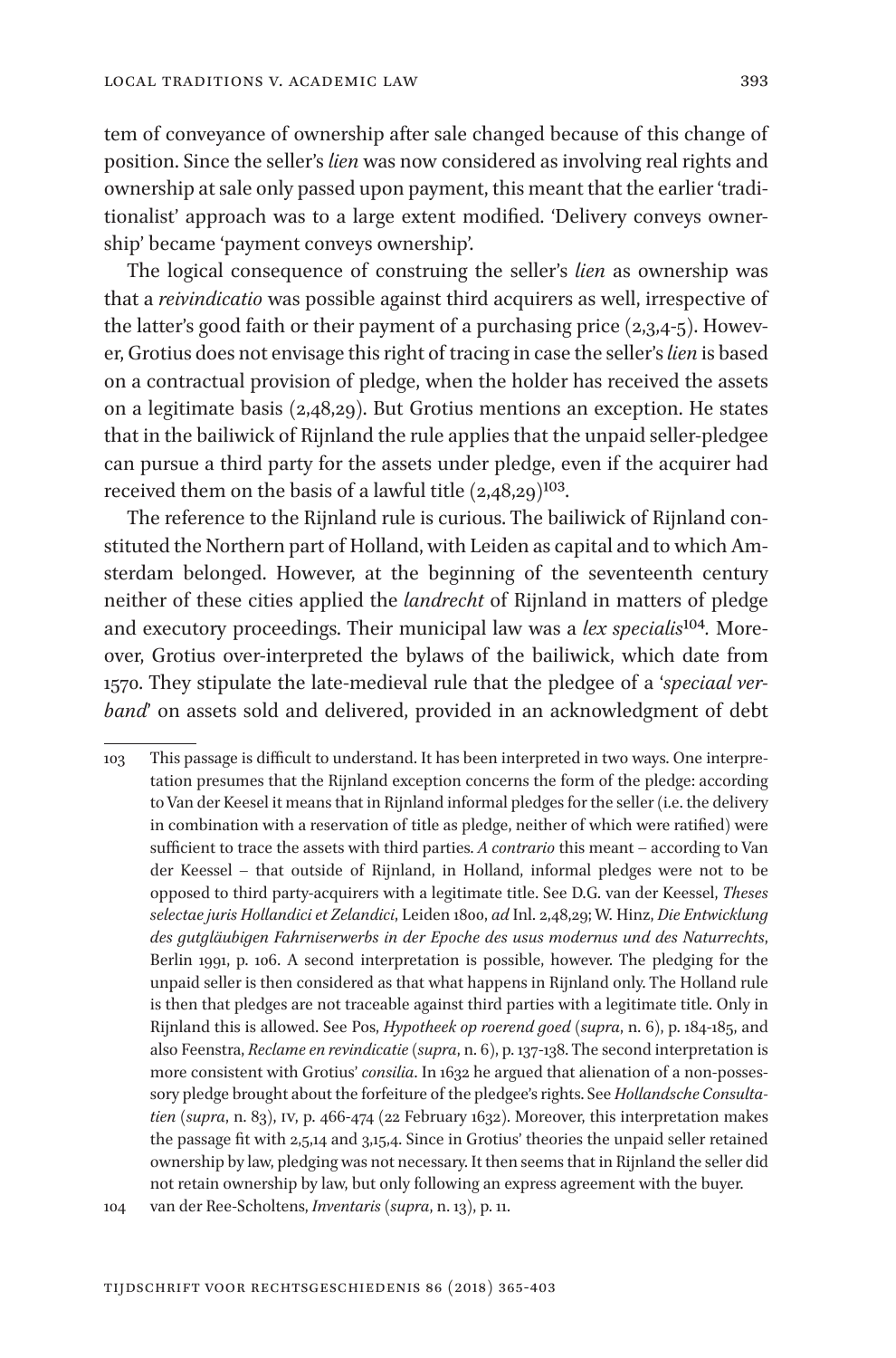('*obligatie*'), has priority over other competing creditors (s. 48). Yet, also, the pledgee is allowed to seize the assets delivered, which are encumbered by the *obligatie*, where he can find them, and also with a second or third buyer (s. 49). It is probable that these rules were a blend of a local tradition of third-party seizures with academic elements. The doctrinal contents can be deduced from the fact that the creditor was allowed only to have his debt paid from the asset, not to receive the asset itself (s. 50)<sup>105</sup>. Grotius over-interpreted the mentioned sections in considering the '*speciaal verband*' as a contractual provision of sale, which the sections do not suggest. Instead, the pledge is vested in a clause of collateral, part of an acknowledgment of debt, issued after a sale.

Grotius did not explain to what extent the passages in 2,3,4-6 in the *Inleidinghe*, which deal with ownership and *reivindicatio*, are compatible with 2,5,14 and 3,15,4. As was mentioned above, because he did not mention the contrary, it seems that Grotius intended that the unpaid seller, on the basis of his *lien* of reserved ownership, could recover the assets delivered from a bonafide buyer as well  $(2,3,5)$ . If  $2,5,14$  and  $3,15,4$  were implicitly linked to  $2,3,4.5$ , then also 2,3,6, which contains the 'market rule', is to be considered as applicable<sup>106</sup>. In local laws in Holland, this rule related to the recovery of stolen assets only<sup>107</sup>. If stolen assets had been sold at a market place, then the buyer was protected against the *reivindicatio* of the owner; the owner had to pay the buyer his purchasing price in exchange for the assets. Grotius mentions the market rule with regard to *reivindicatio* in general, but he does not refer to the seller's *lien*. Yet Grotius's construct of the seller's *lien* as being based on ownership brings the unpaid seller within its scope, even though Grotius did not explicitly state this. When the market rule is interpreted as an exception to the rules mentioned in 2,5,14 and 3,15,4 in combination with 2,3,4-5, the market buyer loses the possession of the assets bought when being confronted with an unpaid seller. In fact, any third acquirer loses the assets that had been bought to an unpaid seller, but the market buyer is the only one who receives compensation for the purchasing price in return. For stolen assets, compensation of market buys makes sense. The owner can retrieve and claim the assets, which he lost – the price is then due because of the third party's good faith, which is

<sup>105</sup> *Costumen van Rijnland*, S. van Leeuwen (ed.), Leiden 1667, p. 205-207 (s. 48-50). These articles are found in all previous editions of these *costuymen*, which date 1570 and 1620. See Feenstra, *Vindikation* (*supra*, n. 6), p. 362, footnote 35. Most authors have interpreted the Rijnland *costuymen* in the same way as Grotius did. See Pos, *Hypotheek op roerend goed* (*supra*, n. 6), p. 184.

<sup>106</sup> *Contra*: Feenstra, *Reclame en revindicatie* (*supra*, n. 6), p. 141-142.

<sup>107</sup> S.J. Fockema Andreae and L.J. van Apeldoorn (eds), *Inleidinge tot de Hollandsche rechtsgeleerdheid* …, Arnhem 1939, II, p. 122.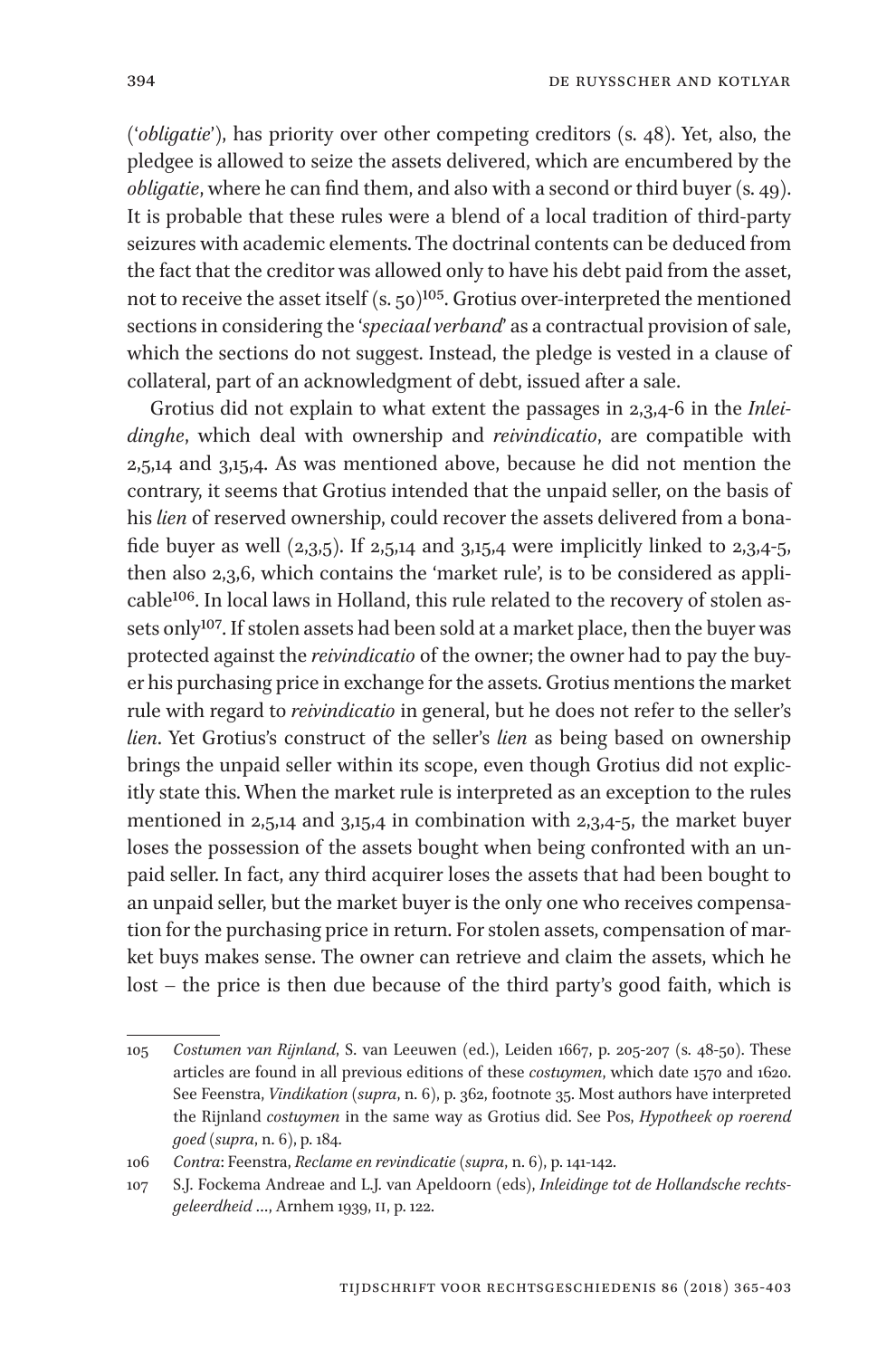presumed in market sales. But for an unpaid seller, in combination with the new mixture with ownership, the rule takes on a meaning that is rather strange. The unpaid seller intended to forfeit his ownership rights, since he delivered the assets under sale. It therefore would have made more sense to value the interests of the holder higher than those of the seller.

In short, Grotius did envisage the unpaid seller's *droit de suite*, as logical corollary of his retained title, but seems not to have fully considered all consequences of this position. This is clear in his conception of tracing *vis-à-vis* third parties and in his understanding of the market rule. Also, the categorization of the seller's *lien* as being based on ownership could have meant that the unpaid seller as owner was to be treated as a 'separatist' super-priority creditor, who did not compete with other creditors. Could the unpaid seller lift his assets in their entirety from an insolvent's estate? Again, it is unclear to what extent Grotius construed such a super-priority to be a consequence of his categorizations.

Grotius largely neglected the earlier local and regional traditions of Holland, as he opted for a very Romanist approach. As explained above, this goes for ownership as label for the unpaid seller's rights. However, third-party party seizures out of sale were occasionally, and not in a consistent fashion, understood as involving ownership before Grotius' analysis as well. For example, the abovementioned 1557 Haarlem bylaws and the 1617 Amsterdam *turbe* on bankruptcy subsequent to a sale on express credit point to early conceptions of an ownership-based position of the unpaid seller. Also, in a legal advice of 1600 the unpaid seller is considered owner but at the same time he is referred to as competing with other creditors (over all of whom he is granted priority). However, in this advice the reclamation by the seller is not defined as *reivindicatio* against possessors<sup>108</sup>. Moreover, in the forensic practice of the Court of Holland third-party seizures were occasionally linked to ownership. Such seizures were lifted if the party under seizure or another party proved ownership of the seized assets (as was mentioned above, see under 3.5). In a case before the Court of Holland, probably dating from the 1580s, the party under seizure of a third-party seizure alleged that the seizure was not possible because the seller had 'extended credit' ('*fidem de pretio habitam asserit*', referring to Inst. 2,1,41), which implicitly referred to the argument that ownership had passed<sup>109</sup>. Even so, notwithstanding these earlier examples, it was Grotius who consistently crafted the unpaid seller's claim as *reivindicatio*.

<sup>108</sup> *Hollandsche Consultatien* (*supra*, n. 83), II, p. 258-259 (4 August 1600).

<sup>109</sup> Neostadius, *Utriusque Curiae Decisiones* (*supra*, n. 70), p. 137-138 (*decisio* 5, probably dating from the 1580s).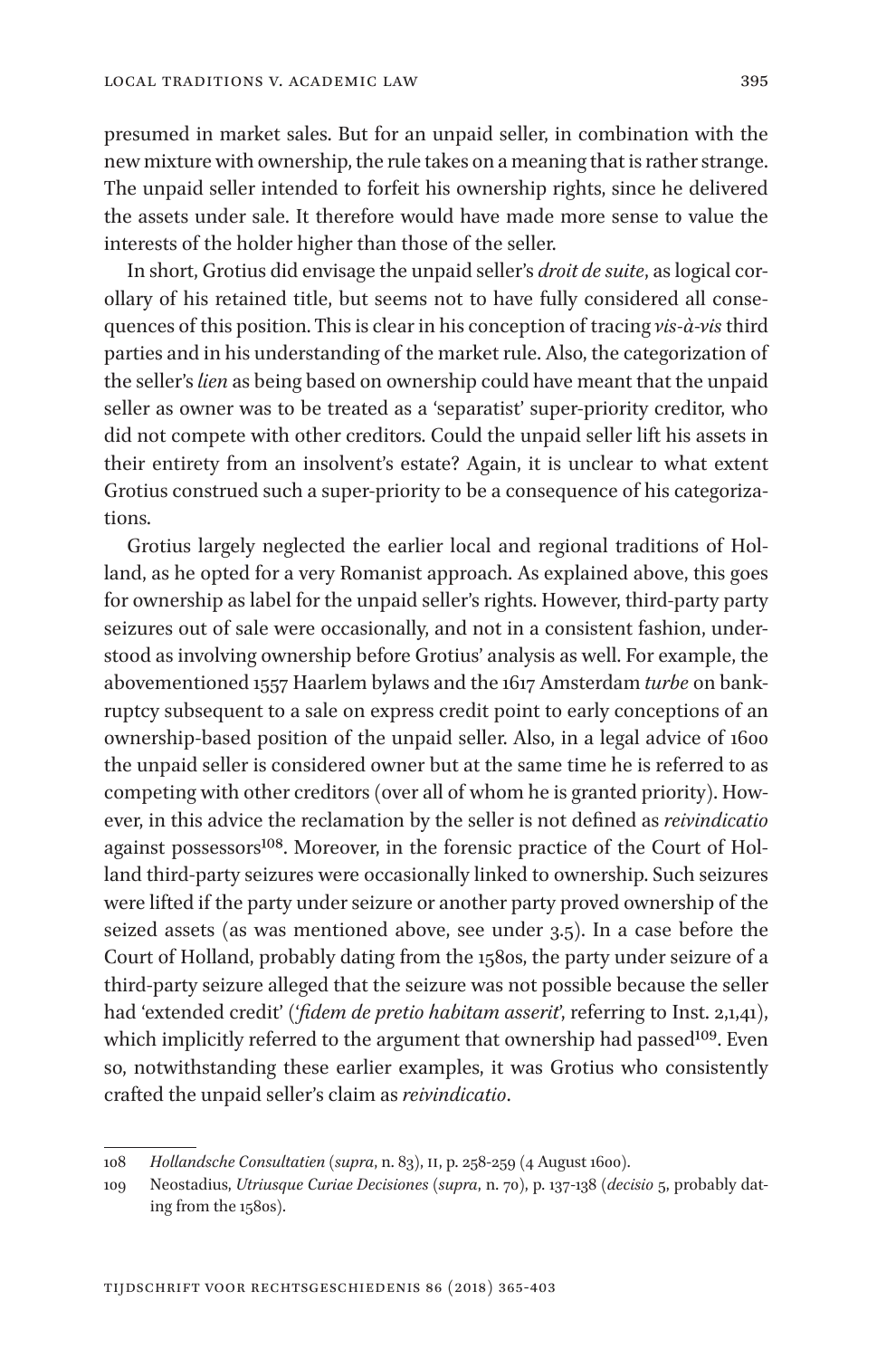As set out, the market rule as devised by Grotius was very different from traditions in Holland. In the municipal law that prevailed in Holland in the sixteenth century, the market rule was not envisaged as applying to a seller, but only to an owner from whom had been stolen. Moreover, Grotius mentions the local rule that professional sellers such as pawnshop-keepers and dealers in second-hand clothing (*oudekleerkopers*) had a right to be compensated for stolen goods which they had bought without knowing, provided that they had been offered for inspection in public for at least three days (2,3,6). This rule was indeed applied in some Holland cities such as Dordrecht<sup>110</sup>. But at the same time Grotius states that the compensation applied to any market buyer of good faith, and not only to pawnshop-keepers and cloth sellers. The buyer is obliged to return the assets, but has to receive the price he paid for the items bought (2,3,6). This generalizing section in the *Inleidinghe* is at odds with these rules being presented as the common law of Holland. Dordrecht's approach was exceptional. In Amsterdam and Leiden an absolute right of tracing was granted for stolen assets, without imposed compensation, against market buyers or others111. The result is remarkable, also because the Grotian conceptions of the market rule had no support in Roman law. But it is not the only example of creative interpretation of local traditions by Grotius. A similar tactic of presenting a rule as Holland law, without much precedent in the local and regional laws112, is evident in Grotius presuming a clause '*à contant*' in every contract of sale (see above paragraph 3.1). This was another academic strand of thought, going back to the commentators, but for which there was little backing in sources of the Holland local law.

Considering the seller's *lien* as ownership and allowing for the reservation of ownership at sale as conventional pledge, invited for the harmonizing of the rules relating to both arrangements. One inconsistency in the 1631 *Inleidinghe* was that tracing for the pledgee, in some regards, was less broad than for the owner. Indeed, the pledgee could not invoke his pledge against a third acquirer having a legitimate title, irrespective of whether the acquirer had paid for the assets or not. Without pledge, the seller could trace his assets with a third

<sup>110</sup> J.A. Fruin, *De oudste rechten der stad Dordrecht en van het baljuwschap van Zuid-Holland*, Den Haag 1882, II, p. 5 (dating from 1406).

<sup>111</sup> Breen, *Rechtsbronnen der stad Amsterdam* (*supra*, n. 17), p. 75 (1469), p. 151 (1480), and p. 521 (*c*. 1500).

<sup>112</sup> Admittedly, the 1617 Amsterdam *turbe* prohibiting tracing after subsequent bankruptcy in the case of express extension of credit points to a regime of conveyance of ownership when the price is fully paid. The clause 'on credit' only makes sense in such a context. Yet, there are younger Amsterdam *turben* or bylaws mentioning clauses '*à contant*'. See, for example, footnote 118.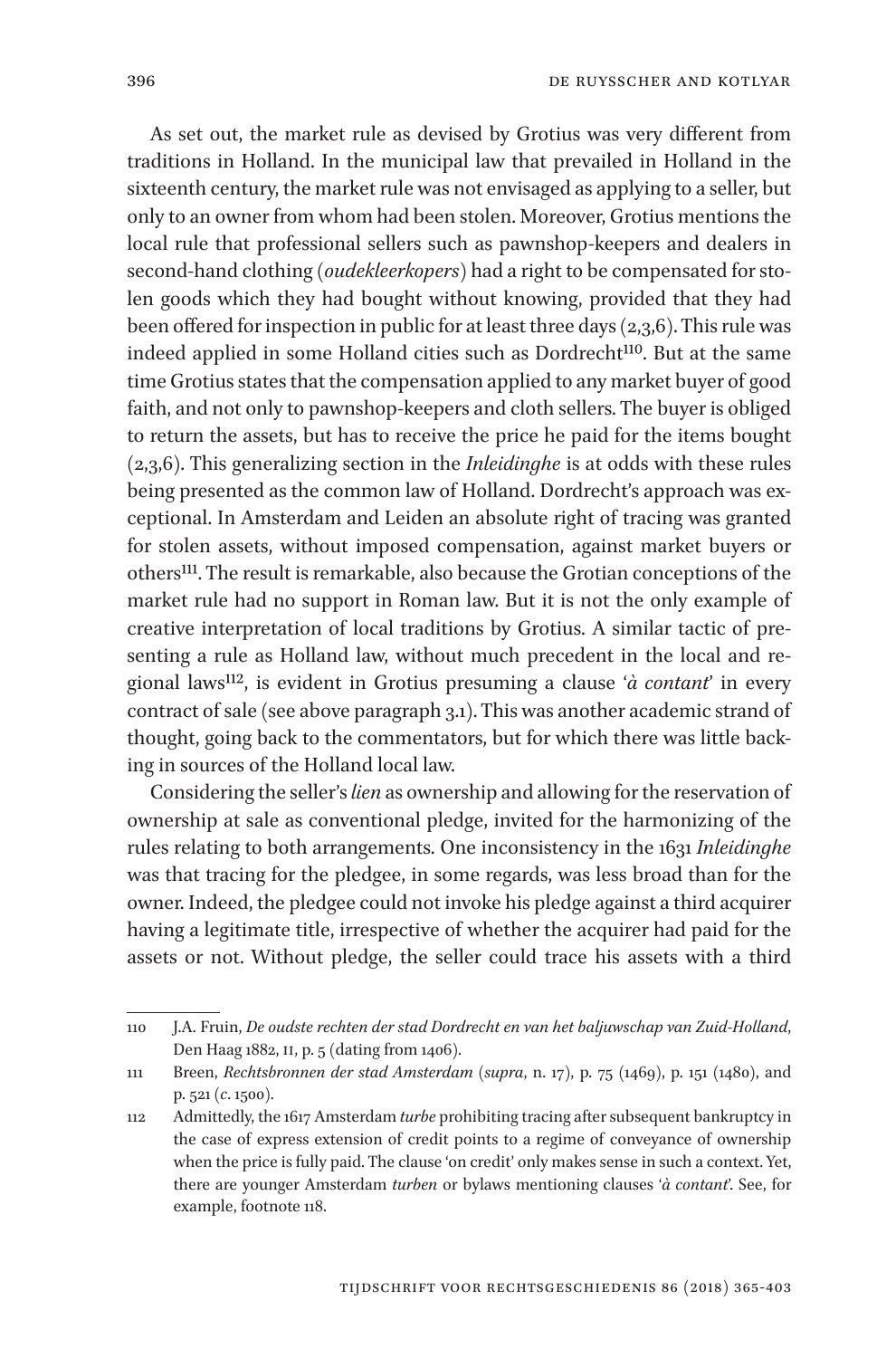acquirer with a legitimate title, and also when the latter had paid for the assets. But if the subsequent sale had been made at a market, the holder was compensated for the price which he had paid. As a result, in some respects pledge procured fewer rights than the default contract of sale. Grotius seems to have struggled with this. In a 1638-1639 annotation, in preparation for a new edition of the *Inleidinghe*, Grotius restricted the forfeiture of the seller-pledgee's right to acquisitions by third parties on the basis of an onerous title<sup>113</sup>.

As a result, in any case, irrespectively of the brilliance of his legal analysis, Grotius did not achieve solutions regarding the recovery of delivered but unpaid movable items that were sound in all respects. There is little evidence supporting a derivation from practice, even though legal conclusions could have been inferred from it. The mentioned creative understandings of the Rijnland bylaws and of the market rule are cases in point.

Moreover, as was elaborated on in the first paragraphs, the source texts of Holland local law predating the 1580s, even the early 1600s, do virtually not mention an ownership-based seller's *lien*. But after the publication of Grotius' *Inleidinghe* this changed. One Amsterdam *turbe* of 31 July 1632 states that if a sale was '*à contant*' the seller as owner could retrieve his merchandise not only with the buyer, but also with others. Moreover, it was stated that it was irrelevant whether the acquirer had paid a purchasing price. The two advocates and five proctors at the interview confirmed these rules as being '*in viridi observantia*'. However, the *turbe* lacks the regular formula that the witnesses had seen this being practiced or imposed in judgments, which may point to the recent introduction of the rules<sup>114</sup>. Another source, a jurist's advice of 1641 mentions 'several' decisions by the Court of Holland and the High Court of the Dutch Republic which permit tracing by an unpaid seller against third parties<sup>115</sup>. Both sources depict the claim of the unpaid seller as a *reivindicatio*. In another Amsterdam *turbe*, of 1649, the interviewed proctors confirmed the unpaid seller's *droit de suite* against any holder, now adding that they had seen this being imposed by the aldermen-judges<sup>116</sup>.

A swift reception of Grotius' ideas can be explained when considering the earlier practice of third-party seizures. In procedural terms, the embracing of Grotius's views did not change a lot. But it seems that on the level of substantive law, the newly devised position of the unpaid seller was soon considered

<sup>113</sup> H. De Groot, *Inleiding tot de Hollandsche rechts-geleerdheid*, F. Dovring, H.F.W.D Fischer and E.M. Meijers (eds), Leiden 1965, p. 190, footnote 5. On this remark, see Koops, *Vormen van subsidiariteit* (*supra*, n. 6), p. 133, footnote 13.

<sup>114</sup> Noordkerk, *Handvesten* (*supra*, n. 30), II, p. 502-503 (31 July 1632).

<sup>115</sup> *Hollandsche Consultatien* (*supra*, n. 83), I, p. 461-462 (7 June 1641).

<sup>116</sup> Noordkerk, *Handvesten* (*supra*, n. 30), II, p. 503 (30 June 1649).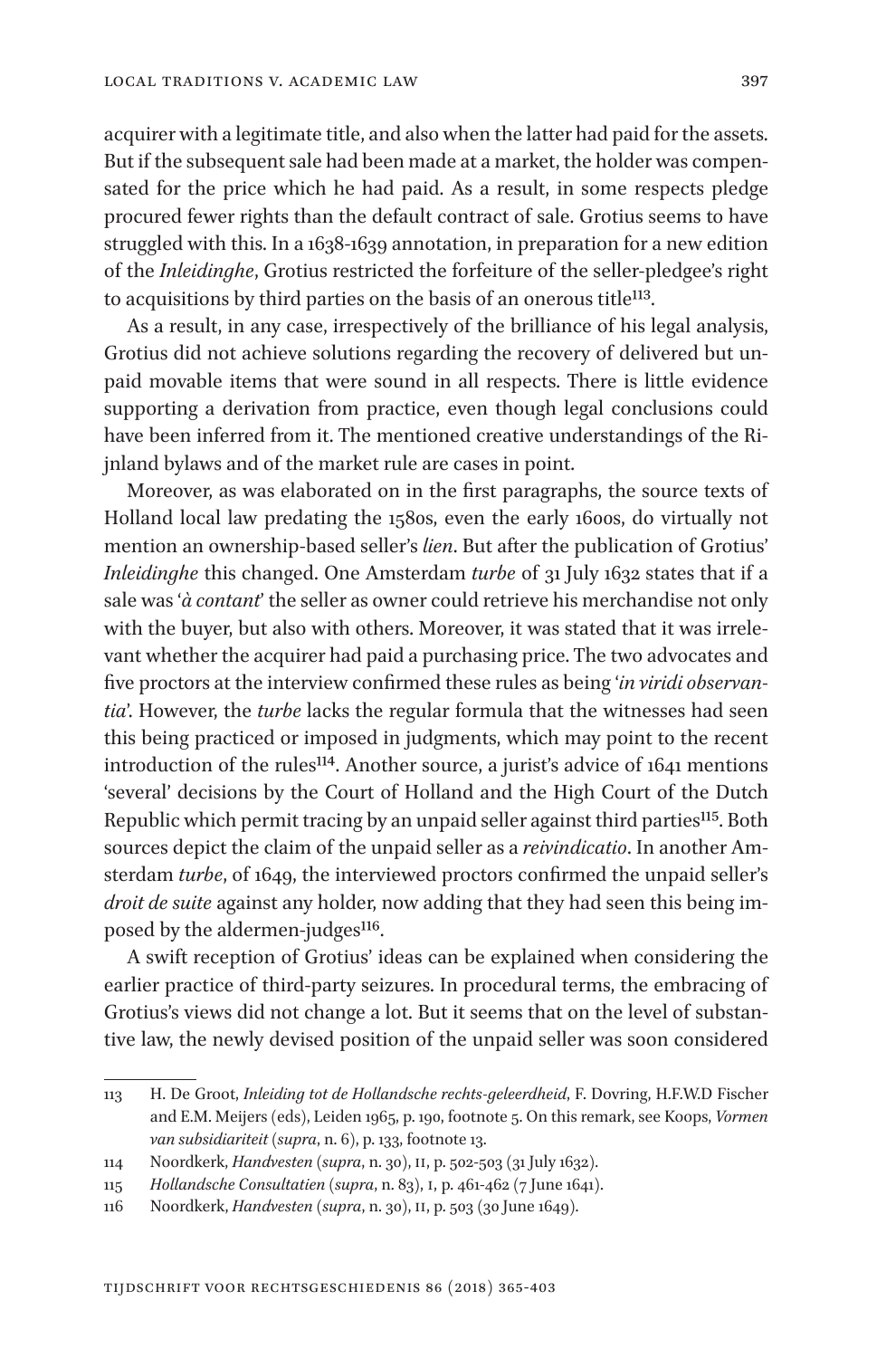too powerful. For example, the Amsterdam aldermen felt obliged to intervene when several trials were conducted on the issue. In January 1658, they stated that for any sale '*à contant*' the seller had to claim the price within six weeks, or start a proceeding in case of default, on the penalty of the expiry of the *reivindicatio* of the sold and delivered merchandise, also *vis-à-vis* third parties117. Similar bylaws were passed in other cities as well<sup>118</sup>.

#### **5 Groenewegen and Van Leeuwen: completing Grotius' analysis**

Grotius' combination of the unpaid seller's *lien* and non-possessory pledges in sale contracts, meant that the adage '*meubles n'ont pas de suite*', which in French legal doctrine had only concerned pledges<sup>119</sup>, was also more and more linked to the position of the unpaid seller. After 1631, Grotius' view of the seller's *lien* as concerning ownership trickled down into the forensic practice of cities, but also into doctrine. The legal authors Simon Groenewegen van der Made (ob. 1652) and foremost Simon van Leeuwen (ob. 1682) went farthest in mixing the two arrangements.

In 1644, Groenewegen published his annotations to Grotius' *Inleidinghe*, which were incorporated in the volume<sup>120</sup>. Extended notes were published in subsequent editions of the *Inleidinghe*, after Groenewegen's death, as from  $1657^{121}$ . As Grotius had done, Groenewegen distinguished strictly between pledge and the unpaid seller's *lien*, the latter of which he linked to ownership as well. Moreover, through his references Groenewegen implicitly reduced the scope of the market rule to stolen assets<sup>122</sup>, thus relying more on contemporary local approaches than on Grotius' views. Groenewegen also mentioned the exception to the forfeiture of the unpaid seller's *lien* in case the sale was 'on cred-

<sup>117</sup> Noordkerk, *Handvesten* (*supra*, n. 30), II, p. 503 (31 January 1658).

<sup>118</sup> *Handvesten van Leyden*, F. van Mieris (ed.), Leiden 1759, p. 251 (24 September 1659).

<sup>119</sup> Also for Grotius. See his annotation in the Lund manuscript at 2,48,29: there he mentions section II,60 of the *Sachsenspiegel* as well as the maxim itself. There is no trace of Grotius' conflation of the maxim with the seller's *lien*. See Feenstra, *Reclame en revindicatie* (*supra*, n. 5), p. 137. Moreover, in a 1632 advice of Grotius it is confirmed that pledges of movables did not entail *droit de suite* and this is linked to the mentioned maxim. See De Groot, *Inleiding*, Dovring, Fischer and Meijers (eds) (*supra*, n. 113), p. 365.

<sup>120</sup> H. De Groot, *Inleidinghe tot de Hollandsche rechts-geleertheyd*, Dordrecht 1644.

<sup>121</sup> H. De Groot, *Inleydinge tot de Hollandsche regts-geleertheyt*, Delft 1657.

<sup>122</sup> Note 13 to *Inleidinghe* (1657 edition) 2,5,6 (ed. 1767, p. 125). This note refers to s. 23 ch. 3 of the 1495 Zeeland *Keur*, which is about the recovery of stolen goods. See Fruin, *De keuren van Zeeland* (*supra*, n. 49), p. 228 (ch. 3, s. 23).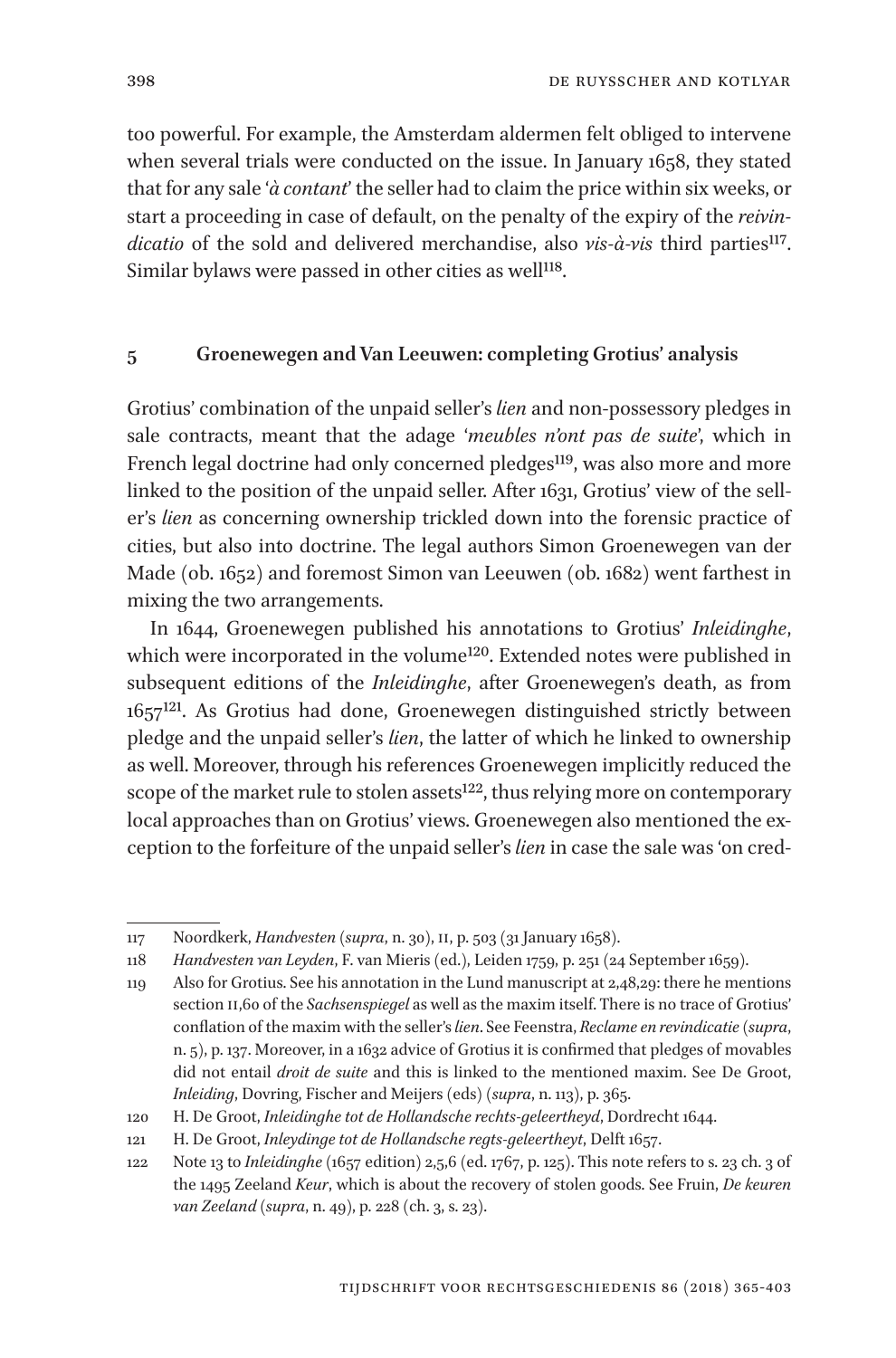it', which was the buyer's swift subsequent insolvency123. In his 1648 *De legibus abrogatis* Groenewegen linked the maxim '*mobilia non habent sequelam*' to Grotius' statement on the expiry of movable pledge in case of alienation *ex causa onerosa*124*.* But Groenewegen did not refer in this regard to the *lien* of the unpaid seller.

Simon van Leeuwen built on Groenewegen's insights but went much further than Grotius and Groenewegen. First, he considered the market rule as applicable to both the owner of stolen assets and the unpaid seller (*Censura forensis* 1,14,19,20; *Rooms-Hollands Regt* 2,7,3). Secondly, during the course of his life, Van Leeuwen came to blend the unpaid seller's *lien* and pledge, even for the situation where pledge was not linked to a sale. In his *Paratitula Iuris Novissimi*  (1652) (1,4,12,1-4, and 1,4,8,6), his 1662 *Censura forensis*, as well as in the *Rooms-Hollands Regt* of 1664 (2,7,3, and 4,17,3) Van Leeuwen still distinguished between both arrangements. Yet also, in the *Censura forensis*, he stated that the *mobilia non habent sequelam* rule is accepted both in Holland and France and that it makes the express pledge for the unpaid seller unfeasible in respect of movables (4,8,3-6). It was only in his 1667 edition of the Rijnland *costuymen* that reservations were dropped entirely. He depicted the Rijnland customs, as concerning the unpaid seller's express pledge on delivered assets (s. 48-50), as an exception to a Dutch rule of '*les meubles n'ont pas de suite*', which according to him concerned both the seller's *lien* and the seller's pledge. He presented this maxim as a principle of Roman-Dutch doctrine<sup>125</sup>.

As a result, Van Leeuwen was the first to explicitly conflate the seller's *lien* as silently retained ownership, the express pledge of the unpaid seller and nonpossessory pledges on movables. This was only done in 1667. In his *Censura forensis* of 1662, Van Leeuwen had not yet blended these arrangements, but had rather explored their mutual advantages and disadvantages. For example, he states that there is no need to stipulate a pledge if the sale is not expressly 'on credit', because in that case reservation of ownership before payment of the price is already the case  $(4,8,3)$ . In the wake of Grotius, Van Leeuwen insists that the sale '*à contant*' is the default contract; credit of the price is not presumed, but must expressly be provided for.

<sup>123</sup> Note 19 to *Inleidinghe* (1657 edition) 2,5,14. (ed. 1767, p. 143). Groenewegen referred to the Antwerp municipal law of 1582.

<sup>124</sup> S. Groenewegen van der Made, *Tractatus de legibus abrogatis et inusitatis in Hollandia vicinisque regionibus*, Leiden 1649, p. 500 (*ad* C. 4,10,14).

<sup>125</sup> Only in his commented translation of Pieter Peck's *De iure sistendi*, dating from 1659, did he mention that it was a personal opinion. See Feenstra, *Reclame en revindicatie* (*supra*, n. 6), p. 141.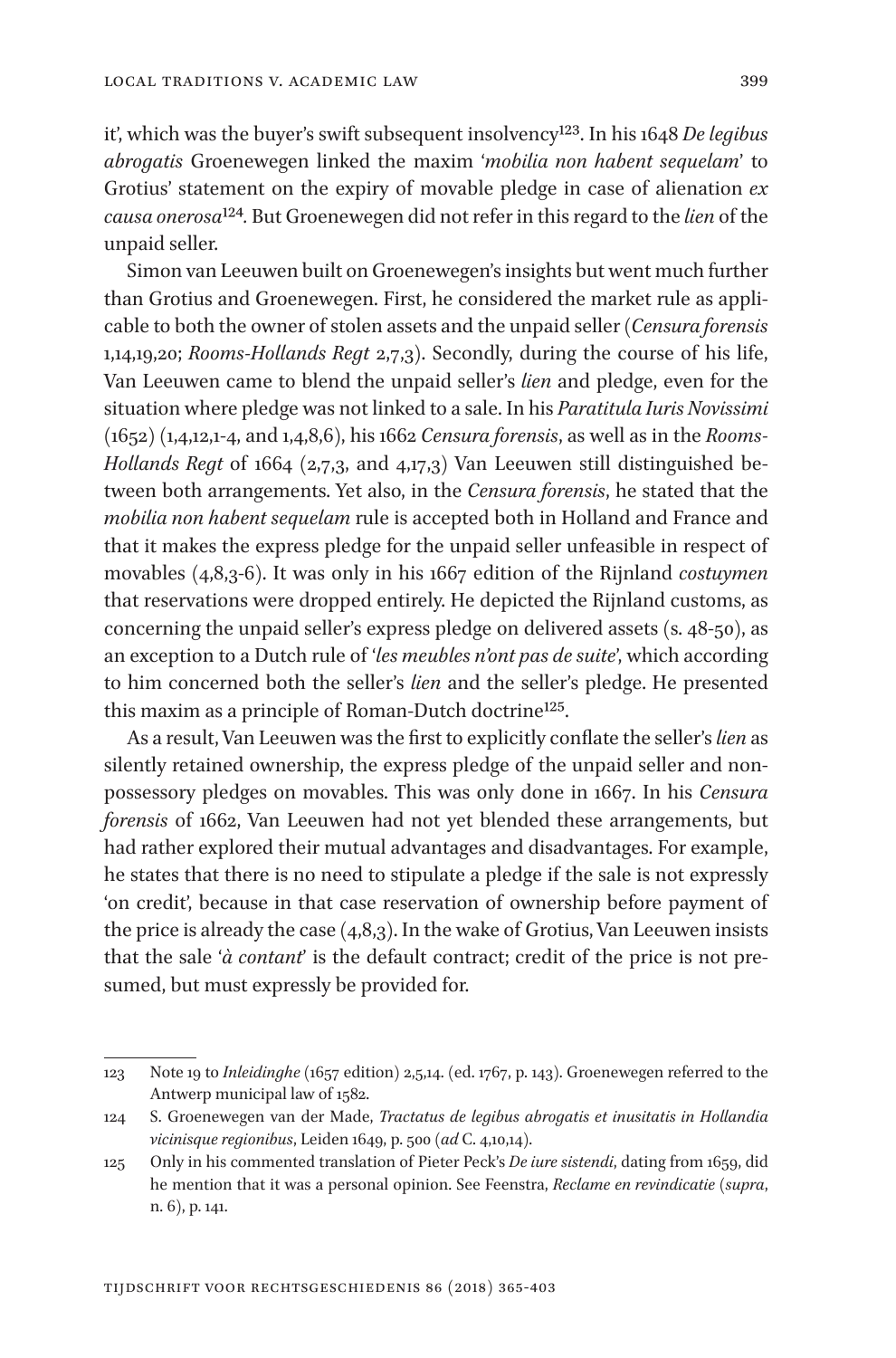However, these conceptions brought about new challenges. First, in promoting the mentioned maxim of '*mobilia non habent sequelam*' into a general rule of Holland, Van Leeuwen was obliged to go back and forth between *iura propria* and the Roman-Dutch doctrine. He cites the 1658 Amsterdam bylaw, which limits *reivindicatio* for sales '*à contant*', and infers from it the rule that '*les meubles n'ont pas de suite'* applies to the unpaid seller as well<sup>126</sup>. Rather strikingly, in doing so Van Leeuwen arrives at aconclusion, opposite of Grotius, who had advocated broad powers of recovery for the unpaid seller. Second, the categorization of the seller's *lien* and the seller's pledge as being of the same kind, invited for creativeness regarding the nature of the claims involved. This had been on Van Leeuwen's mind before. In the title 8 of book 4 of the *Censura*  (4,8,3-6), Van Leeuwen considered the seller's *lien* as '*dominium*', and the seller's pledge as '*pignus*' or '*hypotheca*'. But in a different fragment (4,11,2), where Van Leeuwen analysed the express pledge of the seller in the context of the hierarchy of debts in case of the debtor's insolvency, he used – next to the notion of '*pignus*' – the term *'quasi dominium*'. He did not explain how this '*quasi dominium*' is different from a regular ownership.

Both Groenewegen and Van Leeuwen combined rules that before had been linked to pledge only, with the seller's *lien* as it had been construed by Grotius. Moreover, as Grotius had done as well, they did so by way of overstretching the contents of sources of local law. Van Leeuwen cites the 1495 Zeeland bylaws' rule of *reivindicatio* of stolen goods, but according to him it reads that it allows the seller to claim the encumbered goods from a *bona fide* third party, if the latter had acquired *ex causa onerosa*<sup>127</sup>. A rule of the Antwerp bylaws of 1582 was interpreted such that it provided that the seller could claim the property back from third parties, if the buyer fraudulently went bankrupt. In the Antwerp section, however, there is no mention of recovery from third parties<sup>128</sup>.

<sup>126</sup> *Costumen van Rijnland* (*supra*, n. 105), p. 205-206.

<sup>127</sup> S. van Leeuwen, *Censura forensis theoretico-practica*, Leiden 1662, p. 554 (4,19,20); the bylaw is cited as '*Statut. Zeland. Anni 1495*, cap 3, art 23'. For this section, see Fruin, *De keuren van Zeeland* (*supra*, n. 49) p. 228 (ch. 3, s. 23).

<sup>128</sup> De Longé, *Coutumes* (*supra*, n. 65), II, p. 446 (ch. 58, s. 7). Van Leeuwen adheres to the mentioned interpretation, by way of projection of the *reivindicatio* on the article. See Van Leeuwen, *Censura forensis* (*supra*, n. 127), p. 554 (4,19,20). Groenewegen is not very explicit in this regard. He quotes the contents of the article, and does not speak of a *reivindicatio* against third acquirers. See Note 19 to *Inleidinghe* (ed. 1657) 2,5,14 (ed. 1767, p. 143).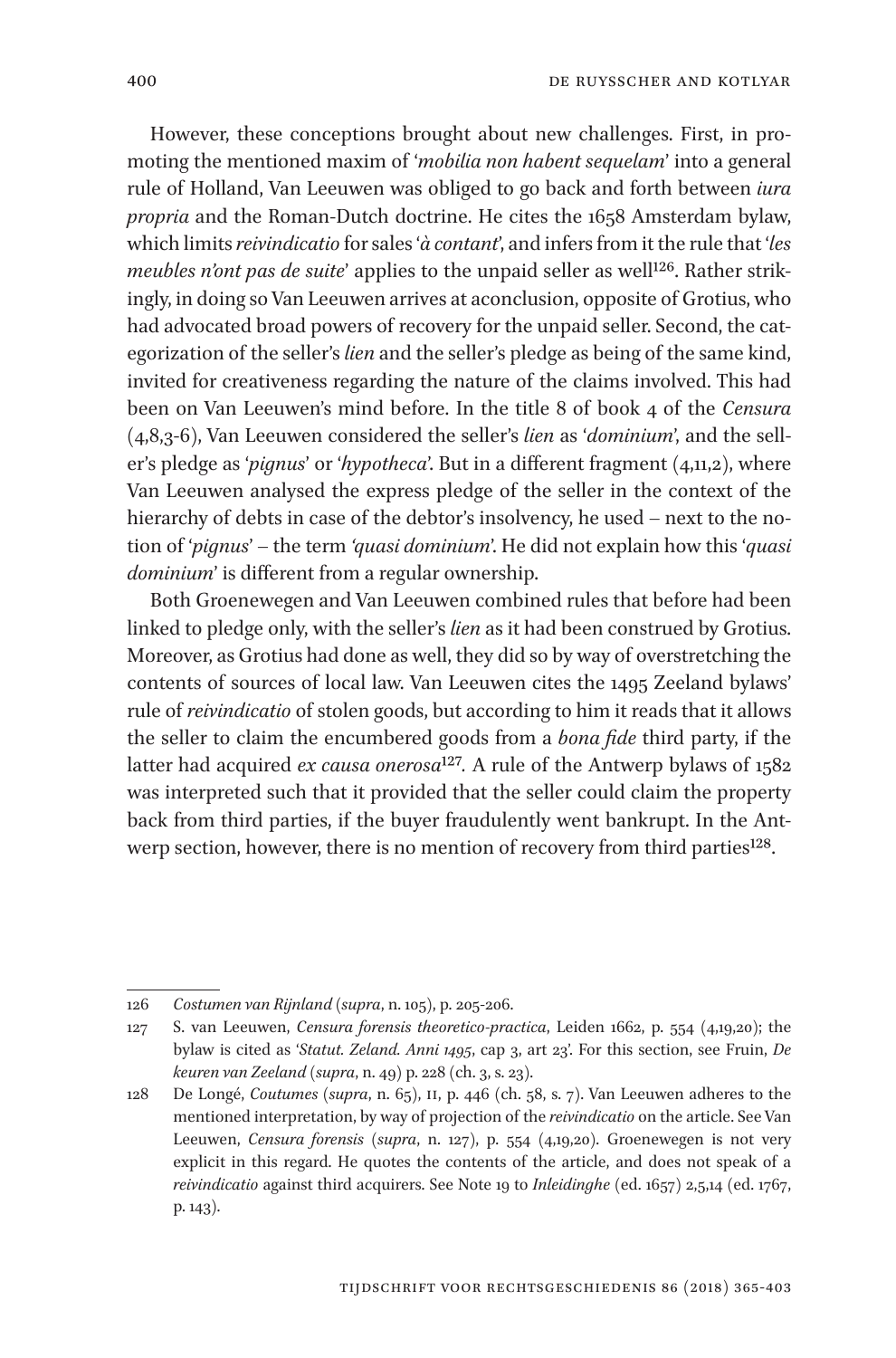#### **6 Conclusion**

For sixteenth- and seventeenth-century Holland, the creative aspects of legal reasoning and its impact on legal practice are most evident. In the later 1500s the *lien* of the unpaid seller was still mainly considered a special debt for which third-party seizures could be laid. After 1631, unrestricted tracing by the unpaid seller was considered lawful because he was viewed as an owner, until from the later 1650s onwards this became limited by municipal bylaws and in Van Leeuwen's writings. Over the course of the 1500s non-possessory pledges of movables became general instead of special and a *droit de suite*, which exceptionally had been acknowledged before that time, became further restricted.

A comparison of these developments yields as conclusion that the shifts in the municipal law were regularly incited by new academic views. This is foremost the case with regard to the recasting of the unpaid seller's *lien* as a real rather than a personal right. But also the clause '*à contant*' referred to doctrine, and the extension of the '*mobilia non habent sequelam*'-principle in municipal law was caused by both princely law and legal writings. However, there was a commercial undercurrent to which the legal reforms responded. After around 1450 and throughout the sixteenth century notarial debt instruments and private acknowledgments of debt (*obligaties*) became widespread. The encumbrance of coins, the substitution of claims as well as third-party seizures were arrangements that reflected abstracted ideas, which were present both in trade and in legal environments. But even though commerce and mercantile practices and demands could trigger legal change, they were not always a simple cause. Sale was as important in fifteenth-century fair towns such as Dordrecht and textile hubs such as Leiden as it was in seventeenth-century Amsterdam. Major changes in the rules relating to the legal consequences of delivery at sales, which took place between *c*. 1400 and *c*. 1660, cannot therefore be explained with references to economic conditions. The initial opposition of municipal administrators against court cases involving delivery notwithstanding postponed payment and clauses of 'ready money' did not last long because of the authority of academic doctrine.

It doesn't seem that merchants were advocating certain solutions. One possible cause of the extension of in-court seizure proceedings to all contracts and the restriction of extrajudicial remedies was that pledges became expressed more in writing and as provisions in written contracts. But these developments did not determine the contents of rules regarding the effects of these pledges. Legislators crafted law in answer to societal needs, but did not generally deduce concrete solutions from practices. Moreover, government intervention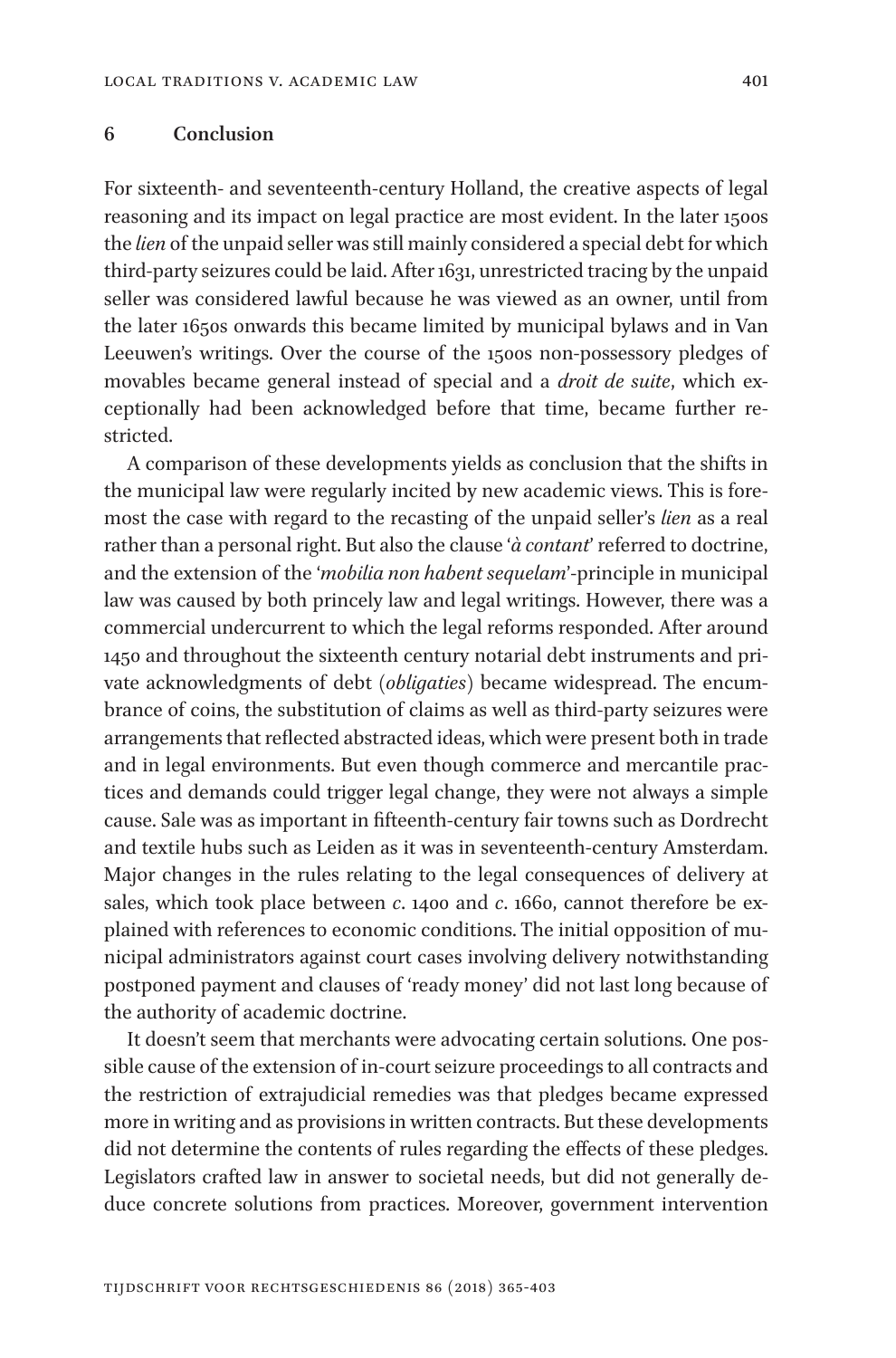could serve political rather than economic interests. An example is the eradication of the extrajudicial *thoonpand*. Yet this did not hamper commerce *per se*. What was needed in trade was not one or the other solution, but a system of rules that was consistent and transparent.

The academic influences incited opposition as well. It is remarkable that in the seventeenth century Amsterdam's leaders maintained sixteenth-century rules that had become outdated. Indeed, commerce did not favour or require one or the other rule, but it needed legal certainty nonetheless. As a result, loopholes that allowed for fraud had to be closed. In this regard, the Amsterdam regulations were not perfect. For example, sales on express credit did not entitle the unpaid seller for tracing if the buyer went bankrupt shortly after the sale. This may have been an incentive for fraudulent merchants to negotiate credit and swiftly re-sell the merchandise before going bust. But possibly further research will point out that this rule was engrained in the idea that exchange profits from the quick extinction of claims. This might then explain why at Amsterdam – and Holland – after *c*. 1660 unpaid sellers and pledgees did not have many rights *vis-à-vis* third holders. But how can this then be reconciled with the *prior tempore* rule for general pledges? If trade was swift, why prioritize older debts over younger ones? Or was the rule purported so as to incentivize merchants to pledge and re-pledge only exceptionally, which might have been considered as supportive of commerce as well?<sup>129</sup>.

By 1650, the Roman-Dutch doctrine and municipal law of the cities in Holland had drifted apart, at least with regard to the effects of sale. But this changed to some extent. Van Leeuwen excluded tracing for unpaid sellers in respect of movable goods, which resembled municipal bylaws. Van Leeuwen's idea was not followed by Joannes Voet<sup>130</sup>. But later on, it seems that the right of the unpaid seller as reserved ownership was considered largely a theoretical option only, since most authors referred to the municipal rules<sup>131</sup>. In terms of pledges of movables, municipal and academic rules had remained largely similar throughout the later sixteenth and the seventeenth centuries, except for the effects on some pledges. Groenewegen and foremost Van Leeuwen were the authors that first assembled a more coherent framework concerning movable collateral taking the adage '*les meubles n'ont pas de suite*' as baseline. It is

<sup>129</sup> Answers will be provided in the doctoral dissertation by Maurits den Hollander (Tilburg University), which addresses the consistency and effects of Amsterdam's insolvency and securities law of the seventeenth century.

<sup>130</sup> J. Voet, *Commentarius ad Pandectas*, Hagae Comitis 1726, I, p. 423 (*ad* D. 6,1, no 15).

<sup>131</sup> C. van Bijnkershoek, *Quaestionum juris privati libri quattuor*, Leiden 1744, p. 495-505 (3,15); D.G. van der Keessel, *Theses selectae juris Hollandici et Zelandici*, Amsterdam 1840, p. 55 (*ad Inleidinghe* 2,5,14).